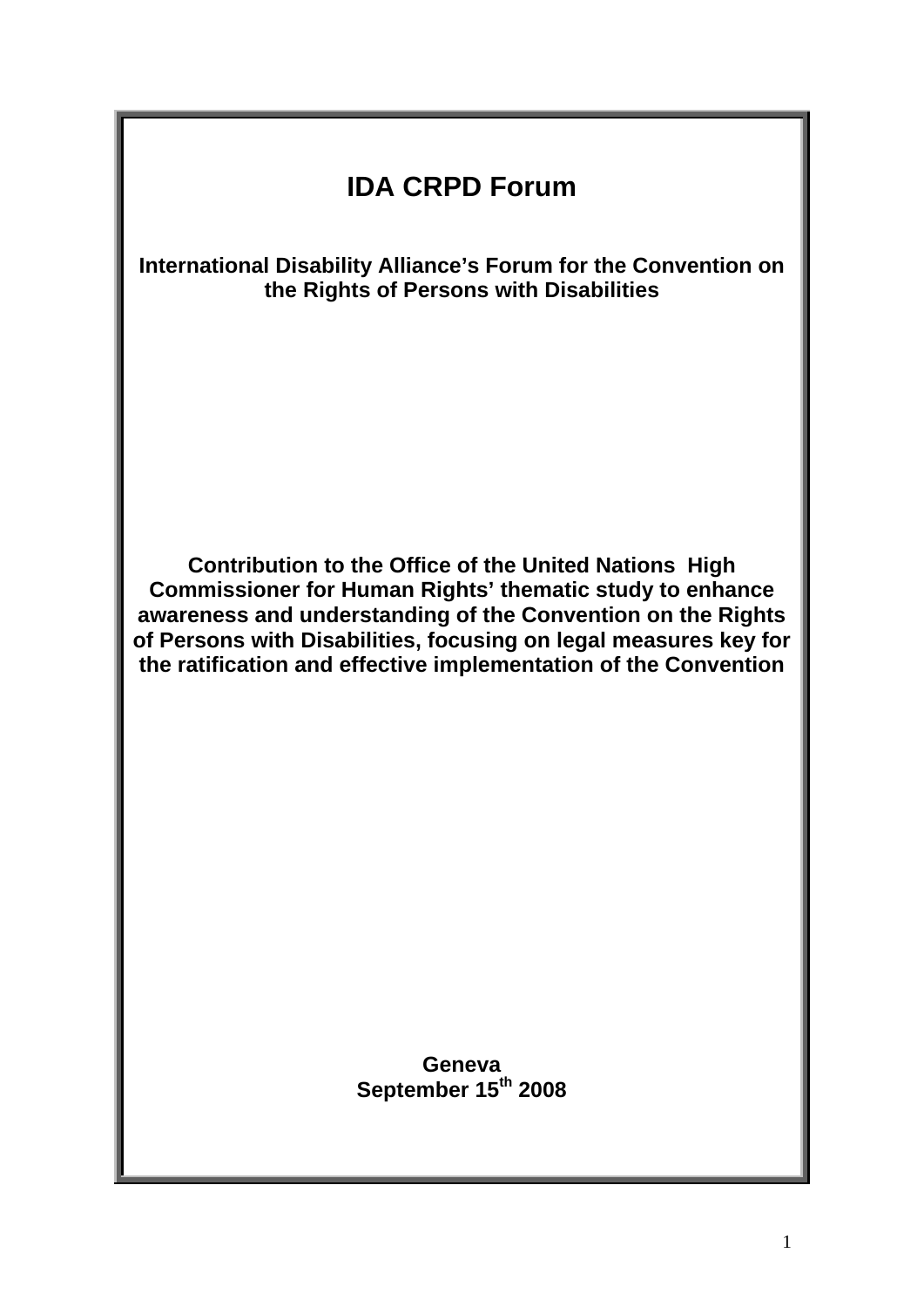### **INDEX**

#### **Introduction**

- 1. Legal measures for ratification of the CRPD and its Optional Protocol.
- 2. Legal measures for the implementation of the CRPD
	- 2.a. Comprehensive and systematic revision of the national legislation
	- 2.b. Comprehensive disability anti discrimination legislation
	- 2.c. Definition of persons with disabilities
	- 2.d. Legislation on accessibility
	- 2.e. Legal capacity, liberty and related issues
	- 2.f. Access to justice
	- 2.g. Prevention of torture and cruel, inhuman or degrading treatment of persons with disabilities
	- 2.h. Liberty of movement and nationality
	- 2.i. Living independently and being included in the community
	- 2.j. The right to personal mobility
	- 2.k. The right to communication
	- 2.1. Recognition of sign language as an official language in the Constitution and/or special legislation
	- 2.m. Right to Braille as an official script used by blind and deafblind persons
	- 2.n. Education
	- 2.o. Work and employment
	- 2.p. Legislation on international cooperation
	- 2.q. Consultation, coordination and public funding for representative organisations of persons with disabilities
	- 2.r. Indigenous peoples with disabilities
	- 2.s. Psychosocial disability
	- 2.t. Women with disabilities
	- 2.u. Children with disabilities
- 3. Legal measures on national monitoring
- 4. Any other information relating to paragraph 16
	- 4. a. Awareness raising measures

Annex I: IDA CRPD Forum Principles for Implementation of CRPD Article 12 Annex II: Letter of legal experts on article 12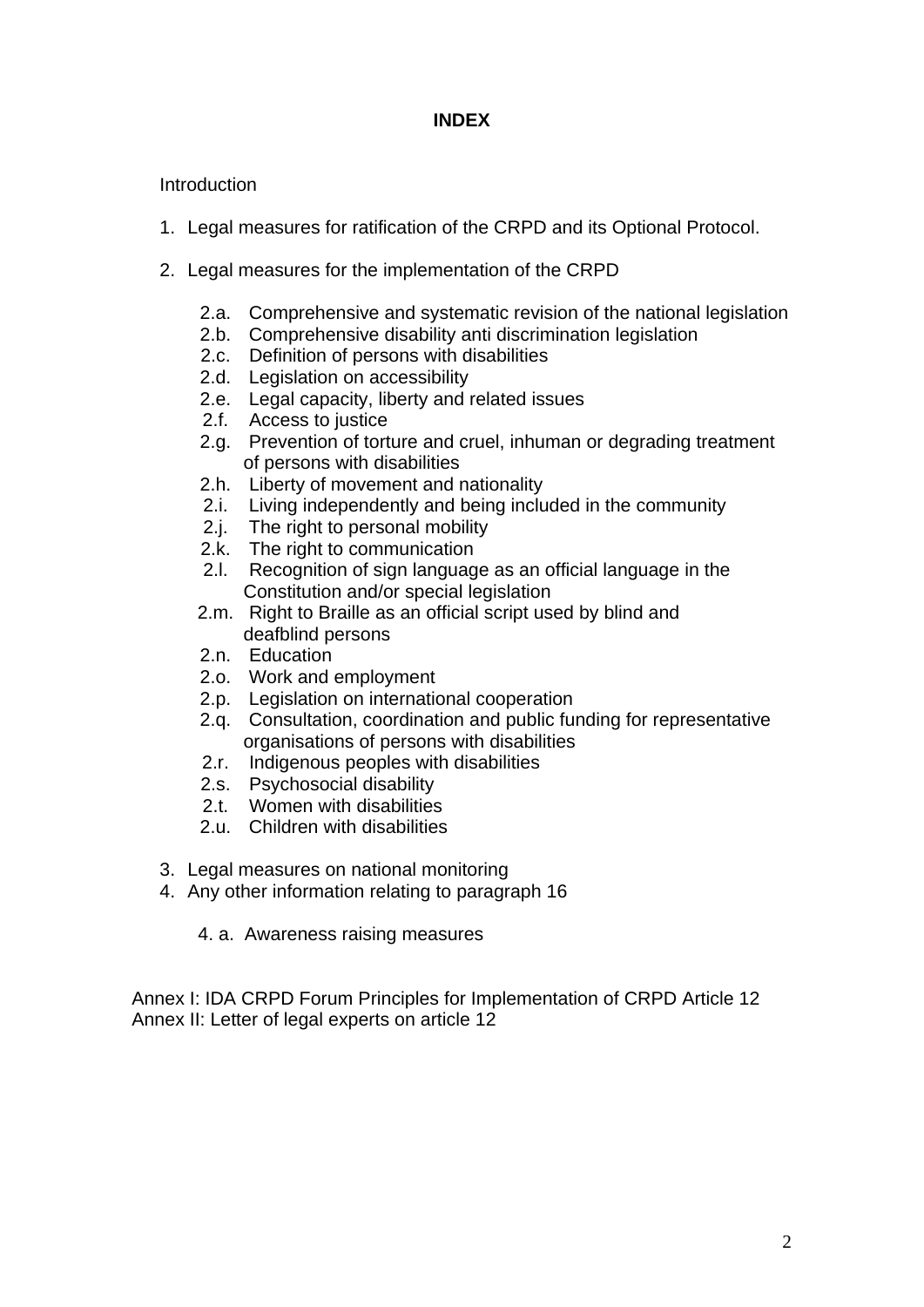# **Introduction**

In response to the request for information of the Office of the United Nations High Commissioner for Human Rights, to support the preparation of the "thematic study to enhance awareness and understanding of the CRPD, focusing on legal measures key for the ratification and effective implementation of the Convention, such as those relating to equality and non discrimination" requested by the Human Rights Council in its Resolution 7/9;

This contribution is submitted by the IDA CRPD Forum following an intensive consultation among its member organisations.

IDA CRPD Forum is a network of representative international, regional and national Organisations of Persons with Disabilities (DPOs) and allied NGOs that accept the DPO leadership.

Its unique composition makes the IDA CRPD Forum the most representative platform of organisations of persons with disabilities, a fact that should be acknowledged by the OHCHR in the process of elaboration of this study, by considering this as the contribution which therefore best provides the agreed and coordinated view of persons with disabilities' organisations in line with article 4 paragraph 3 of the CRPD and within the spirit of "Nothing about us without us".

The steering committee of the IDA CRPD Forum includes the following organisations:

- Disabled People's International (DPI)
- Inclusion International (II)
- International Federation of Hard of Hearing People (IFHOH)
- Rehabilitation International (RI)
- World Blind Union (WBU)
- World Federation of the Deaf (WFD)
- World Federation of the Deafblind (WFDB)
- World Network of Users and Survivors of Psychiatry (WNUSP)
- Arab Organisation of Disabled People (AODP)
- Asia Pacific Disability Forum (APDF)
- European Disability Forum (EDF)
- Red Latinoamericana de Organizaciones no Gubernamentales de Personas con Discapacidad y sus Familias (RIADIS)
- Secretariat of the African Decade
- Handicap Internacional (HI)
- Survivor Corps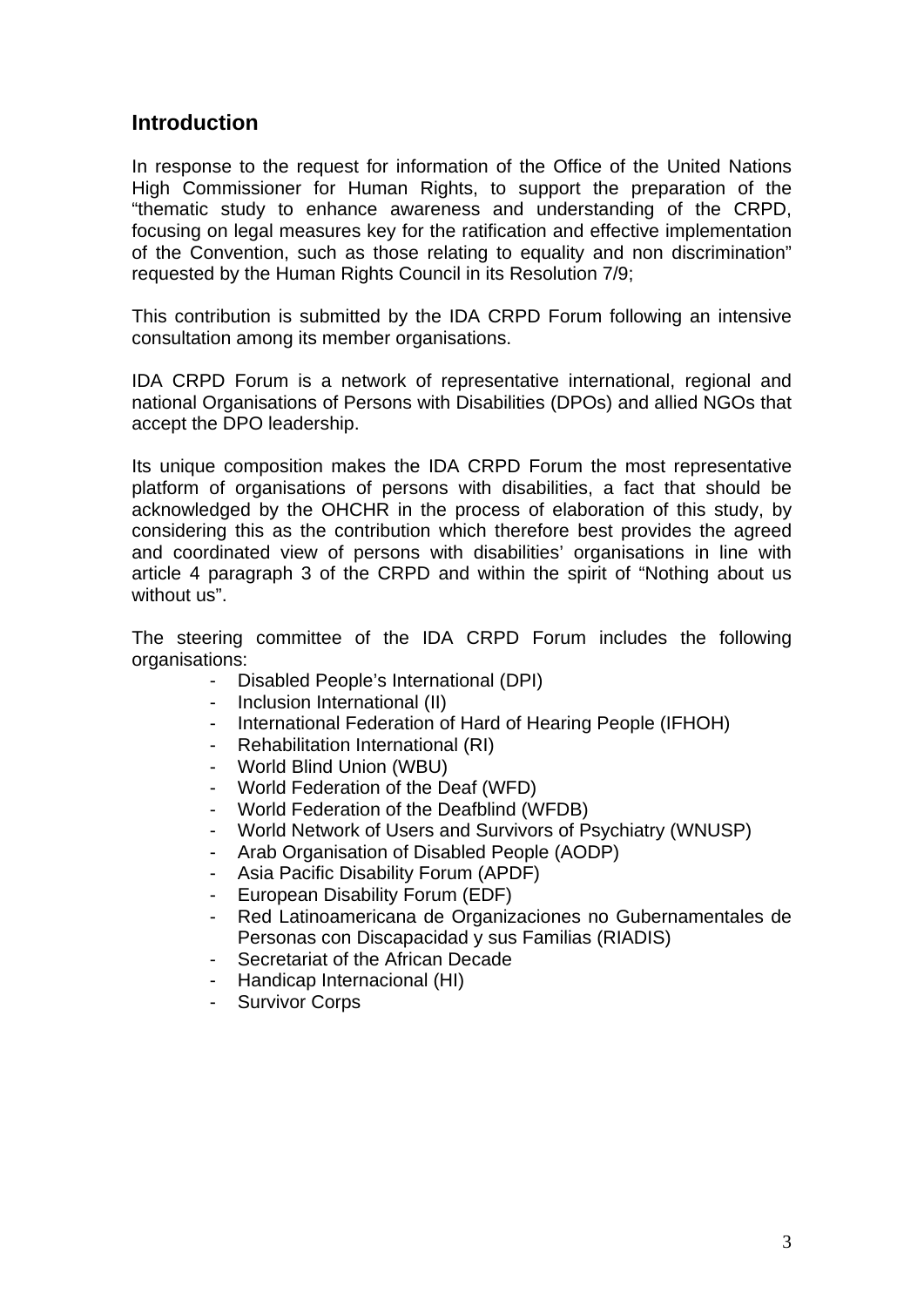# **1. Legal measures for ratification of the CRPD and its Optional Protocol.**

The Convention seeks to promote and safeguard the rights of persons with disabilities, and to ensure respect for the dignity, non-discrimination, inclusion and participation on an equal basis with all others in society.

It is urgent for all States Parties that have not yet done so to undertake all necessary legal actions to ensure the swift ratification of the CRPD and the Optional Protocol. In some States this will necessitate legislative amendments prior to ratification (see also section below on measures for implementation), a process in which the active involvement of organisations of persons with disabilities is clearly required as foreseen in article 4 of the CRPD.

Since over one-third of States Parties have not ratified the Optional Protocol, all States must be urged to also ratify this instrument to allow individuals and groups to submit complaints of human rights violations directly to the international committee of experts. Given the lack of or limited capacity of human rights mechanisms in many countries and regions, coupled with inadequate domestic guarantees, international complaints procedures are particularly important to ensure the effective delivery of justice for human rights violations.

**Reservations and Declarations to the treaty** 

Ratification of both the CRPD and its Optional Protocol, without reservations and/or declarations, demonstrates a State's clear commitment to the universal human rights enshrined in the CRPD. Therefore, States must ratify without reservations and/or declarations. Otherwise, reservations and/or declarations may have the effect – even if unintended - of limiting the application of the Convention and the Protocol, thereby denying persons with disabilities of their full human rights and undermining the universality of these rights.

Although Article 46 of the Convention permits reservations, article 50 of the Convention does not allow for reservations incompatible with the object and purpose of the Convention. Therefore, any reservation or declaration that undermines the principles of the Convention articulated in Article 3 and the purpose as specified in article 1 cannot be allowed. In this case, States Parties to the CRPD must further demonstrate their obligations under the Convention by opposing such reservations.

A legal opinion signed by experts in the field of legal capacity has come to the conclusion that reservations to Article 12 are incompatible with the object and purpose of the CRPD and thus are not permitted under Article 50. The legal opinion is attached as an Annex I to this submission.

It is crucial to note that the UN Human Rights Committee, in the context of the Covenant on Civil and Political Rights, took the view that an unacceptable reservation to the Covenant can be severed from the ratification instrument; in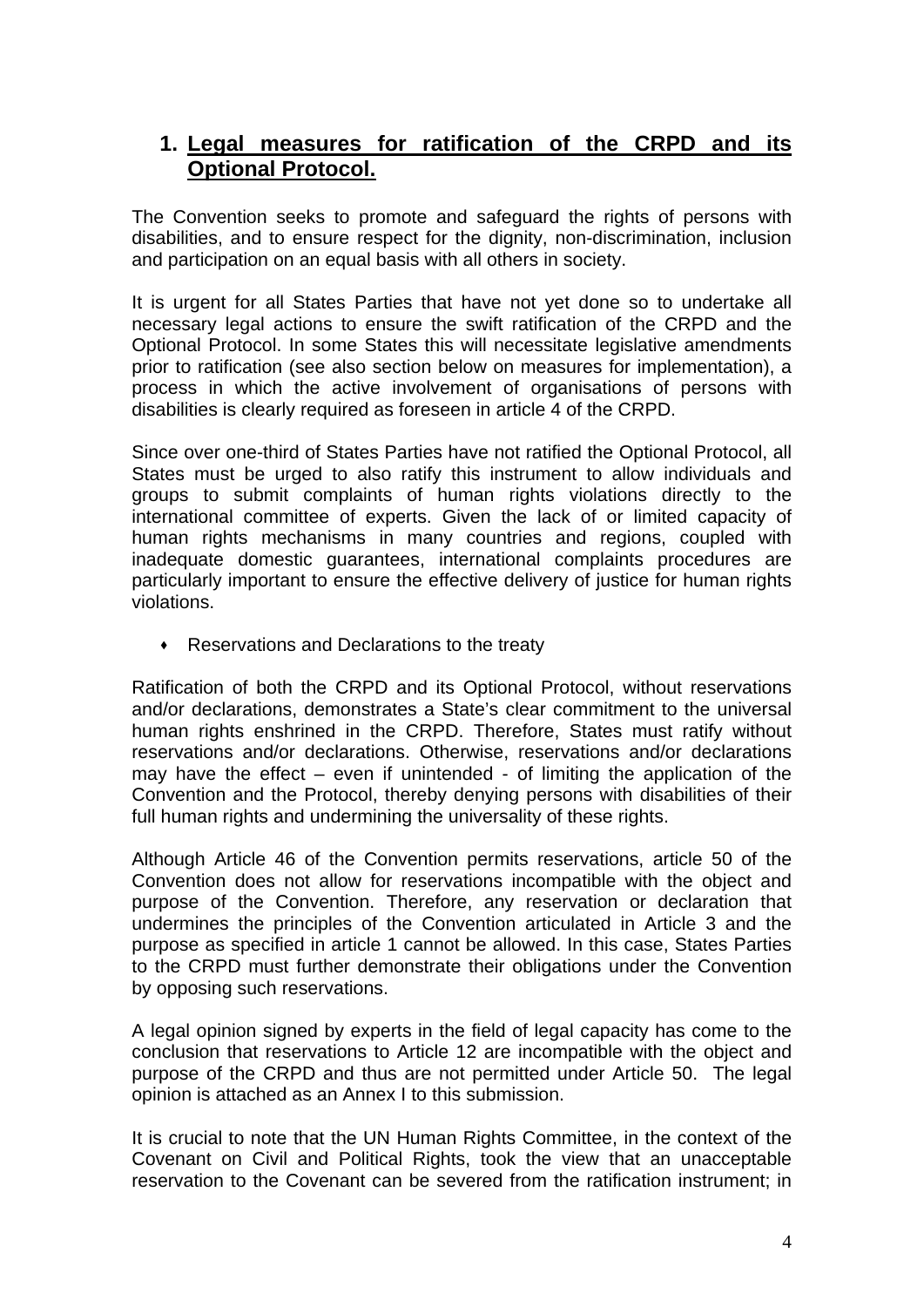other words, that the reserving State would be fully bound to the Covenant including the provision(s) to which it made a reservation.<sup>1</sup> This issue is still being considered by the International Law Commission and other experts.

Furthermore, allowing broad reservations may in effect discourage governments from making any substantive changes to their existing legislation, thereby nullifying the intended impact of the Convention.

States Parties that have made a reservation or declaration should be encouraged by other States Parties to withdraw them and to clarify their intent to fully comply with the CRPD as adopted.

 $\overline{a}$ 

 $1$  See Report of the Human Rights Committee, GAOR,  $50<sup>th</sup>$  Sess., Supp. No. 40, vol. 1, at 119 (1996).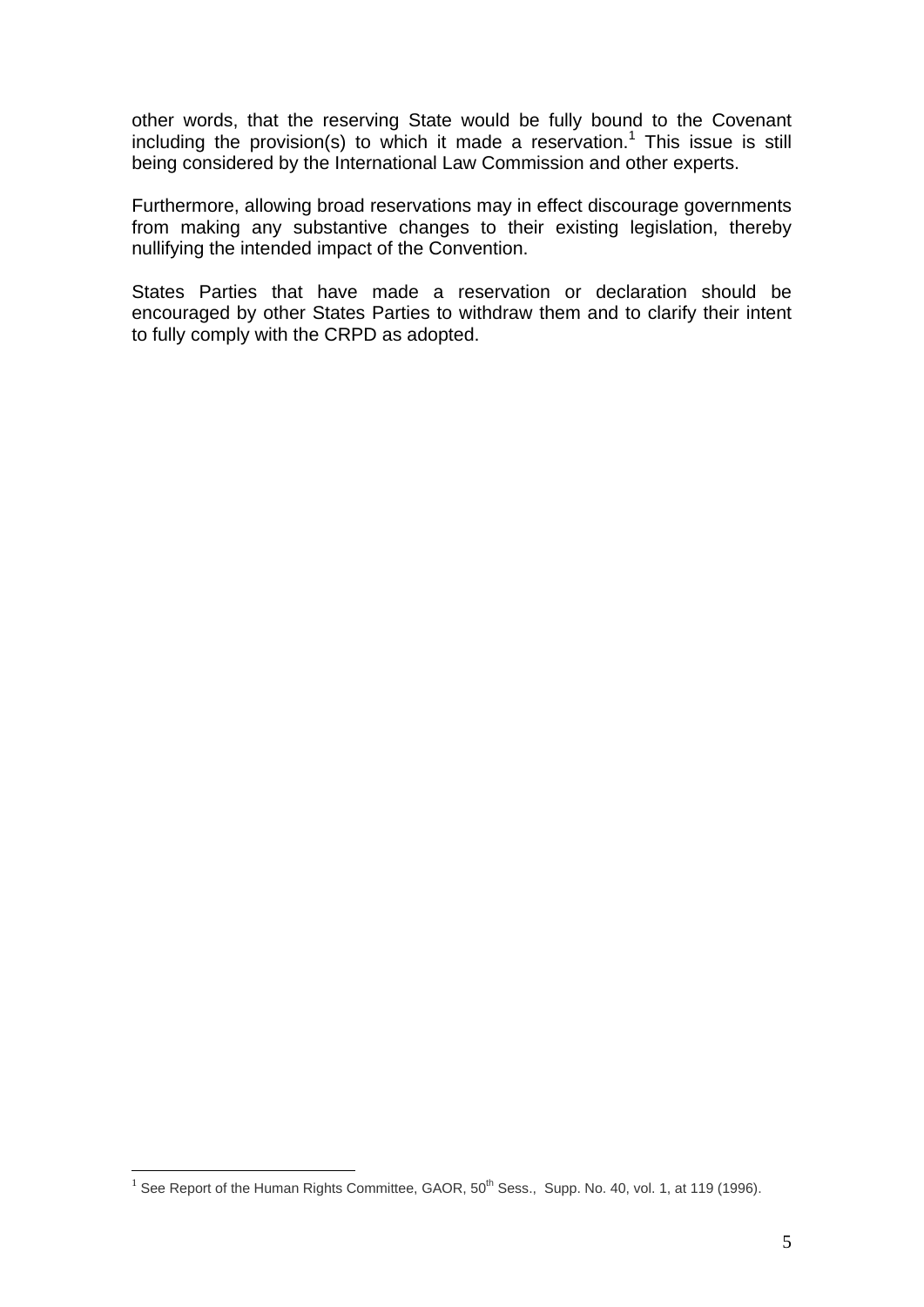# **2. Legal measures for the implementation of the CRPD**

# *2.a. Comprehensive and systematic revision of the national legislation*

In order to implement the CRPD adequately, States Parties will need to undertake, as article 4 clearly states it, a systematic revision of its current legislation in order to align it with the CRPD.

This applies also to those States Parties whose legislation establishes that upon ratification of an international treaty, this treaty becomes part of the national legislation. While in most of these countries the content of the international treaty, once ratified, would supersede any national legislation which is inconsistent with it, this does not replace the need to systematically abolish/amend any legislation, regulation or other norms which are not in line with the CRPD. Neither does it replace the need to in addition legislate laws that make the CRPD operational, in every area covered by the CRPD.

Abolishing or amending laws that are inconsistent with the CRPD includes all legislation that discriminates against persons with disabilities. Mental health legislation would be a good example of this, but also legislation and regulations which regulate access to professional categories and university studies and which often expressly exclude specific disability constituencies.

In countries where the legislation does not recognise the status of an international Treaty, this systematic revision is done before ratification, in others this will most likely be done after ratification. Either way, this process has to start immediately.

In addition, the review of the compatibility of the legislation with the CRPD needs to be ongoing, as often the initial process of harmonisation will not have been done in a thorough enough way.

This systematic revision includes both disability specific legislation as well as non-disability specific legislation which addresses the areas covered by the CRPD. This revision should also ensure that any inadequate terminology referring to persons with disabilities is changed.

Most of the countries have a framework disability legislation which addresses a number of areas covered by the CRPD (education and employment are often to be found in these laws), while other elements covered by the CRPD would be addressed in general legislation (Article 12 would be mostly covered by the Civil laws in many countries, participation in the election process in the general electoral law). The CRPD does not prescribe how such legislation should be divided between disability specific and disability general legislation, but obviously a comprehensive revision of legislation needs to cover both.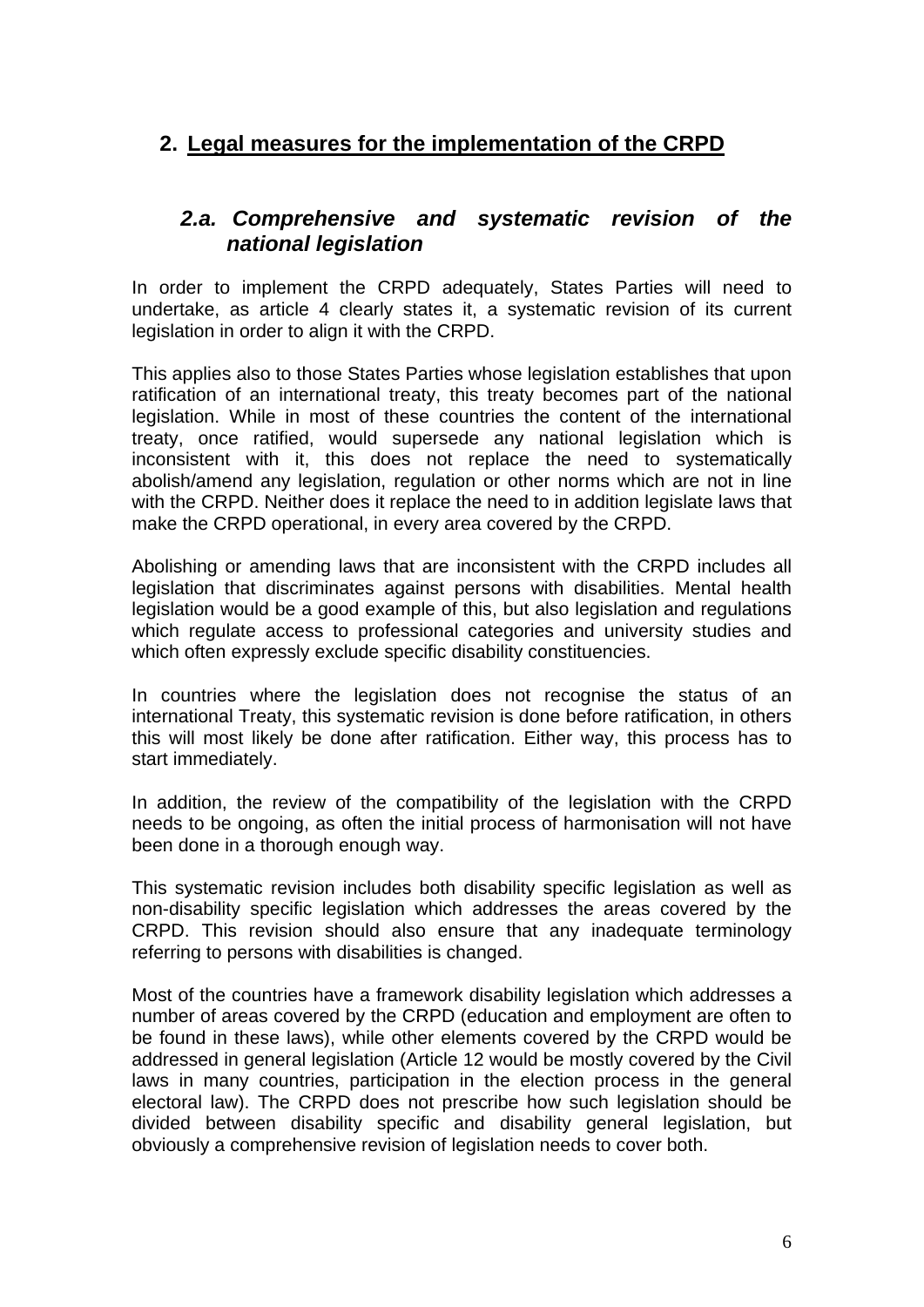Finally, it is important that representative organisations of persons with disabilities are fully involved in this process of legislative reviews and reforms, as it is clearly stated in article 4 paragraph 3.

Prevention of disability/ "impairment"

In most States, the "prevention of disability" is a fundamental part of national disability legislation, strategies and policies. In some countries, "prevention of disability" covers issues like: health and safety measures at work, traffic accidents, healthy motherhood, drug and alcohol abuse, prevention of violence and even anti-pollution measures.

The deliberate decision to exclude the prevention of disability (the CRPD only refers to prevention of secondary disabilities) from the CRPD should result in the elimination of any reference to prevention of disability from every legislative/policy provision aiming to promote and protect the rights of persons with disabilities. Measures like the ones mentioned in the previous paragraph have no place in the national efforts to promote and ensure the full inclusion and equal participation of persons with disabilities in society.

This is not to say that measures to avoid accidents should not be taken. What we are saying is that these measures should not be part of policies, strategies and laws promoting the rights of persons with disabilities. Those measures should be part of the general public health response for example and moreover, should take into account the rights of persons with disabilities, which would mean at least the following:

- a) Public health campaigns (and other similar campaigns) need to be accessible to persons with disabilities.
- b) Those campaigns should not be defined as prevention of disability, rather as campaigns to avoid accidents at work and traffic accidents, to promote healthy lifestyles, etc..
- c) These campaigns should not "use" the image of persons with disabilities to increase the effectiveness of their message. An unacceptable example would be a campaign promoting road safety, which shows a person who has become a wheelchair user following a car accident.

Moreover, States Parties should ensure that there is no discrimination on the ground of disability in legislation related to abortion and any other biomedical related areas.

# *2.b. Comprehensive disability anti discrimination legislation*

The CRPD clearly outlaws any form of discrimination on the ground of disability in any area of life and guarantees equal protection and benefit of the law to all persons with disabilities.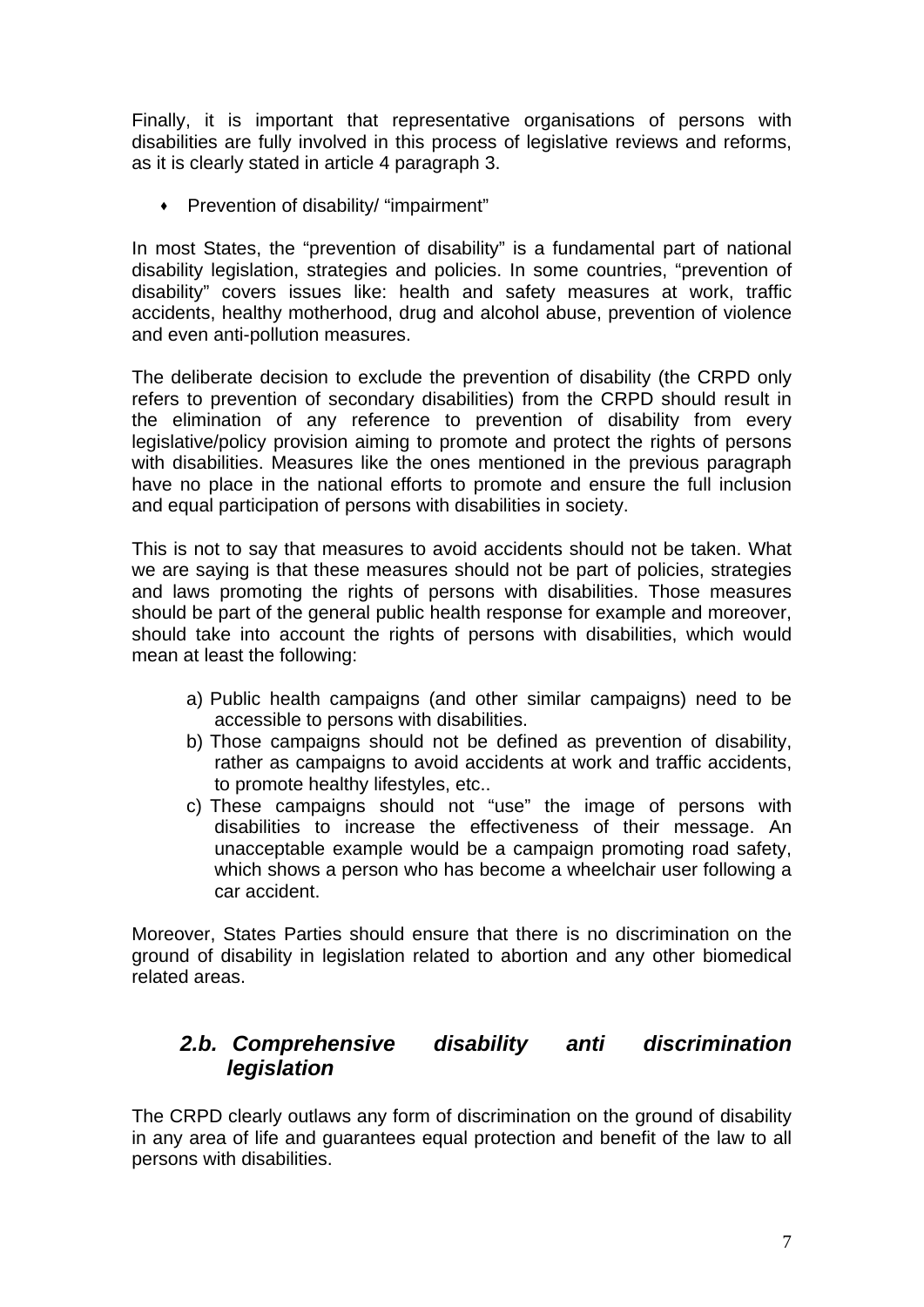In order to ensure effective implementation of the CRPD, this means the adoption of national anti discrimination legislation covering all areas of life, in those countries where such legislation does not yet exist, or its revision, in those countries where it exists.

When doing so, a number of elements are to be taken into account.

### i. Discrimination on the basis of disability

Disability anti discrimination legislation needs to protect against all forms of discrimination on the ground of disability.

This should also cover a person who has a disability, even if not legally certified as such according to procedures under national law. The key issue is whether the person has been discriminated or not because of her/his disability.

Moreover, "on the basis of disability" also has to cover other situations of discrimination encountered by: a person who has had a disability in the past, a person who will have a disability in the future or whose genetic information shows that she/he has a higher risk than others to acquire a disability and persons who are associated with a person with a disability.

It is of fundamental importance that national disability anti discrimination legislation specifies all these situations.

### ii. Protection against all forms of discrimination

Article 5 of the CRPD covers all forms of discrimination

Though not further expounded in the article, it is well known that discrimination comes in different forms: direct, indirect systemic and more. No form of discrimination should be excluded.

States Parties should define the different forms of discrimination and establish their prohibition. In doing so, they should take into account that

- No form of discrimination should be excluded
- The level of protection against any form of discrimination should be the same
- No restrictions or exclusions shall be allowed which in fact would mean discrimination on the ground of disability.

States Parties should also consider including disability-based violence, abuse and exploitation as forms of discrimination, an approach used by the CEDAW Committee in the field of gender-based violence. This should be complementary to any measures taken to implement article 16 of the CRPD.

iii. Denial of reasonable accommodation as a form of discrimination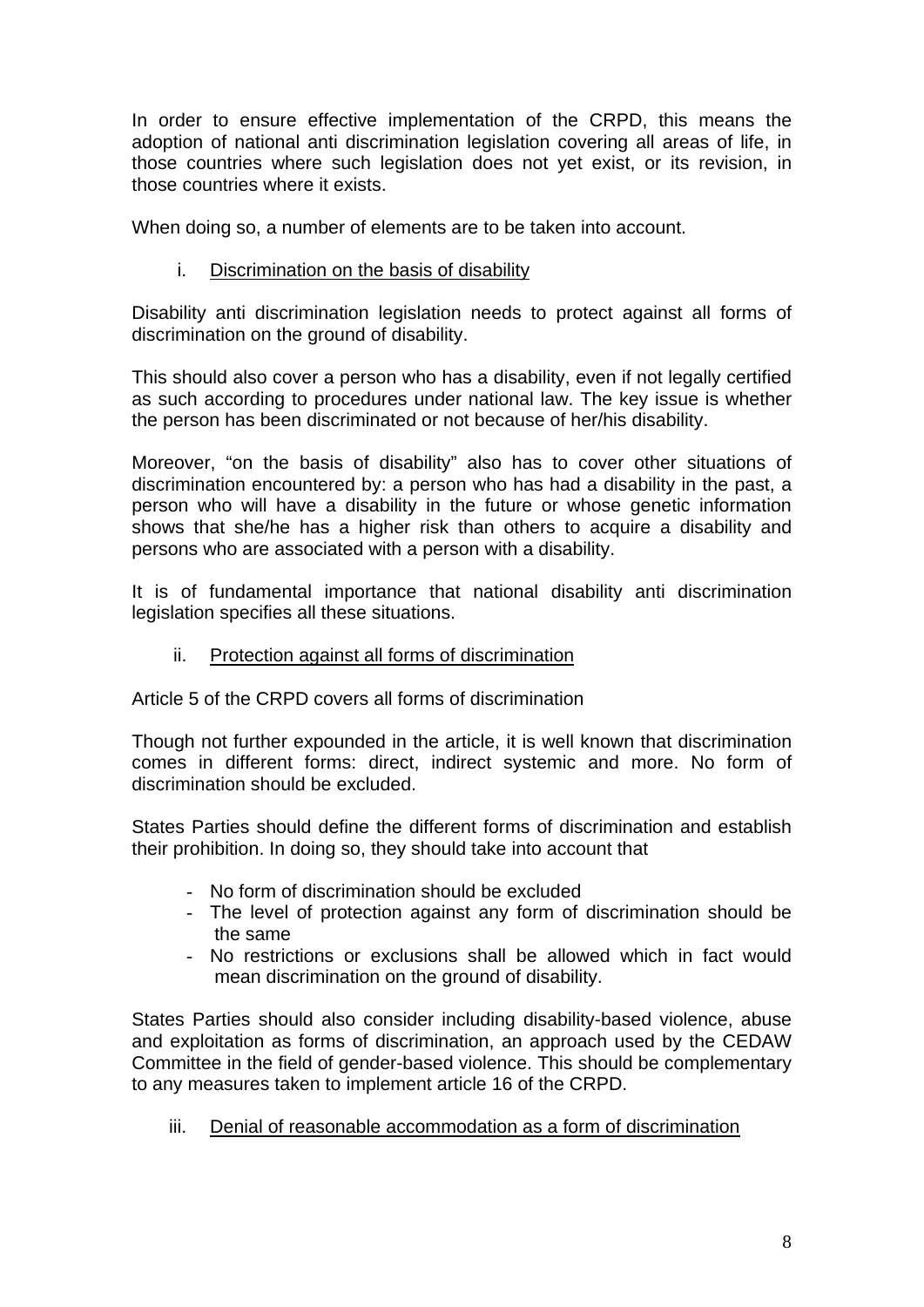Article 2 of the CRPD states that the denial of a reasonable accommodation is a form of discrimination. This is a key element of disability anti discrimination legislation. National legislation should clearly reflect this element, removing any doubt that providing reasonable accommodation could be considered a non obligatory measure.

Moreover, it is important that the legislation provides a non exhaustive list of examples of reasonable accommodation, which take into account examples considering people with different types of disability.

### iv. Accessibility as part of non discrimination legislation

The CRPD makes it clear that lack of accessibility produces human rights violations.

Following many national examples, accessibility legislation has best worked when included in anti discrimination legislation.

In line with article 9 of the CRPD, this will require establishment of non discriminatory accessibility standards and legislation, and the obligation to prevent any new barriers when new infrastructure is being created or current infrastructure refurbished. Legislation should also address making existing infrastructure accessible and establish timelines for preparing access plans and strategies and elimination of existing barriers for all entities that provide services open to the public.

The first step to achieving accessibility is creating systemic accessibility guidelines developed as appropriate to particular contexts (e.g. urban/rural, developing/developed countries). Systemic accessibility promotes individual autonomy and inclusion and participation of persons with disabilities in all activities on an equal basis with others, because there is no need for special negotiations and the provision of the accessibility measure can be automatic.

Individual accommodations are a separate and important element in addition to systemic accessibility in order to address accommodations that need to be tailored to the individual.

For example: In the case of employment, in addition to the need for the premises to be accessible, a specific reasonable accommodation might be required for an individual employee, either in the form of an adaptation to the person's workstation, a change in the working hours or any other form of reasonable accommodation to meet the person's individual needs.

The section on accessibility provides a more detailed description of the elements that are essential to effective accessibility legislation.

# v. Defining and limiting the concept of disproportionate burden

It is very important that the national disability anti discrimination legislation clearly defines how the concept of disproportionate burden will be applied.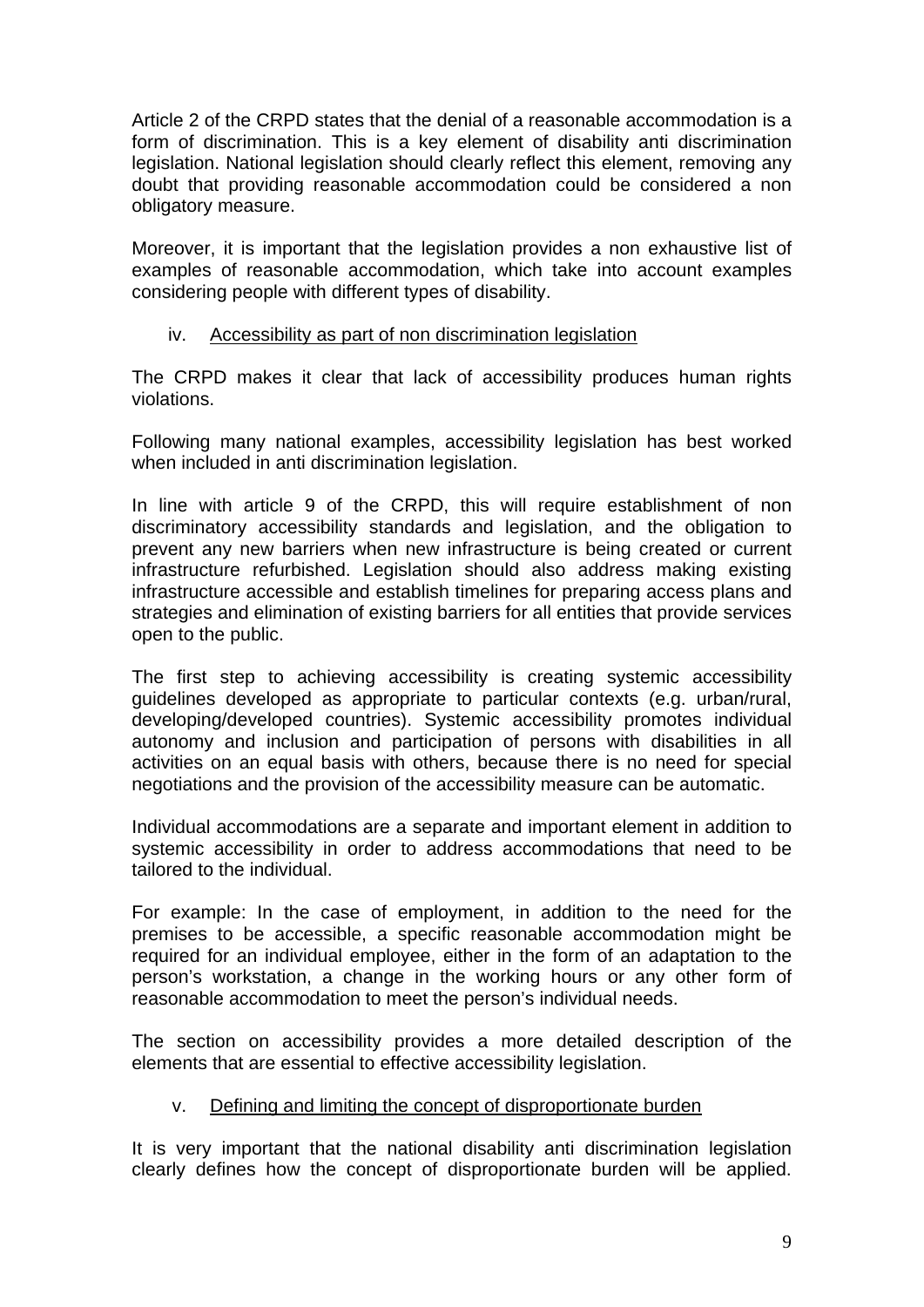Failing to do so, would limit significantly the obligation of providing reasonable accommodations.

Some of the elements which should be taken into account when defining whether a certain reasonable accommodation implies a disproportionate burden are:

- The size and economic turnover of the organisation obliged to do the accommodation. If the organisation is a branch of a wider organisation, the size of the wider organisation should be the reference.
- The cost/impact of the accommodation
- Whether the accommodation will benefit the organisation generally
- The existence of public (or other) funding which could compensate partly or totally the cost.
- If the infrastructure or service are currently inaccessible in violation of accessibility laws.
- vi. Right of organisations of persons with disabilities to provide legal support

Frequently the violation of the human rights of a person with a disability reflects systemic violation of the rights of a whole community of people with disabilities. In addition, very often persons with disabilities will not have the resources (economic, legal, time availability) to legally pursue situations of discrimination which they have encountered.

Therefore it is vital to enable organisations of persons with disabilities and other human rights organisations to take legal action, subject to the acceptance of the person, in support or on behalf of the person who has been discriminated, in the form of an independent standing in the case. Appropriate cases for class action suit should be established and delineated as well.

### vii. Enforcement: sanctions and compliance

The real impact of any anti discrimination legislation is usually determined by the existence of effective enforcement mechanisms.

This would include:

- Relevant economic sanctions for the organisation/company that has discriminated on the ground of disability with increased sanctions in case of repetition.
- Permanent or temporary exclusion of organisation/company from public procurement tenders.

It would also be important that Governments provide for the existence of mediation services.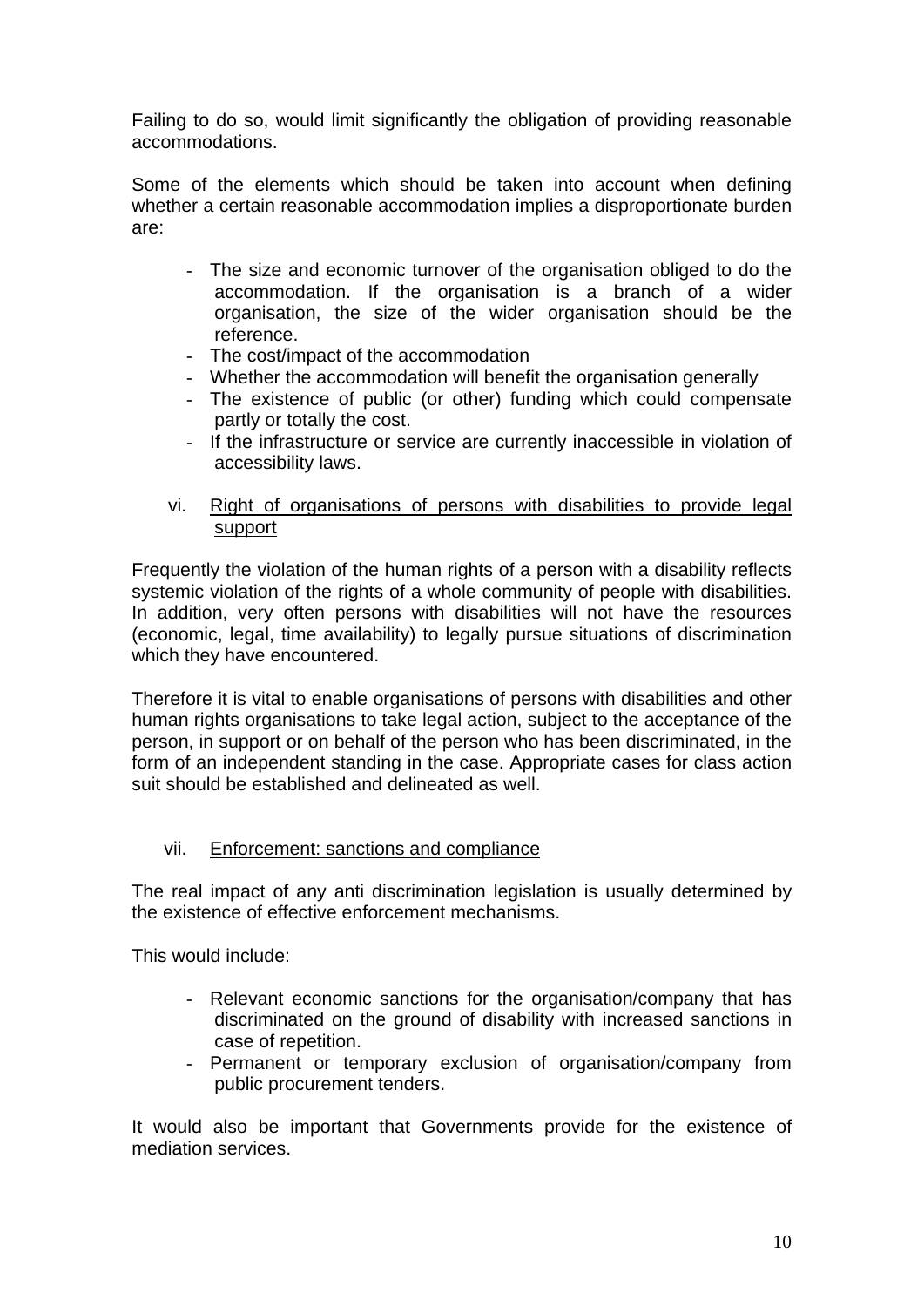Special treatment should be given in the form of sanctions and remedies against discrimination by government itself and government officials (e.g. in access to justice, discrimination in the form of violence and abuse perpetrated by employees of public institutions, etc.).

### viii. Protection against retribution or victimisation

It is also important that the national legislation adequately protects victims of discrimination from any action undertaken by the discriminator as a result of the actions undertaking by the victim of discrimination.

### ix. Reversal of the burden of proof

This is a well established concept in European anti discrimination legislation and is based on the fact that in many situations of discrimination there is a clear imbalance of power between the person who claims to have been discriminated and the discriminator.

The reversal of the burden of proof means that if there is a prima facie evidence provided by the potential victim, it will be then for the perpetrator of discrimination to prove that there has been no discrimination.

### x. Scope of the legislation

The scope of the legislation should cover all areas foreseen in the CRPD, like

- Education covering all stages of education, from preschool to university education.
- Employment, covering all forms of employment (public, private and not for profit) and all phases (selection, promotion, trade union rights, vocational training).
- Access to goods and services, including the protection against any denial of access/boarding faced by persons with disabilities in restaurants, bars, cinema, transport system and any other facility open to the public.
- Legal capacity and all areas where it is exercised, including free and informed consent in health care decisions and decisions about other services, choice of where and with whom to live, financial and property transactions, voting, marriage and family relations, sexual relationships, law enforcement and penal system.
- Living in the community covering people with all disabilities and all degrees of support needs.
- xi. National anti discrimination implementation body

Experience has shown that effective implementation of national disability antidiscrimination legislation requires the establishment of a national body in charge of implementation of this legislation.

Some of the areas of work of such a body would include: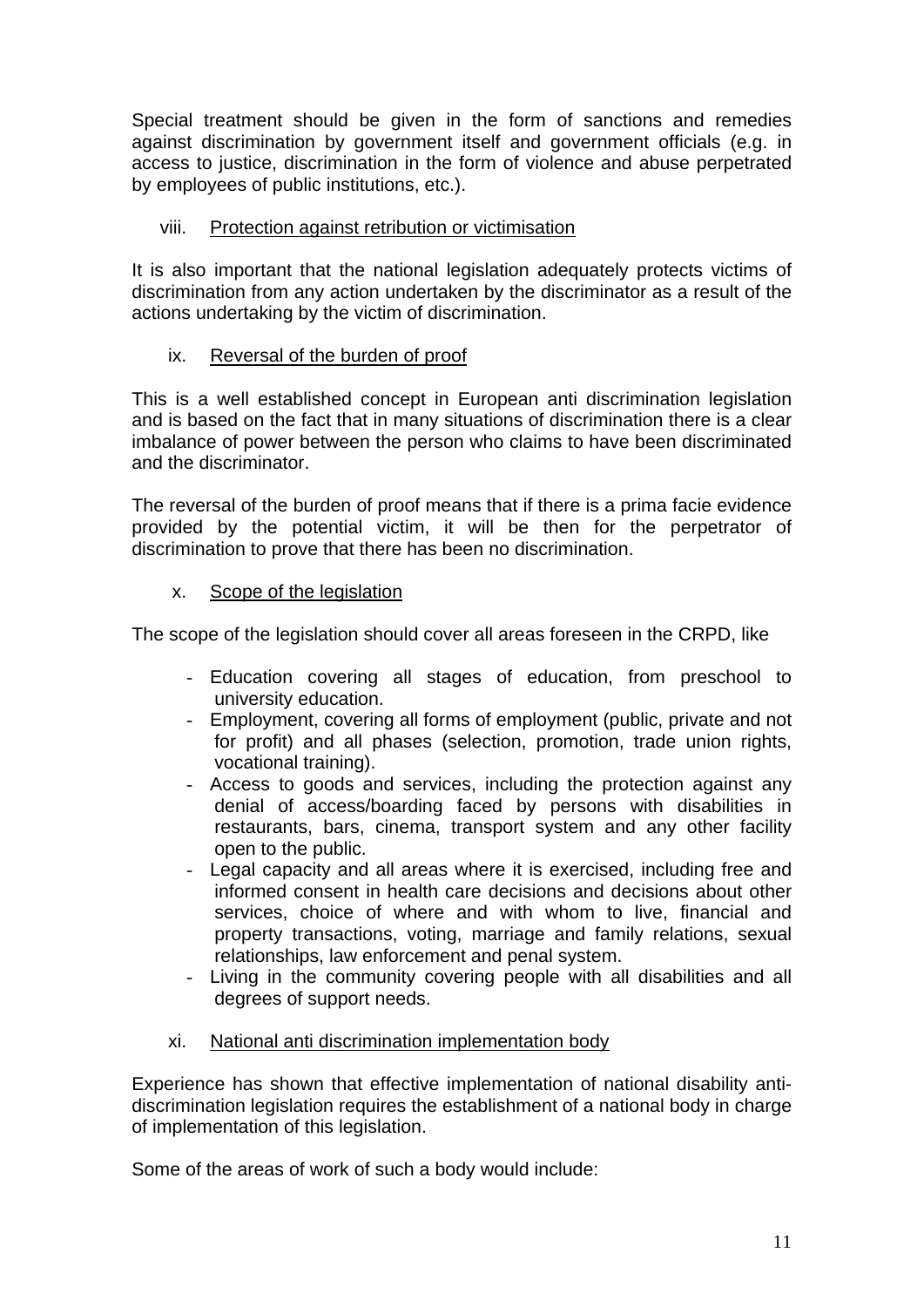- Provide legal assistance to persons who have been victims of discrimination on the ground of disability.
- Raise awareness among persons with disabilities on their rights.
- Inform public and private organisations (employers and others) about their legal obligations. This would include, for instance, guidance on the obligation of provision of reasonable accommodation.
- Undertake annual reports on the implementation of the legislation.
- Take legal action (through criminal, civil or administrative law) against violations of legal obligations deriving from equality and nondiscrimination.

While in some countries, these bodies could be allocated the role of independent monitoring as foreseen in article 33 of the CRPD, it seems more appropriate to separate both roles, while obviously ensuring that the information obtained by this body is fully taken into account by the institution in charge of undertaking the independent monitoring.

In countries with a broader anti discrimination legislation (not only on the basis of disability) the option of a common body might also be considered. If the body finally established is a more general anti discrimination body (and there are arguments in favour and against of this option), it is vital to ensure that there is adequate knowledge on the specific elements of "discrimination on the basis of disability" in this body.

# *2.c. Definition of persons with disabilities*

States will need to revise their national definition of person with disabilities to take into account the CRPD. When doing so, States need to reflect the social model and the fact that disability has been and continues to be evolving.

No person with a disability should be excluded from the coverage of the CRPD, including also those whose impairment is not visible. This requires that these persons are legally recognised as having a disability.

# *2.d. Legislation on accessibility*

Accessibility is a key element of the CRPD and ensures access to and equal opportunities for the realization of other rights, including education, employment and recreation.

Article 9 on Accessibility requires that States Parties take appropriate measures to ensure access to the physical environment, to transportation, to information and communications, including information and communications technologies and systems, and to other facilities and services open or provided to the public, both in urban and in rural areas.

Accessibility is a process linking information, transportation, the public domain and built environment. Accessible format information and communications are the essential first step in obtaining details about any service or facility.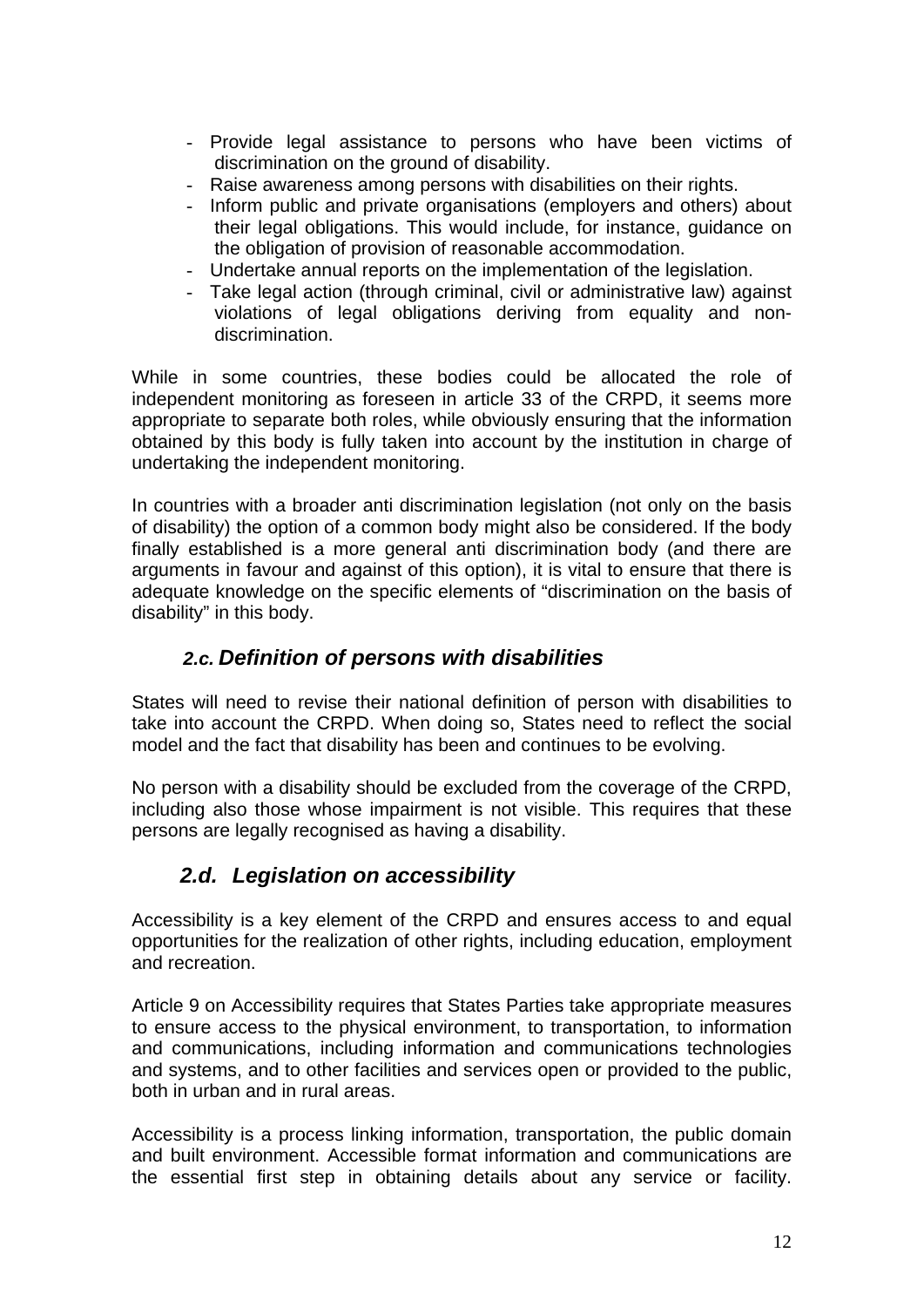Transportation and public domains need to provide seamless accessible paths of travel to enable equitable access to the built environment and services.

For accessibility legislation to be effective, the following elements need to be part of it:

- a) Accessibility standards should be mandatory: Either legislated as law, or referred to by the law, and requiring infrastructure, services, communication, etc. to be accessible.
- b) Those aforementioned accessibility standards should be concrete, and translate accessibility into numbers and technical requirements that amount to accessibility (and not, as happens in some countries, talk about 'ramps that make it easy for persons with disabilities to enter buses' etc.).
- c) The government should have a resort to sanctions against those who do not abide by accessibility standards.
- d) Persons with disabilities and organizations should have a resort to civil claims against violation of accessibility requirements.
- e) Accessibility is not only about ramps and elevators. Standards should address accommodations and technical requirements for all types of disabilities, including intellectual disabilities. For example, making services accessible is a very relevant issue for people with intellectual disabilities: how to make the material understood, possible accommodations where waiting on line is involved, training to service personnel in how to respond to their needs, and more.
- f) States should put into immediate effect legislation and standards requiring that new infrastructure, and all services, are accessible.
- g) Legislation and standards must address existing infrastructure as well. Otherwise, with all the infrastructure already in place, no meaningful accessibility will be achieved. In this case gradual implementation is relevant and reasonable timeframes should be legislated for that. Also, a system of balances and exemptions will be more relevant here (rather than in new infrastructure). These should be kept to the narrowest possible, and – once again – should be defined in close consultation with persons with disabilities through their representative organizations.
- h) Legislation to ensure that information and communication infrastructures and technologies as well as information and materials are universally accessible to persons with different types of disabilities (Braille, large print, plain language, visual information, inductive loop systems, etc..)
- i) Make accessibility a condition for public procurement and the receipt of public funding. For instance, any organisation providing cultural services (or similar) should only be able to obtain public funding if it is accessible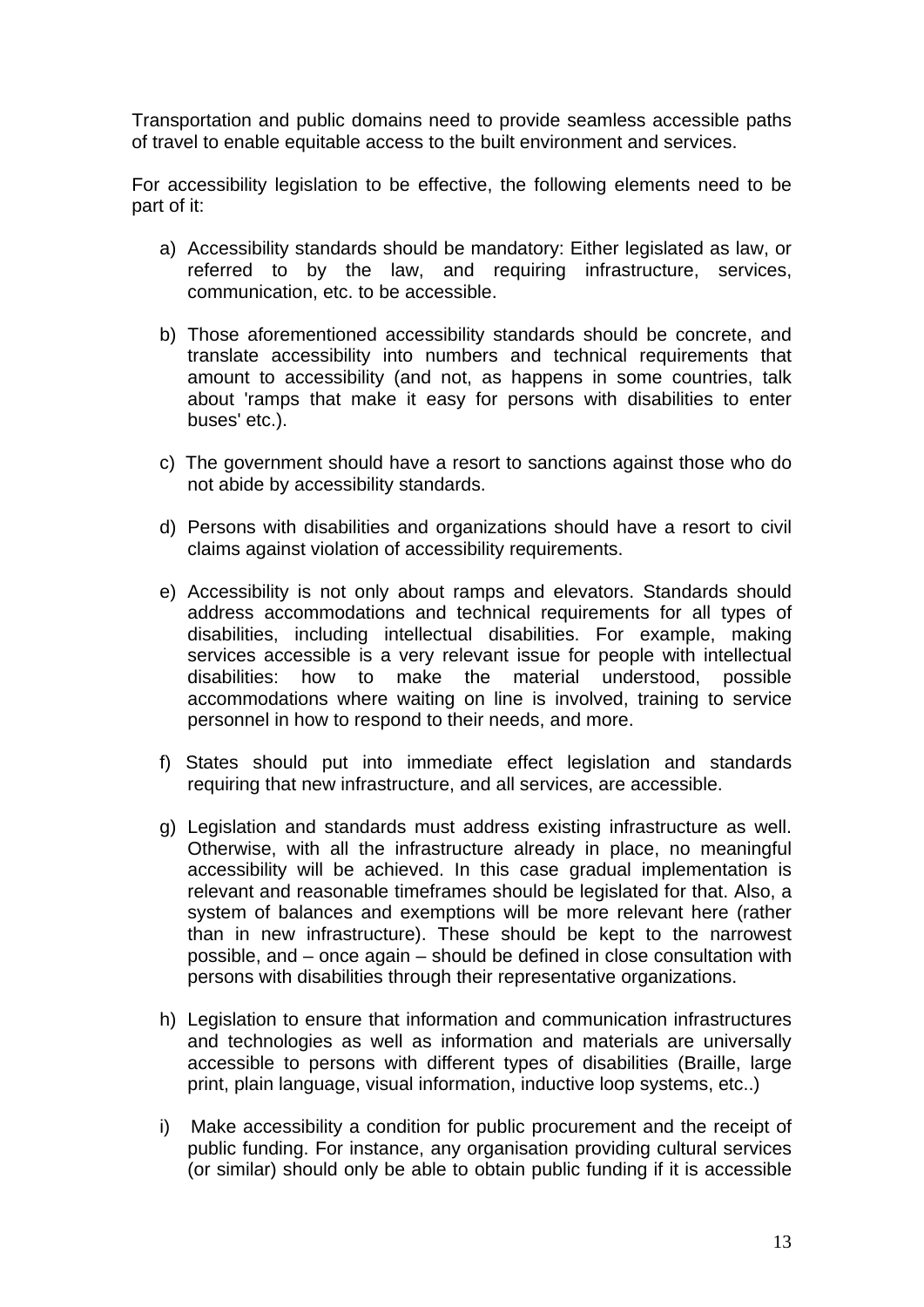or in the process of becoming accessible within an established timetable.

j) Accessibility is also about linguistic accessibility in sign language: professional sign language interpreter services and provision of all information in a sign language and other accessible formats in all media.

# *2.e. Legal Capacity, liberty and related issues*

The area most consistently highlighted as requiring legal measures for implementation, including by the High Commissioner for Human Rights, has been legal capacity, governed by CRPD Article 12.

The IDA CRPD Forum has adopted a set of principles on the implementation of Article 12, which are attached as an Annex to this submission, and incorporated by reference.

Article 12 requires reform of the Civil Code (in those countries where it exists) and revision of all areas of law that contain elements of competence and replacement of guardianship and other compulsory interventions with supported decision-making.

Compulsory medical treatment and disability-based detention or institutionalization amount to a limitation of legal capacity (whether or not the mechanism of interdiction or guardianship is used). These practices are also prohibited by Article 14 (liberty) and Articles 17 and 25(d) (respect for physical and mental integrity and free and informed consent in health care).

The CRPD paradigm shift in these areas is fundamental. It means that persons with disabilities can no longer be subject to legal standards or procedures for deprivation of legal capacity, compulsory treatment or forced institutionalization or hospitalization. Instead, such practices must be abolished and replaced with supportive measures that respect the autonomy and integrity of persons with disabilities.

A thorough review must be made to determine the scope of existing law touching on legal capacity, so that all provisions can be revised in compliance with Article 12 and other relevant articles of the CRPD.

In some cases, generally applicable laws may need to be strengthened or reformed to mainstream the concerns of persons with disabilities. Such mainstreaming will benefit all persons while eliminating paternalistic treatment of persons with disabilities.

Application of the CRPD to the penal and law enforcement systems is most closely related with Articles 12 and 14. Legal capacity in the CRPD is not limited to civil matters but comprises all aspects of life. Persons with disabilities, like all others, have duties to other members of society. At the same time, no one must be held responsible for crime unless it is fair to impose blame. Existing legal doctrines wrongly equate blamelessness with certain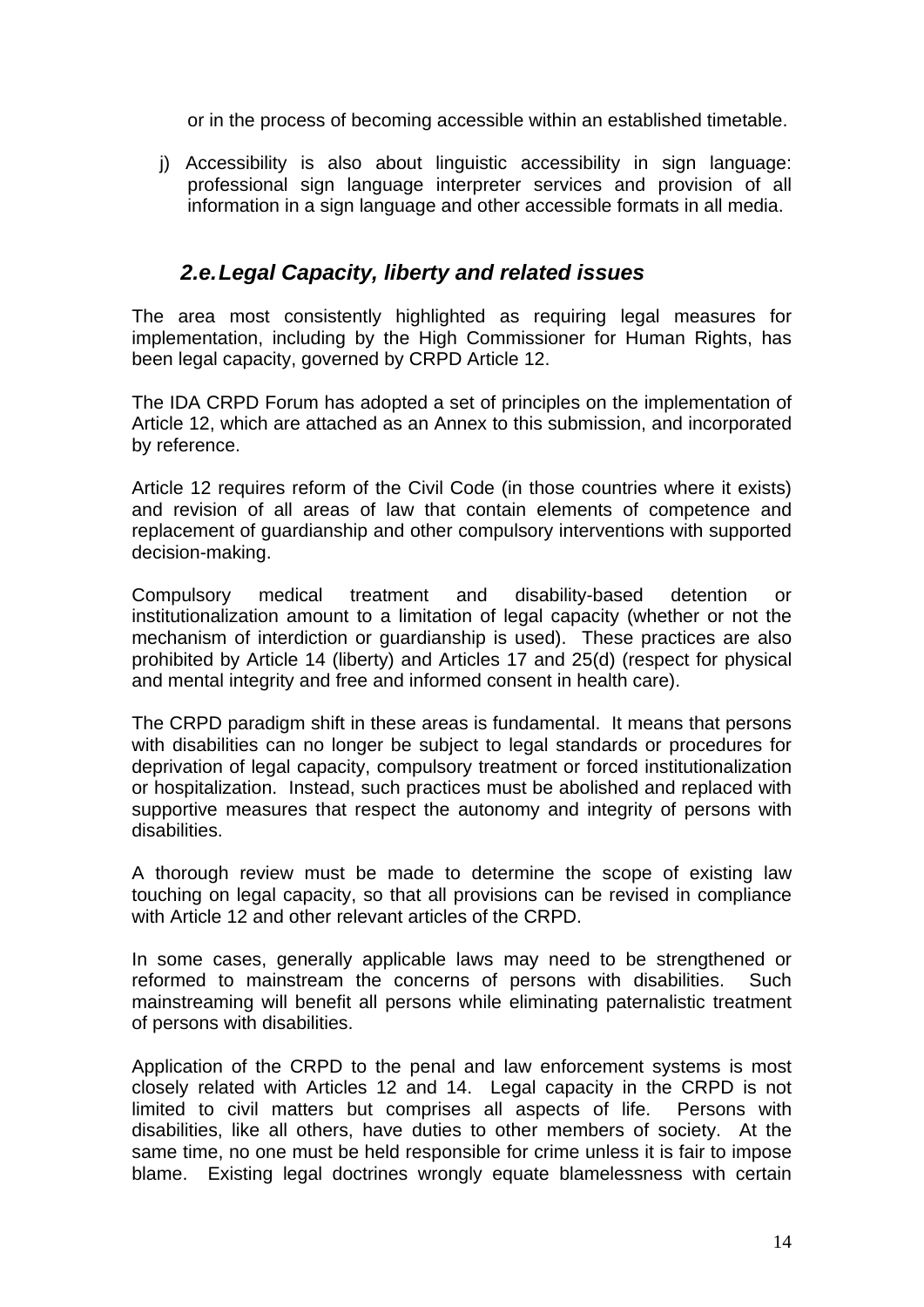types of disability and result in greater harm as disability rather than criminal offence becomes the reason for social exclusion and control. This in turn reinforces attitudinal barriers to inclusion of persons with disabilities in communities and the practice of forced institutionalization. Our recommendations include an alternative approach to mainstreaming the rights of persons with disabilities accused and/or convicted of crimes.

We draw attention to the section of this submission on Access to Justice, which is especially relevant to our recommendations regarding the law enforcement and penal systems (as well as generally the exercise of legal capacity by participating in court proceedings).

Please see also the section on the right to communication, which is essential to the expression of a person's will and preferences.

For some persons with disabilities, a gap between ending guardianship and instituting supported decision-making may leave the person in worse circumstances. At the same time, all persons with disabilities have the immediate right to exercise their legal capacity without restrictions. Our recommendations meet both needs, by allowing for partial guardianship to continue only for those persons who do not object to it, for a limited period of time while they are developing support networks.

The following legal measures are necessary for full implementation of Article 12:

- Repeal conflicting laws, such as:
	- o Laws declaring the legal incapacity of any group of persons with disabilities.
	- o Laws authorizing interdiction or declaration of incapacity.
	- o Laws authorizing plenary (full) guardianship.
	- o Laws authorizing partial guardianship, unless the following provisions are included:
		- **The law only applies to persons who do not object to** having a guardian.
		- **The law provides for quardianship only as an interim** measure, and requires that supported decision-making be developed for each individual.
		- The law will be repealed when there is a comprehensive program to ensure that decision-making support is provided to all those who need it.
	- o Laws restricting the exercise of legal capacity based on a test of decision-making abilities, whether generally or in specific areas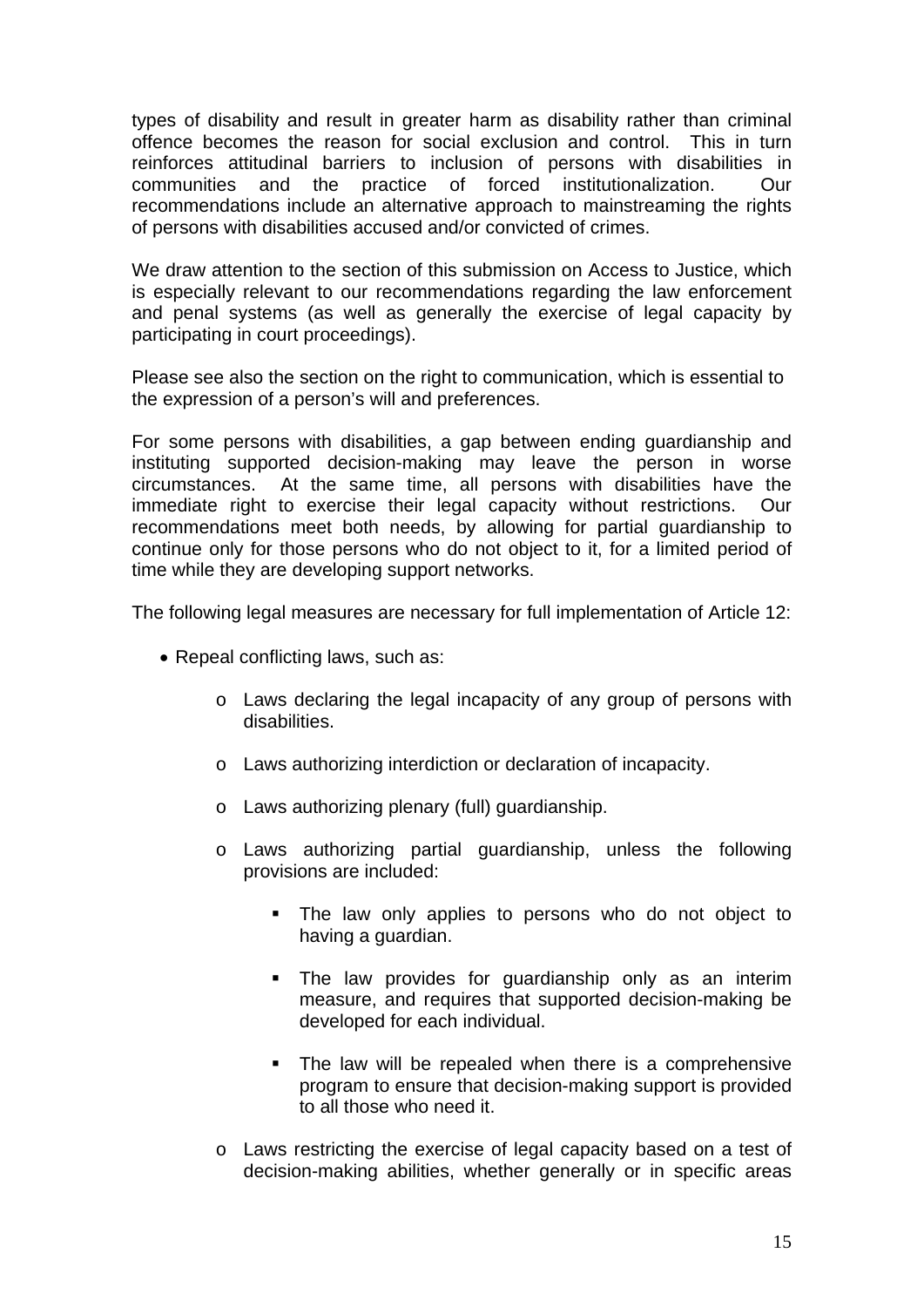such as financial rights and obligations (e.g. disposing of property, entering into a contract, opening a bank account), family rights and obligations (e.g. marriage and parenting), voting or expressing a political or party preference (e.g. in an election, plebiscite or referendum), and decision-making in health and medical context or in relation to housing or services (e.g. whether to undergo a particular treatment or enter a hospital, rehabilitation center or institution).

See also Articles 14, 19, 23, 25(d), 26, 29.

o Laws authorizing compulsory institutionalization, hospitalization or medical or psychological treatment of persons with disabilities (including children with disabilities).

See also Articles 14, 15, 17, 19, 25(d).

o Laws permitting the deprivation of liberty based on perceived danger to self or others (a type of preventive detention), when such laws are only or disproportionately applicable to persons with disabilities.

See also Article 14.

- Adopt or strengthen legislation to the following ends:
	- o Legally recognize, promote and provide remedies for the right of persons with disabilities to exercise self-determination in all aspects of life on an equal basis with others. Include the right of children with disabilities to exercise self-determination to the same extent as other children.
	- o Ensure that the signatures of persons with disabilities are recognized as valid.
	- o Ensure that all forms of communication used by persons with disabilities, including alternative and augmentative communication, are accepted and facilitated in the exercise of legal capacity.

See also Articles 2 and 21.

- o Recognize supported decision-making, setting out the legal obligations of supporters and providing for remedies against abuse.
- o Establish and adequately fund a comprehensive plan to promote supported decision-making and inform persons with disabilities of their rights, in cooperation with local governments, Disabled People's Organizations (DPOs) and community organizations.
- o Define and allocate the proper role of governments, families, communities, DPOs and others in facilitating and providing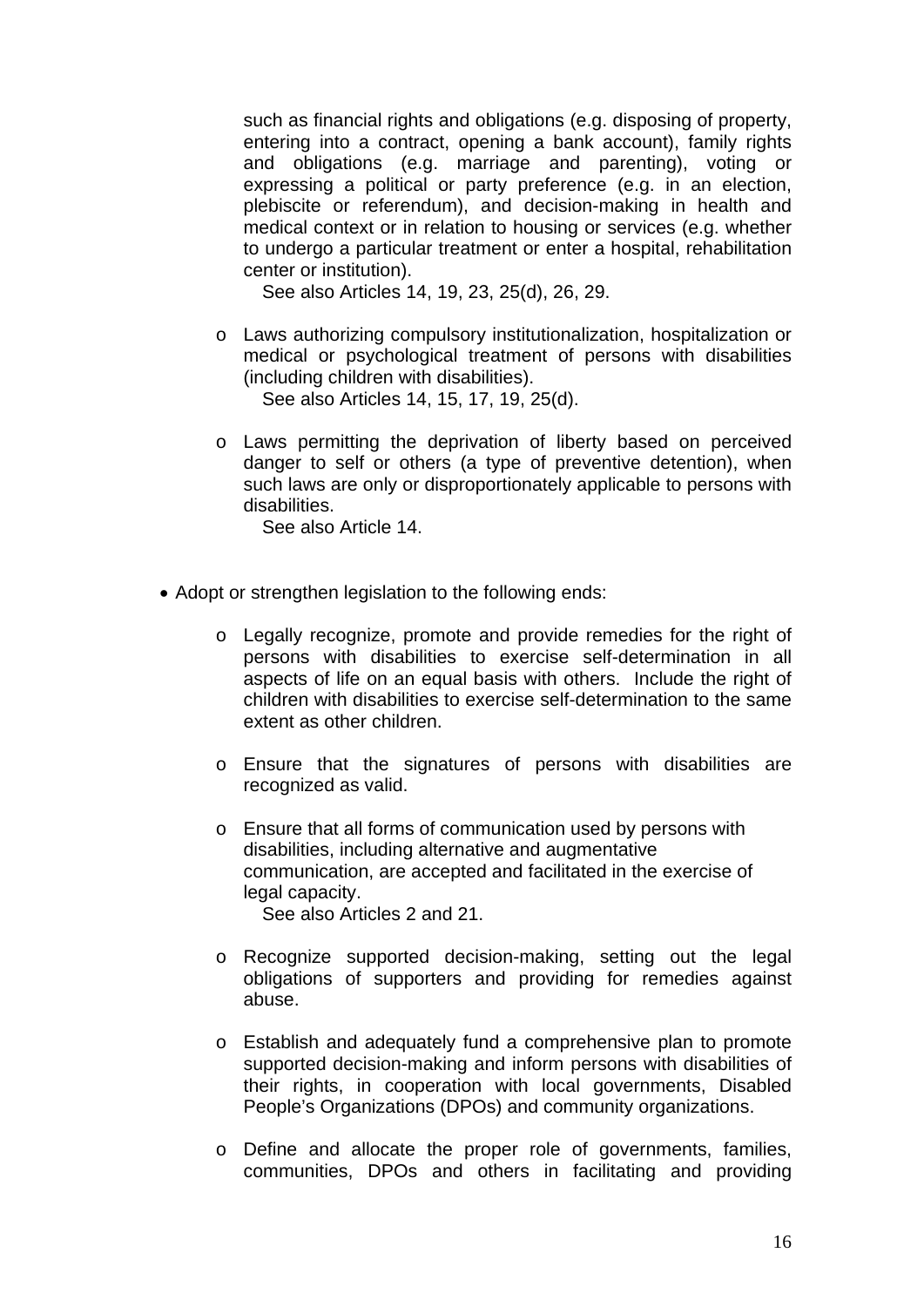decision-making support, providing for a wide range of options to meet diverse needs of persons with disabilities for this type of support. For example, some needs may be met by a personal assistant, others by a trusted friend or family member; community volunteers or paid staff may need to reach out to persons with disabilities who are isolated and may need decision-making support; peer support may meet a variety of needs including decision-making support.

- **Ensure that support options address the needs of children** with disabilities as well as adults with disabilities.
- Ensure that persons with newly acquired disabilities will have ready access to support.
- o Recognize the right to free and informed consent in health and medical context, including medical and scientific experimentation and interventions, and in all services. Take effective measures to penalize violations of this right and provide remedies to victims of violations. Ensure that persons with disabilities have full and equal protection and benefit of these laws and measures. See also Article 25(d).
- o Penalize and provide remedies against abuse and exploitation of any person in relation to an exercise of legal capacity, and ensure that persons with disabilities are fully and equally protected. (For example, consumer protection legislation or specific disclosures required for free and informed consent to medical procedures.) Unequal knowledge and/or bargaining power should be taken into consideration.

See especially Article 12.4 and also Article 16.

- Ensure that children with disabilities are required to be registered at birth and recognized as having an equal legal capacity as other children of the same age.
- Address the role of the family in decision-making in a way that respects individual human rights, collective self-determination, and nondiscrimination based on disability. Individual and cultural variations in the definition of family must be respected.
	- o Provide for campaigns to raise awareness at the family level of the rights of persons with disabilities to personal autonomy and decision-making.
	- o Ensure that persons with disabilities have an equal say in decision-making at the family and community levels.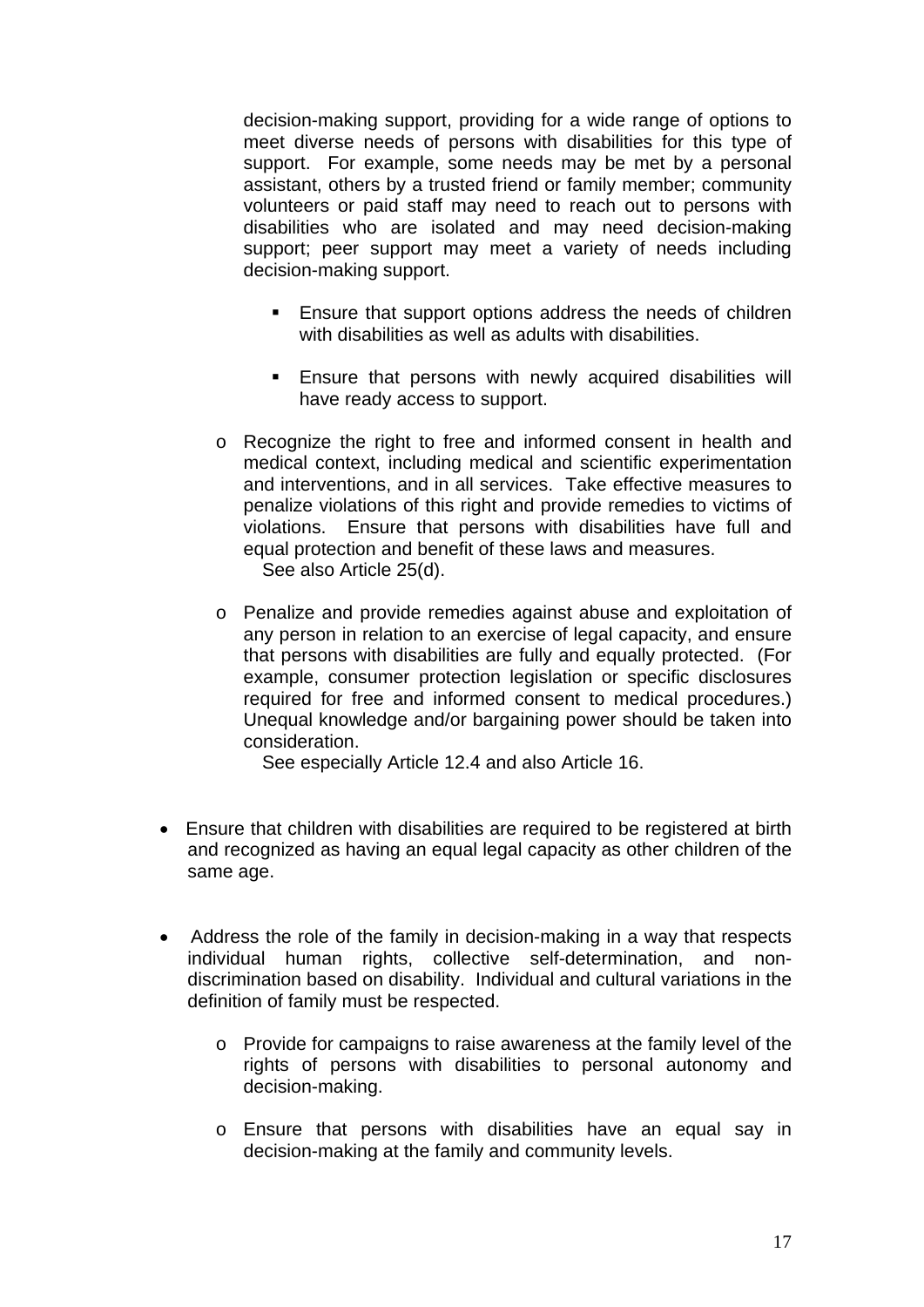- o Ensure that the right of persons with disabilities to make decisions in any area of life is not conditioned on family approval.
- Undertake a comprehensive review of the penal and law enforcement systems as they relate to legal capacity and persons with disabilities, and institute legal reforms as follows:
	- o Abolish the death penalty and other harsh penal measures so that there is no need to claim incapacity-based defenses to avoid serious harm. See also Article 17.
	- o Abolish the incapacity-based defense of "insanity", which is prejudicial to persons with psychosocial disabilities.
	- o Apply existing disability-neutral doctrines such as "mens rea" and "dolo" (relating to the subjective or mental element of a crime) with fairness and sensitivity to the situation of the individual defendant, including his or her disability.
	- o Ensure that all persons with disabilities have the right and opportunity to be held innocent until proven guilty beyond a reasonable doubt. See also Article 14.
	- o Ensure that acquittal of crimes due to failure to prove a mental element of culpability is treated the same as any other acquittal. See also Article 14.
	- o Institute alternatives to incarceration that promote community, taking care to avoid paternalism and coercive social or medical services.

See also Articles 14, 17.

- o Modify penal laws and procedures to eliminate discrimination based on race, gender, income, sexual orientation, disability and other factors. See also Articles 5, 14.
- o Ensure accessibility of information and communication and of facilities and services throughout the investigative and adjudicatory process (including appeals), and in all detention settings.

See also Articles 9, 14, 21.

o Ensure that persons with disabilities in any form of detention are treated with respect for their physical and mental integrity, and in particular that they retain the right to refuse any medical treatment or experimentation, including psychiatric medications.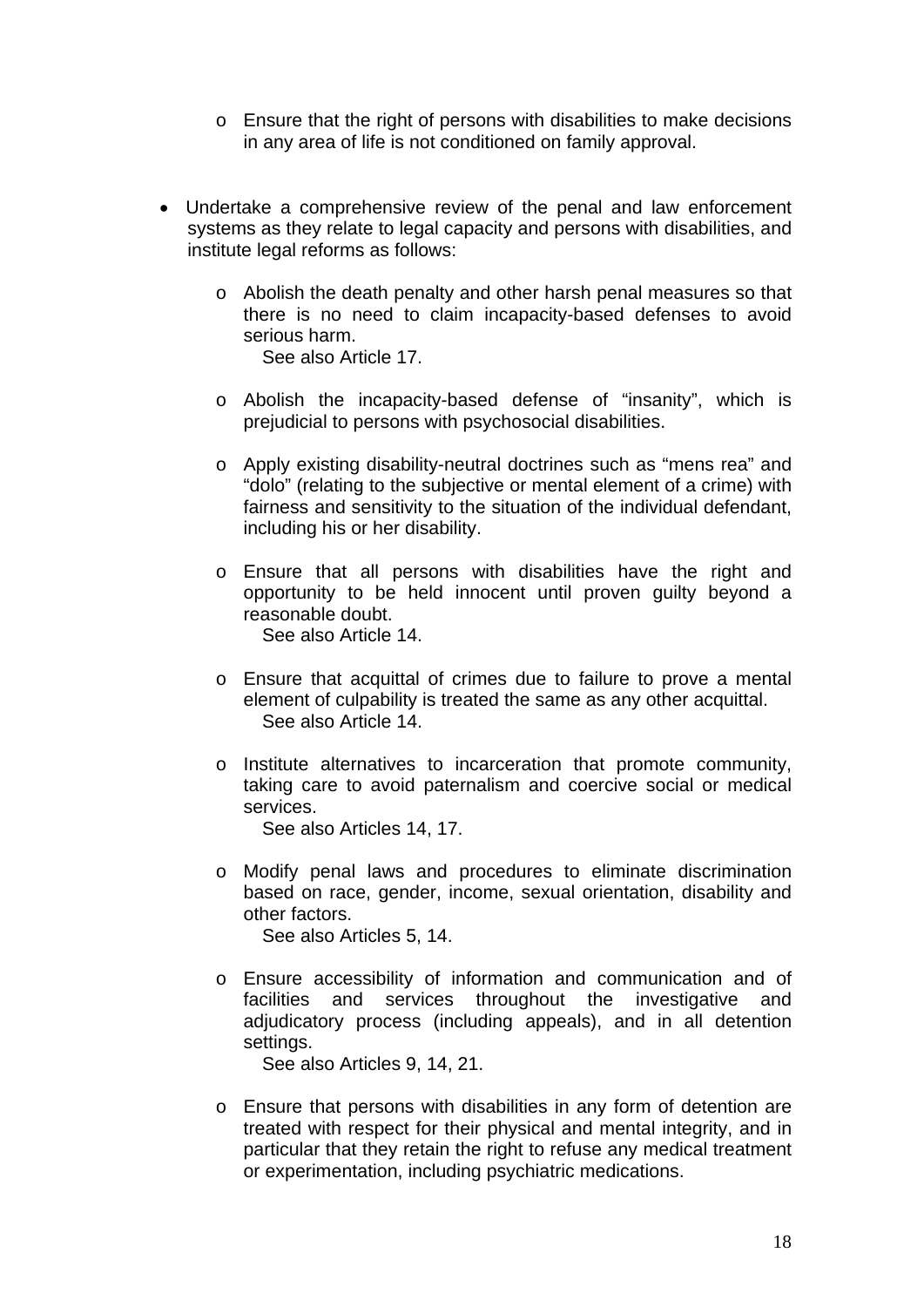See also Articles 14, 15, 17, 25(d).

o Ensure reasonable accommodation for persons with disabilities in detention settings, and provide necessary services, including health and rehabilitation services and supportive services, which should be provided by independent agencies and not by the detaining authority.

See also Article 14.

o Ensure access by persons with disabilities under any form of detention to their families (including chosen families) and support networks.

See also Article 14.

# *2.f. Access to Justice*

The inaccessibility of the justice system denies person with disabilities equal protection of the law and equal access to participation in the legal process and its utilization.

### **Physical and communicational access to justice**

National legislation should include measures –

- to make physical structures accessible, such as ramps and elevators leading to and within courtrooms, accessible podiums, accessible prisons and detainment centers
- to provide services and means regarding language and communication, such as sign language interpretation, Braille and large print text, augmentative and alternative modes of communication (see definition of "Communication" in Article 2 of the CRPD)
- to provide individual accommodations according to the specific needs of persons with disabilities.

These accommodations are mandated by other articles as well, among them Article 9 on accessibility and Article 21 on Freedom of expression and opinion, and access to information.

# **Procedural and evidentiary access to justice**

A central aspect of access to justice expressed in this article, and touching at the heart of access to justice, is the provision of procedural and ageappropriate accommodations in all legal proceedings, in order to enable persons with disabilities to participate fully and equally in the process, whether as complainant, defendant or witness.

# **a) Problem: inaccessibility of procedures**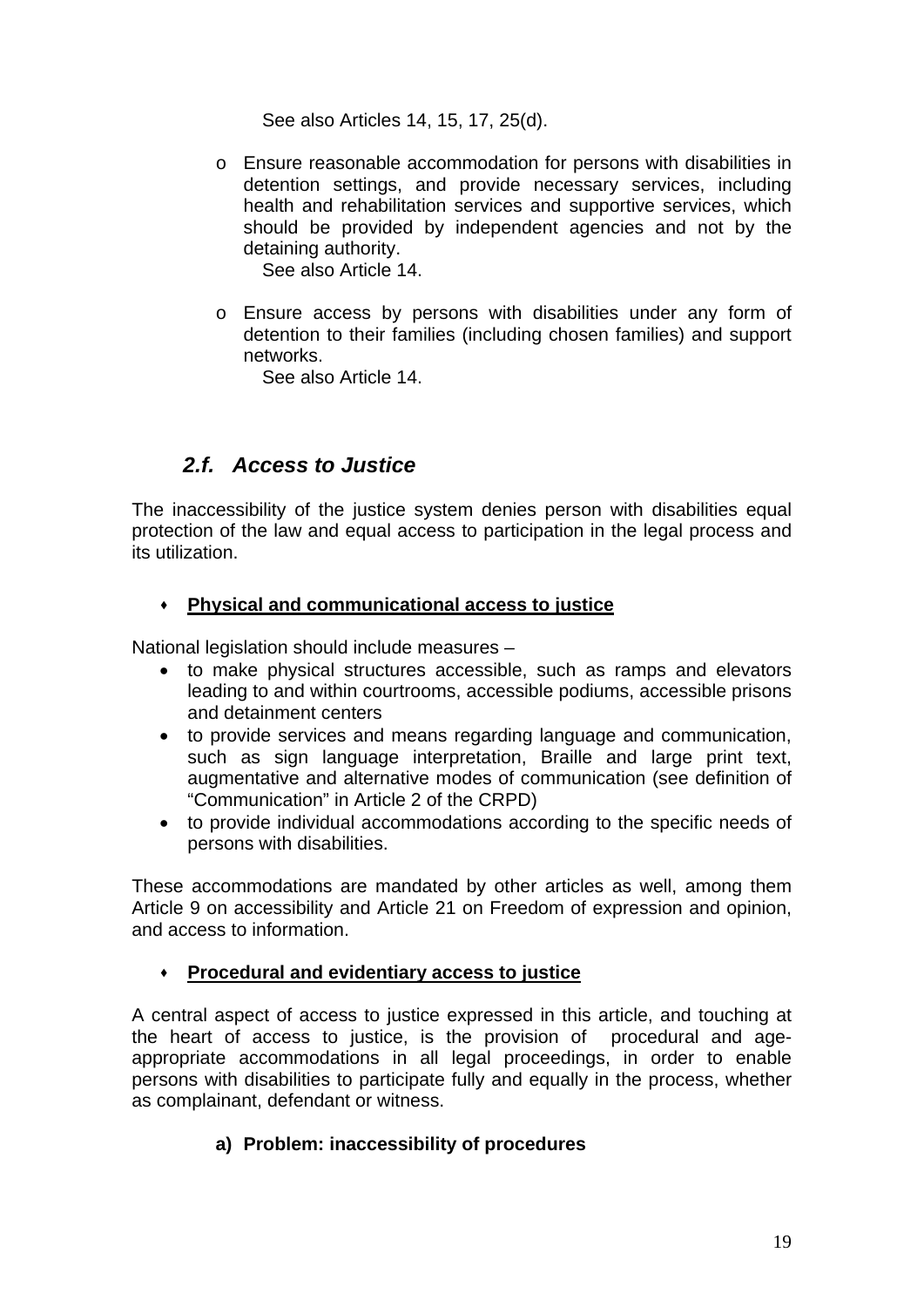Many legal systems include evidentiary rules that limit or establish as void the capacity of people with disabilities to give testimony.

Even where such procedural barriers do not exist, in most legal systems investigative and judicial procedures whether civil or criminal are not accommodated to meet the needs of persons with disabilities.

The use of formal language and legal terms and the complex formulation of questions do not meet the needs of some persons with disabilities. The system is not adapted to enable communication for people who use alternative forms of communication. It is not adapted to investigate people with difficulties in temporal or spatial orientation arising from their disability, or to properly assess their testimony. The courts do not know to enable these people to testify.

In criminal cases, the police do not know how to question people with such disabilities. In addition, the confrontational circumstances, already intimidating to any person in the process, are doubly so for people with disabilities who may have to confront a defendant who is a family member or serves as a support person.

# **b) Consequences: denial of justice**

As a result, evidence is not properly collected and the validity of testimony is challenged by the legal system, barring persons with disabilities from partaking equally in the justice system.

In criminal cases where people with disabilities are victims of crime, abusers easily avoid being charged and brought to trial, resulting in the recurrent closure of cases. Suspects and actual offenders are returned to the streets, perpetuating the vicious circle of violence.

Suspects with disabilities are interrogated without the necessary accommodations; false confessions may be extracted from them as the interrogation is not properly adapted to their cognitive, linguistic or emotional capabilities. The severe outcome can be a wrongful conviction.

# **c) Solution: procedural and age-appropriate accommodations**

Article 13 of the CRPD addresses this issue directly, by requiring that the justice system provide procedural and age-appropriate accommodations to ensure accessibility to all.

### **d) The means: legislation**

Since procedural accommodations affect evidentiary rules, the means by which to determine them is legislation.

 **Abolish laws limiting capacity to testify or otherwise partake in the system**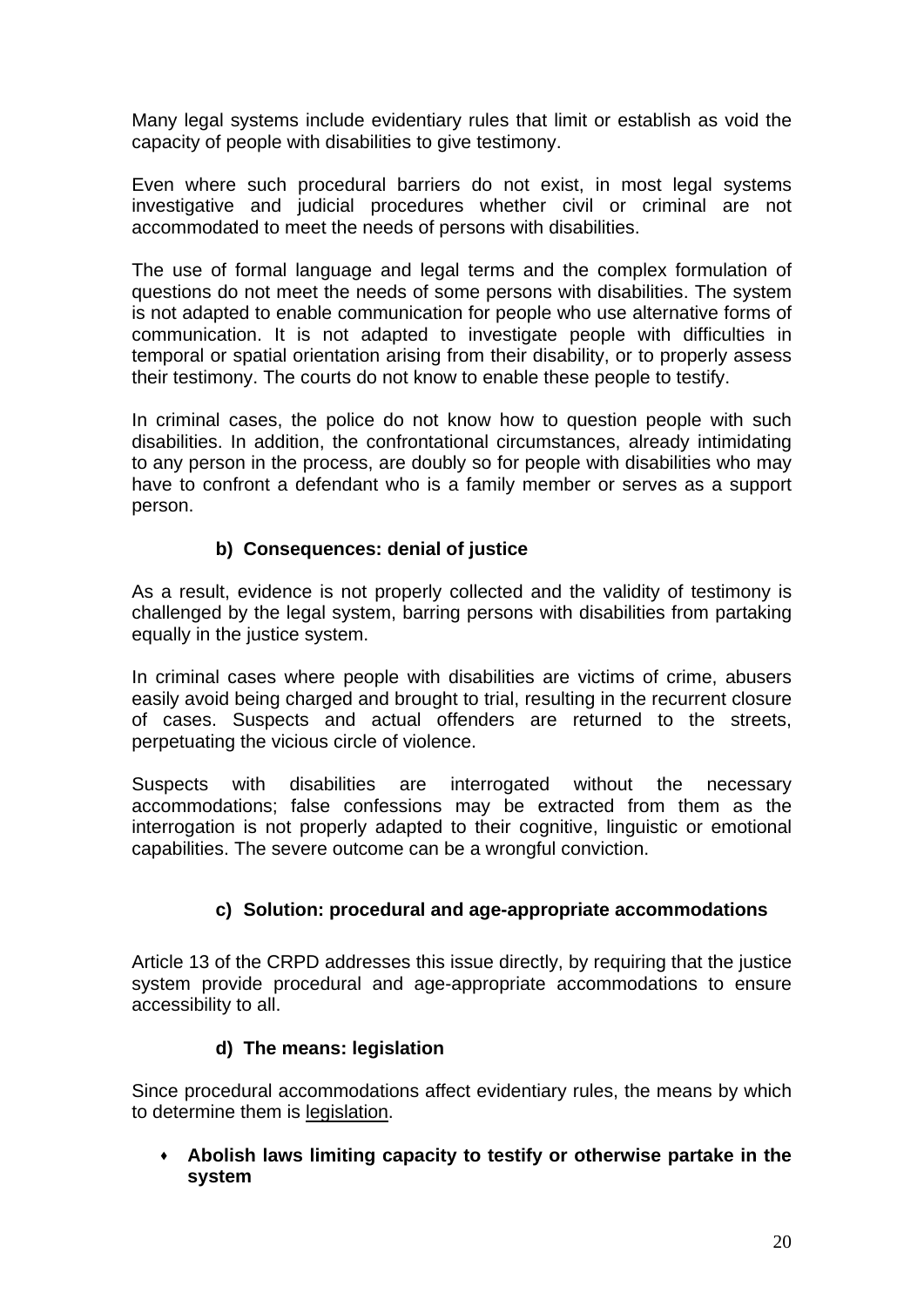Laws which exclude certain groups, on grounds of disability or age, from giving testimony, must be abolished, including laws:

- categorizing the testimony persons with disabilities as null or limited on account of having a disability
- requiring children to be of a certain age as a condition for testifying

Laws excluding persons with disabilities from partaking otherwise in the justice system, for example as lawyers or jurists – must be abolished as well. This step is necessary to enable access to justice, but not sufficient.

# ♦ **Legislate procedural accommodations**

Law must be legislated to enable making accommodations to the investigative and testimonial process. Such accommodations will facilitate fair interrogation of persons with disabilities and the possibility for them to tell their stories, serve as witnesses and utilize the justice system on an equal basis with others.

# - *Examples of procedural and age-appropriate accommodations*

- Allowing the person to be accompanied by a chosen support person, who will be present during the investigation or the testimony
- Utilization of special devices and alternative and augmentative communication, such as pictures and communication boards, to enable the person to fully communicate
- Investigations performed by those who have experience and expertise in communicating with persons with disabilities, instead of by a standard police investigator
- Utilization of experts to remove misinformation regarding the disability that may hinder courts from accepting the testimony, assist in understanding the witness' way of communication and ensure that the witness can communicate, understands the questions and is understood during testimony including by assisting in wording the questions
- Formulation of questions in language and style which take into account the evolving capacity of children
- In cases where helpful to the witness and essential to preventing harm or enabling the testimony – giving testimony 'in camera', through video links, in the judge's chambers or outside the courtroom, and giving testimony without official attire (without detracting from the weight and validity of the testimony)
- Sufficient time for giving testimony and appropriate breaks to proceedings
- Provision of information about the proceedings in plain language and childfriendly formats
- Establishing court procedures to enable the process for requesting accommodations.

Providing accommodations should be carried out with discretion: For many persons with disabilities it is important to ensure that testimony is given in the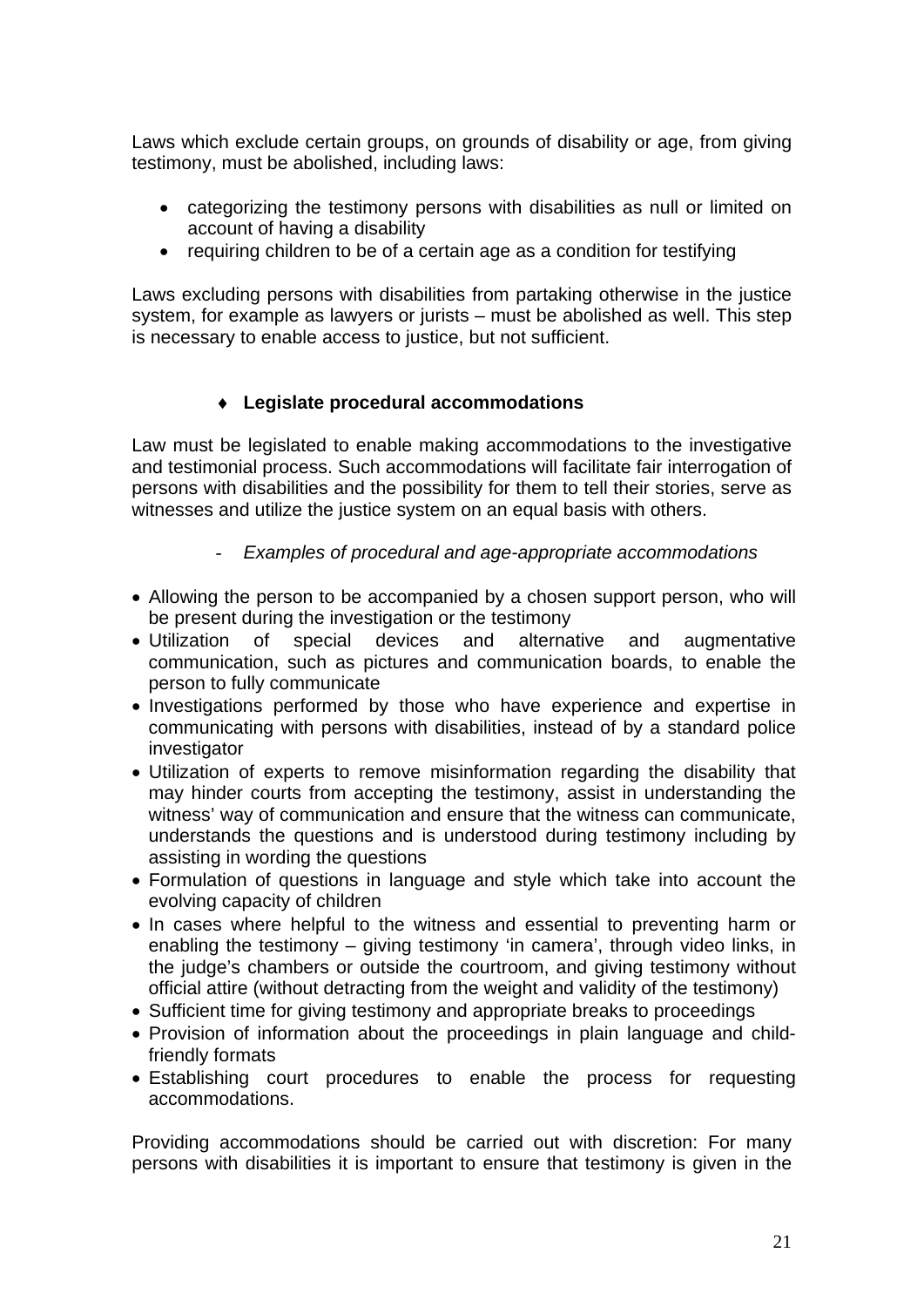same way (taking the witness stand, confronting the defendant) and with the same formalities (taking the oath) as the testimony of other witnesses.

### - *Accommodations to ensure equal participation in all stages and proceedings*

The right to access to justice, and to accommodations where necessary, pertain to people with disabilities who are victims of crime, suspects, defendants, appellants, witnesses, and otherwise party to legal, quasi-legal or administrative proceedings. The justice system should be accessible to all and provide for accommodations relevant for each stage. For example, in many cases persons with disabilities who have been convicted of crime are barred from the possibility available to persons without disabilities, of serving a sentence in community services, and sent to prison instead, on the grounds of inaccessibility of these programs to persons with disabilities. Accommodations would make such programs available to persons with disabilities as well.

### - *Accommodations in response to cross-sectional and disabilitybased violence and abuse*

The legal system should provide for accommodations to respond to the intersection of disability and other grounds which result in prevalence of violence and abuse. Examples are gender-based violence; and disabilitybased forms of violence and abuse, such as institutionalization, forced treatment and restraints.

# - *Age-appropriate accommodations*

Research has demonstrated that even very young children, with or without disabilities, can give testimony in court if provided with appropriate information, support and opportunity to demonstrate capacity. Evidentiary laws should both respect the evolving capacity of children, among others to give valid testimony, and address their needs for accommodations related to age, such as specially trained investigators to investigate children, instead of the regular police investigators. These, together with general procedural accommodations, should be in place for children with disabilities.

# **e)** *Training*

Training throughout the justice system as mandated by Article 13, to judges, the State Prosecution, the Public Defense, police and prison staff, and more –is essential to carrying out such accommodations.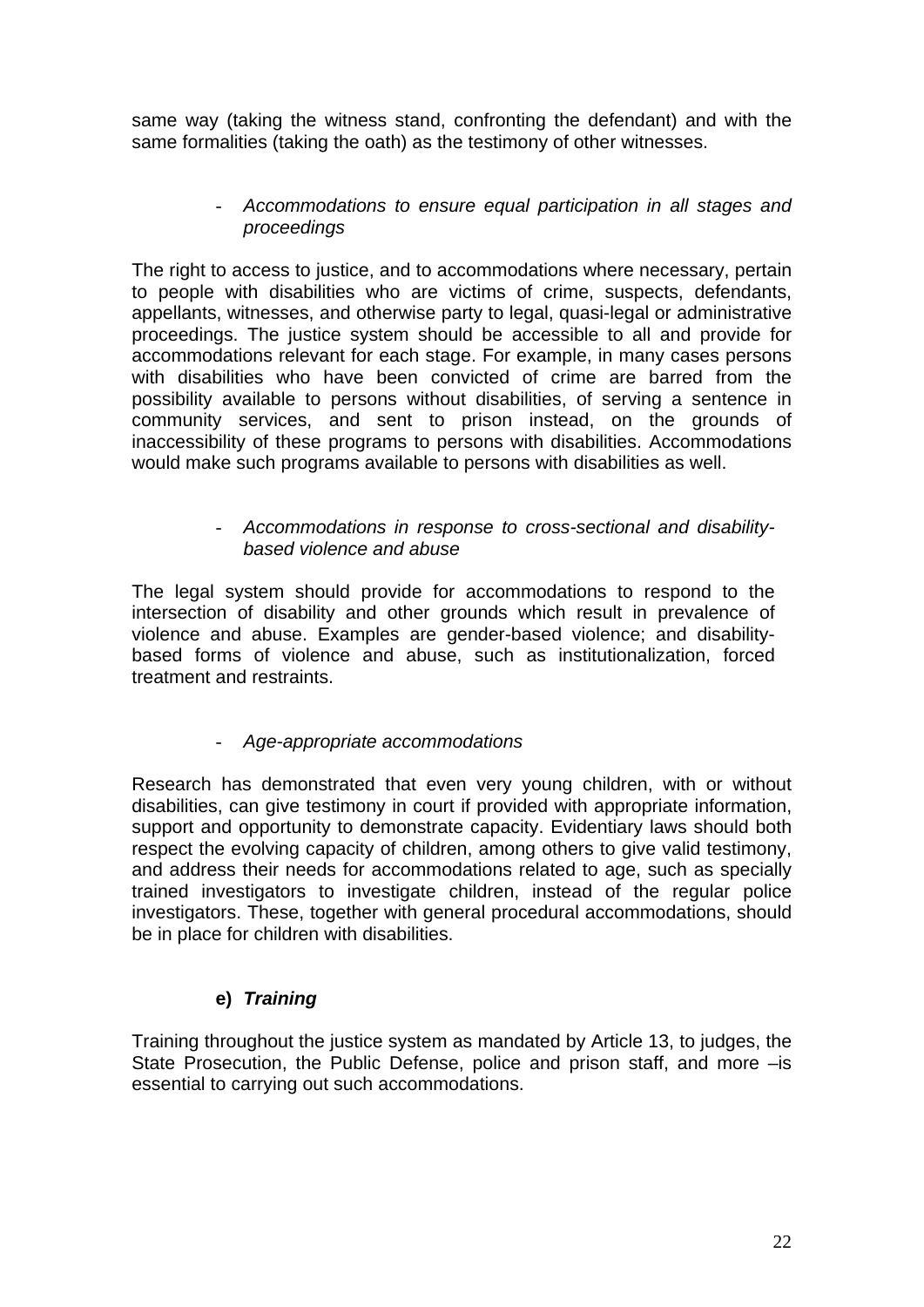# *2.g. Prevention of torture and cruel, inhuman or degrading treatment of persons with disabilities*

Article 15 requires effective measures to be taken to prevent torture and other forms of cruel, inhuman or degrading treatment or punishment from being practiced on persons with disabilities.

Such measures include enactment of legislation and development of effective remedies and enforcement measures.

The requirements of Article 16 for prevention of all forms of exploitation, violence and abuse are also relevant. Measures required by Article 16 include independent monitoring of facilities and programs designed to serve persons with disabilities; education of persons with disabilities, their family members and caregivers; availability of services for victimized persons, which must respect autonomy; investigation and, where appropriate, prosecution.

Article 17 requires states to respect the physical and mental integrity of persons with disabilities on an equal basis with others.

In addition to CRPD Articles 15, 16 and 17, states are bound by their treaty obligations under International Covenant on Civil and Political Rights Article 7, the Convention Against Torture, the Optional Protocol to the Convention Against Torture, and regional instruments on the prevention of torture. These obligations, as they relate to persons with disabilities, need to be reviewed and considered in light of the CRPD as a whole. Earlier understandings may not fully reflect the CRPD paradigm shift. For example, monitoring authorities may be relying on the outdated Principles for the Protection of Persons with Mental Illness and for the Improvement of Mental Health Care, which was heavily criticized by persons with disabilities and is superseded by the CRPD.

There are two main ways that implementation of CRPD Article 15 needs to be approached: first, by ensuring that the general legislative framework and enforcement measures (including monitoring bodies) for the prevention of torture incorporate persons with disabilities and are accessible and relevant to persons with disabilities who may be victims of torture and ill treatment, for example in the jails and prisons. The second is by incorporating disabilitybased forms of torture and ill treatment in the legislative framework and enforcement measures, including monitoring.

Sites of torture and ill treatment of persons with disabilities that are disabilityrelated (such as psychiatric institutions) have begun to be addressed in human rights monitoring.<sup>2</sup> Some forms of medical treatment have also been found to  $\overline{\text{const}}$  tuture or ill treatment (such as direct electroshock).<sup>3</sup> In addition,

 $\overline{a}$ 

 $2^2$  See Human Rights Committee General Comment No. 20, see also for example, Association for the Prevention of Torture, Establishment and Designation of National Preventive Mechanisms (2006).

<sup>&</sup>lt;sup>3</sup> European Committee for the Prevention of Torture and Inhuman or Degrading Treatment or Punishment (CPT), The CPT Standards, CPT/Inf/E (2002) 1, p. 49.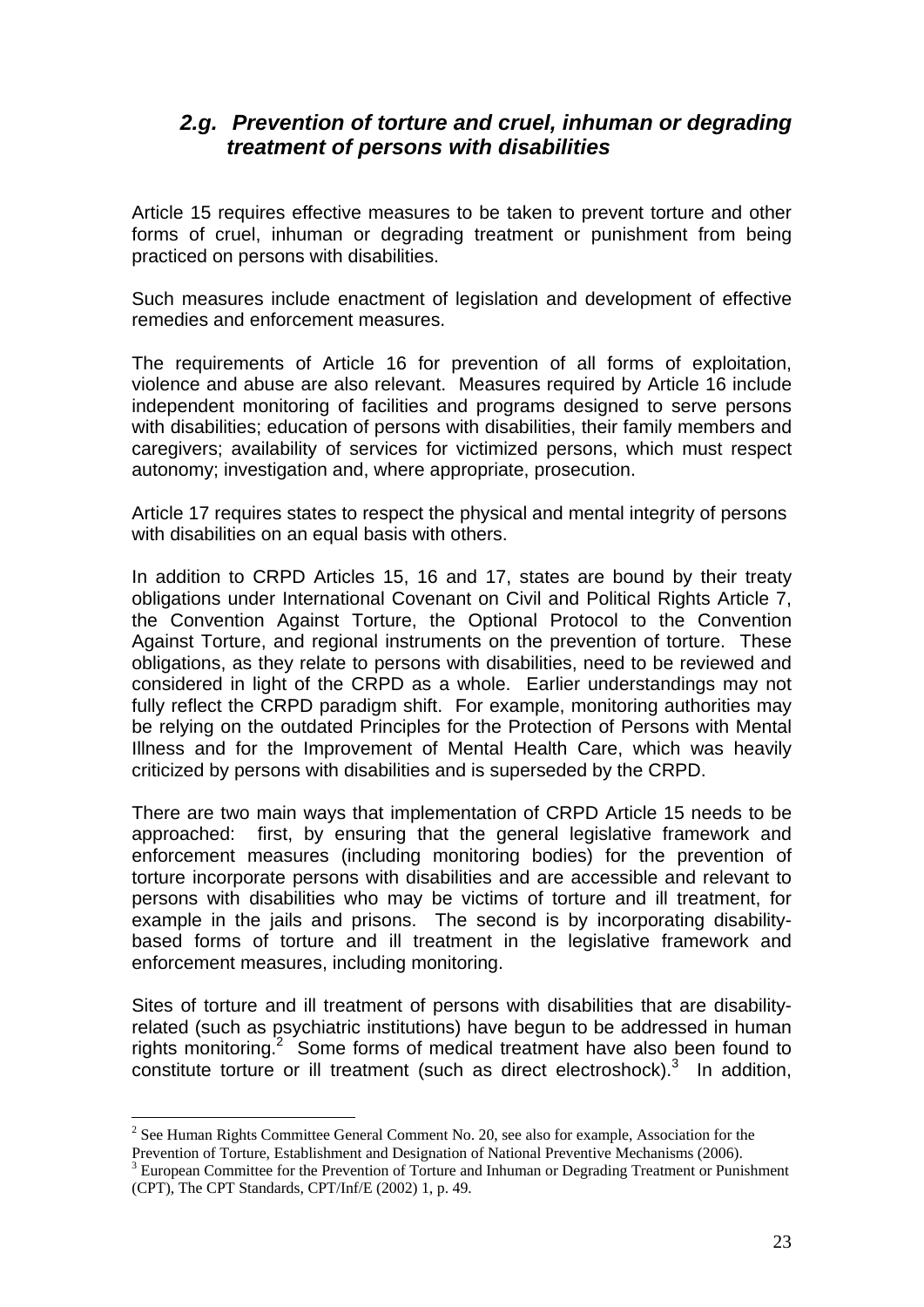experts are beginning to consider forced medical treatment of persons with disabilities as a disability-based form of torture. $4$ 

These developments should be extended and provided for in legislative frameworks and monitoring mechanisms.

It is important to ensure that disability-based forms of torture are not merely hedged with criteria and procedures for their application, but prohibited by law and effectively prevented. This needs to be highlighted especially with regard to forced medical treatment and institutionalization. An effective framework for the prevention of torture will not be one that permits deprivation of liberty or compulsory medical treatment on the basis of "unsound mind", the "need for care and treatment" or "danger to self of others" of a person with a disability, with or without procedural safeguards. It will instead be one that prohibits these practices and provides persons with disabilities with effective legal remedies to stop their operation and obtain satisfaction and compensation, as well as needed assistance in restoring property and opportunities, support and rehabilitation services desired by the individual and collective measures to ensure non-repetition and social reconciliation.<sup>5</sup>

For example:

- Persons with disabilities should have access to proceedings such as habeas corpus or "amparo" to seek quick release from any form of disability-based detention and to prevent or stop the application of forced medical treatments, whether by state or private entities.
- Persons with disabilities who have been subjected to forced medical treatment, institutionalization, restraints, rape, forced abortion or sterilization, and other kinds of disability-based torture and ill treatment should be legally entitled to assistance in resuming ordinary life, which may include: financial assistance, psychological and/or medical services, peer support, educational opportunities, employment and training opportunities, and housing. These entitlements overlap with rights otherwise guaranteed by the CRPD, but specific programs may be appropriately tailored to persons with disabilities who have experienced torture and ill treatment.
	- o Supported decision-making (Article 12) and support services necessary to live in the community (Article 19) are especially relevant here. When CRPD implementation first begins, it should be expected that a large number of persons using supported decision-making and support services to live in the community

 $\overline{a}$ <sup>4</sup> This was among the subjects discussed in an expert seminar held by the Office of the High

Commissioner for Human Rights on Dec. 11, 2007, on torture and persons with disabilities.

 $<sup>5</sup>$  See Commission on Human Rights resolution 2002/44, The right to restitution,</sup> compensation and rehabilitation for victims of grave violations of human rights and fundamental freedoms.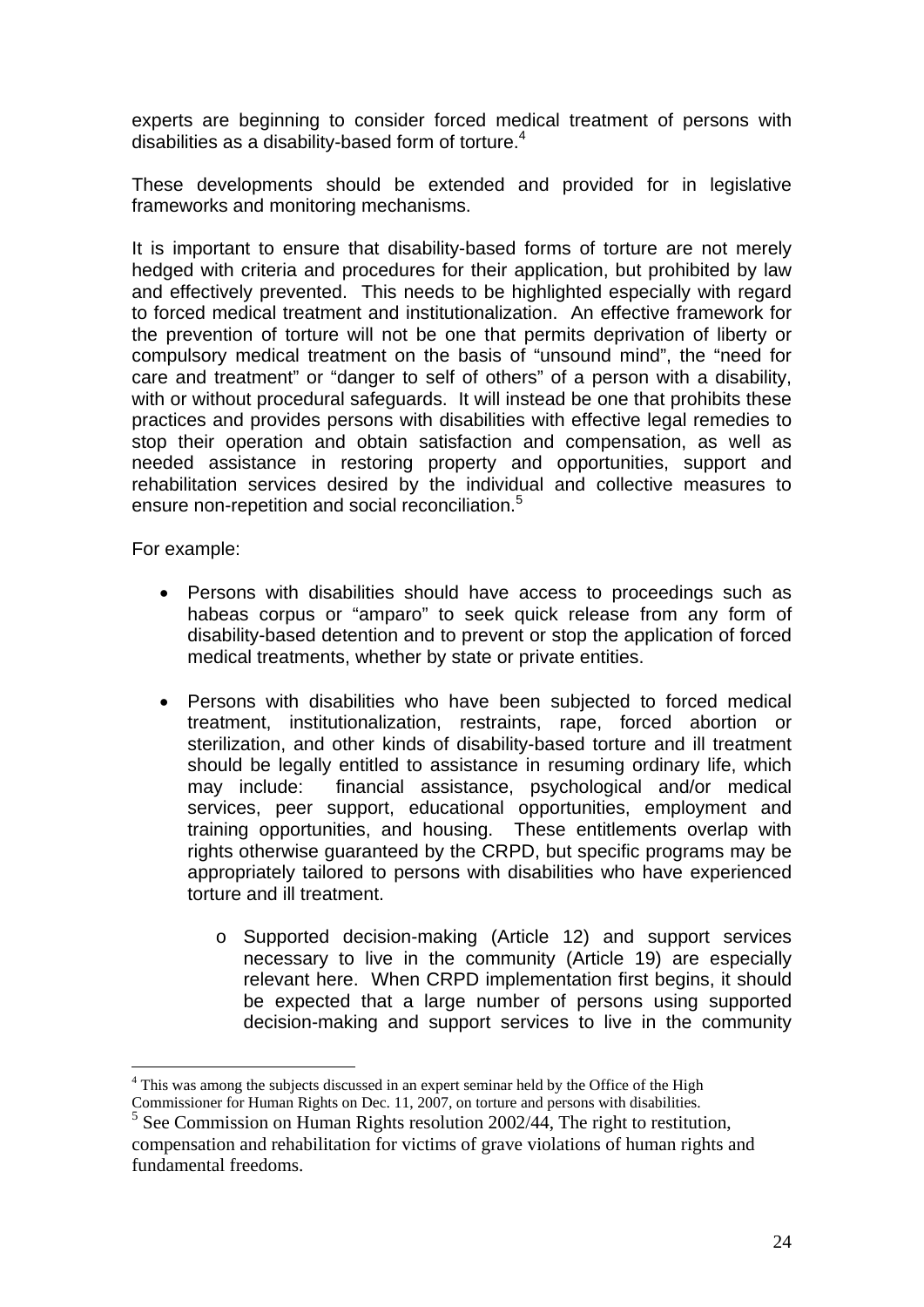have been subjected to institutionalization, forced medical treatment and other forms of torture and ill treatment.

- Mechanisms should be established to raise awareness about forms of torture and ill treatment that have targeted persons with disabilities and to honor survivors and victims, respecting the leadership of persons with disabilities in these processes. Some such work has already begun (for example, by the Psychiatric Survivor Archives of Toronto, Canada and others to restore cemeteries on the grounds of psychiatric institutions and tell the stories of those who died there). However, the full value of this work cannot be realized until the torture and ill treatment are abjured and discontinued as a matter of state law and policy.
- International law requires criminalization of torture and other ill treatment. Penal law provisions criminalizing torture and ill treatment should be sure to cover disability-based practices. Persons with disabilities as complainants and witnesses in these proceedings need to be provided with accommodation as required (see section on Article 13, Access to Justice). Such proceedings also need to be conducted with sensitivity and respect for survivors of torture and ill treatment as witnesses and avoid retraumatizing investigative and adjudicative procedures.
- Any laws that have the purpose or effect of authorizing compulsory medical interventions, institutionalization, forced sterilization or abortion, or other forms of torture and ill treatment of purpose with disabilities (such as mental health laws) must be nullified. Other legal provisions that impede the effectiveness of sanctions and remedies against torture and ill treatment of persons with disabilities must also be nullified. For example, ill treatment in the home (including by family members and caregivers) or in a private residential facility must be able to be prosecuted, without impediment by privacy laws.

# **2.h. Liberty of movement and nationality**

States Parties have to ensure that legislation related to immigration and asylum does not discriminate directly or indirectly against persons with disabilities.

Moreover, legislation in place (social security or other) shall not discriminate against migrants or refugees with disabilities.

In case of refugees or displaced persons with disabilities, States Parties should:

- Make camp infrastructure and all facilities, services, shelter, organizations and information accessible to displaced persons with disabilities. The needs of persons with disabilities should be addressed at the start of the emergency during the site selection, planning and design of camp infrastructure and services, with the participation of persons with disabilities through their representative organisations.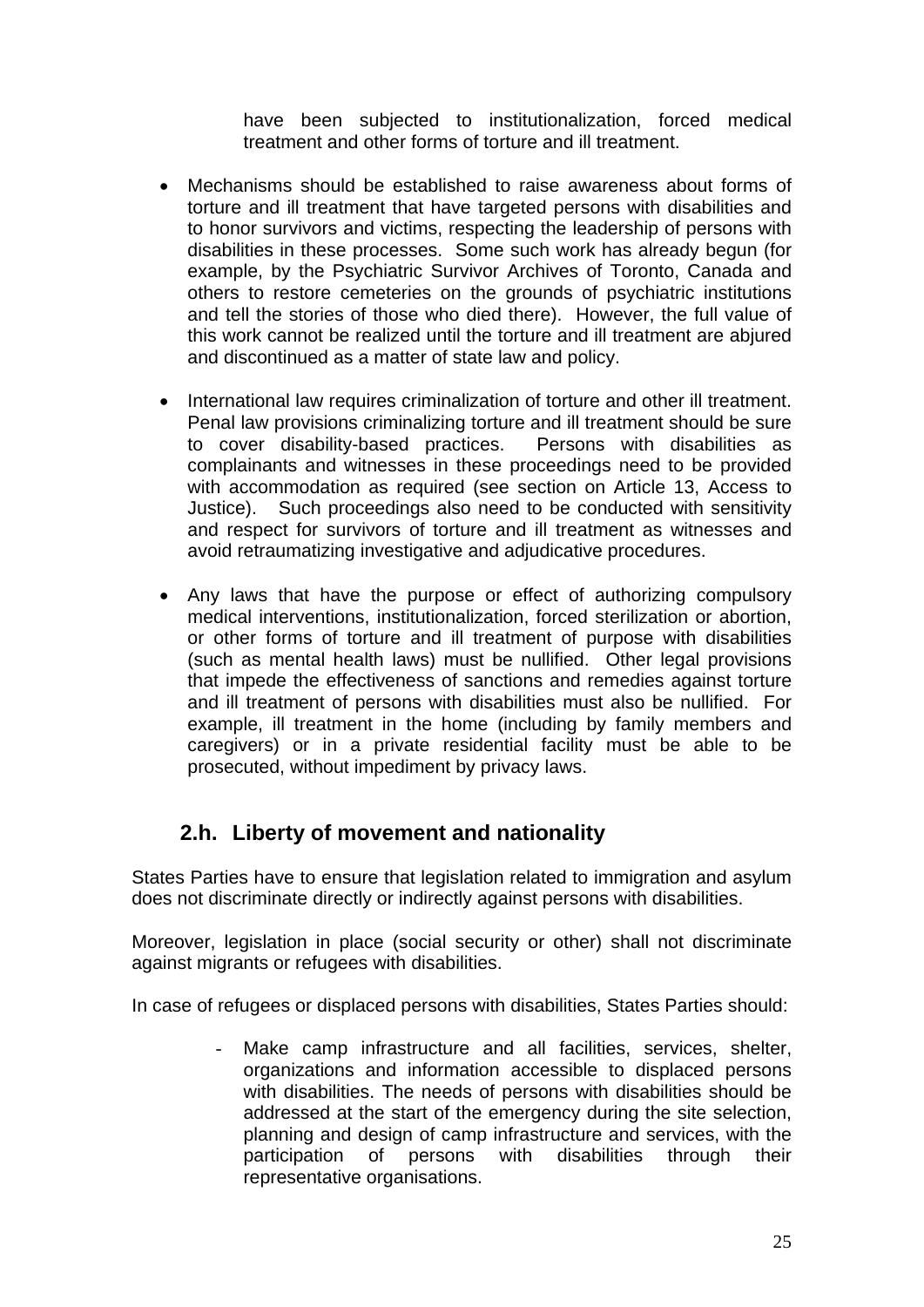- Promote full and equal access to mainstream services for persons with disabilities (e.g., shelter, water and sanitation, food and nutrition, non food distributions, health services, education, vocational and skills training and adult education, income generation and employment opportunities).
- Provide targeted services, as needed, for persons with disabilities (e.g., specialized health services, support services, physical rehabilitation and prosthetics clinics, assistive devices, nutritionally appropriate food).
- Ensure that displaced persons with disabilities have full access to all durable solution options and to objective information regarding durable solutions in a format that is accessible and easy to understand.

All the above taking into account that needs of persons with disabilities and targeted services for them must respect autonomy, equality and diversity, accessibility and reasonable accommodation as part of non-discrimination and a human rights approach.

# **2.i. Living independently and being included in the community**

# **The right**

Article 19 on living independently and being included in the community carries with it legal ramifications for all forms of institutionalization. By stating that living in the community with choices equal to others is "an equal right of all persons with disabilities", the CRPD reaffirms that living in the community is an inalienable right not subject to proving one's 'ability', 'eligibility' or 'entitlement'. In some cases supports may be needed, and the issue then becomes *how* to facilitate living independently and inclusion in the community, as Article 19 indeed spells out.

The most basic rights, such as being given the choice to interact with the community, move freely, make choices about one's own life (such as what to eat, how to furnish one's room, with whom to live, with whom to spend time, where to work, how to spend leisure time) are impossible to uphold in an institutional setting. By definition, an institution is a diversion from the normative way of living in society. It is a system, by essence overriding the personhood and choices of the individuals living within it.

However, it is important to recognize that living independently and being included in the community is not solely a geographical issue, about whether the home is located within or outside a given community. It is a way of life, in which:

- autonomy and self-determination are respected;
- where support is necessary, it is given in a way so as to enhance these;
- and, inclusion in the community is made possible.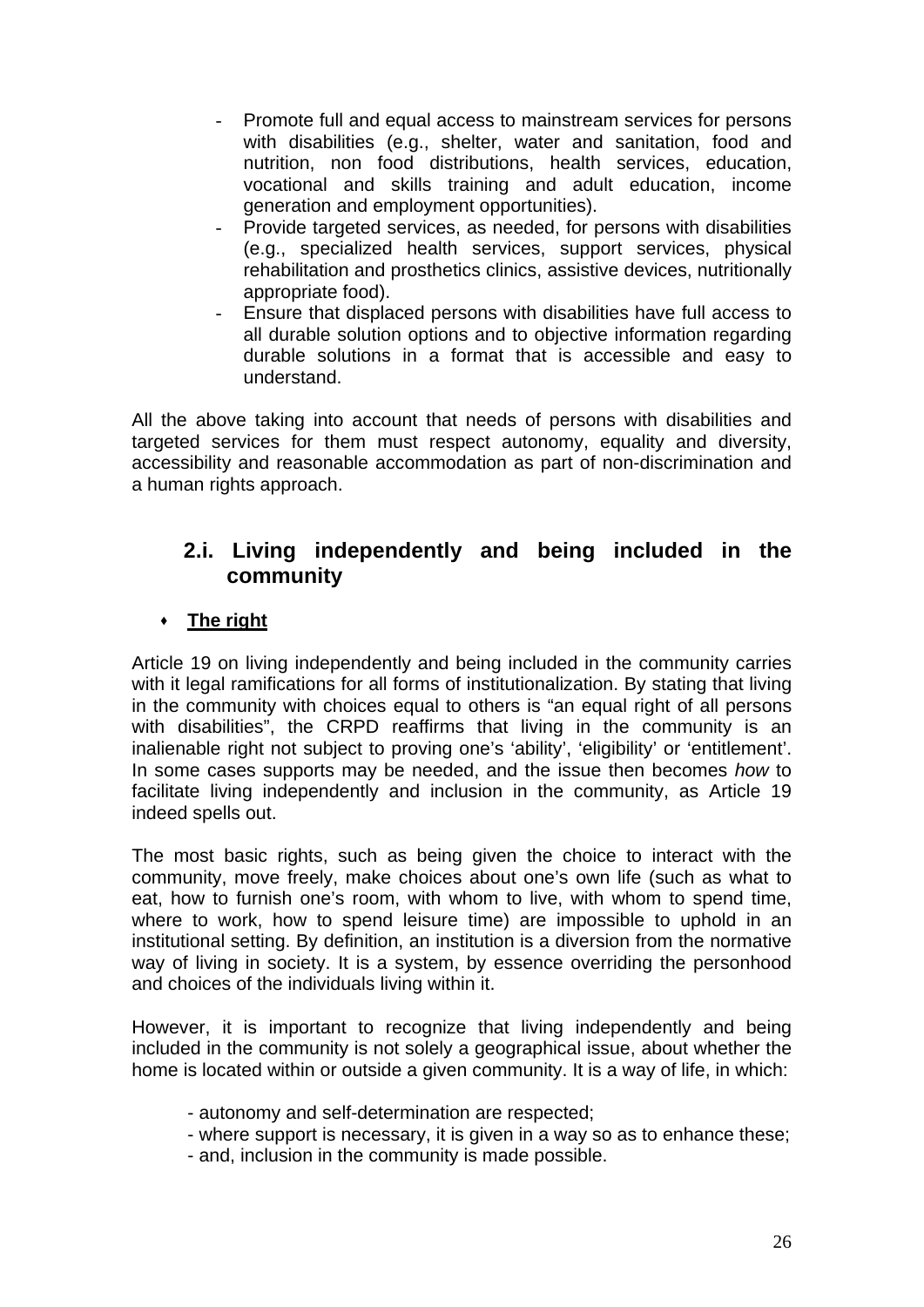# **Legal and legislative implications**

# **A. Living in the community and Institutionalization**

Thus, this article negates both coerced institutionalization and more subtle forms of institutionalization conducted in various ways:

- posing criteria for eligibility, such as:
	- o the level of ability to carry out everyday functions
	- o professional determination about 'capability' and 'best interests' of the individual, as grounds for referral to an institution and denying the individual support in the community

- providing state assistance only upon referral to an institution, and withholding it if the choice is made to live in a community setting;

- refraining from creating viable options for living in the community;

- refraining from providing information to persons with disabilities, families and support networks about such an option so an informed decision can be made;

- refraining from providing the means for persons with disabilities to control their lives, make choices for themselves and have them respected as an integral part of their lives.

Article 19 requires the inverse of these:

### 1. Abolish laws and policies subjecting living in the community to threshold criteria

Examples of such laws and policies that should be abolished are those stipulating –

- open-ended categories of circumstances qualifying this right, such as when living in an institution becomes "absolutely necessary", "a measure of last resort", "in the best interests of the person" (the latter especially prevalent with regard to children with disabilities);
- that a person is entitled to state assistance on condition that the person can fulfil everyday tasks without outside support;
- that people with certain physical, intellectual or psychosocial disabilities, or certain degrees of support needs, must live in institutions or are entitled to state support only within institutions;

2. Create laws, policies and programs for viable options for living in the community

Such laws and policies should make available to persons with disabilities "a range of in-home, residential and other community support services" (Article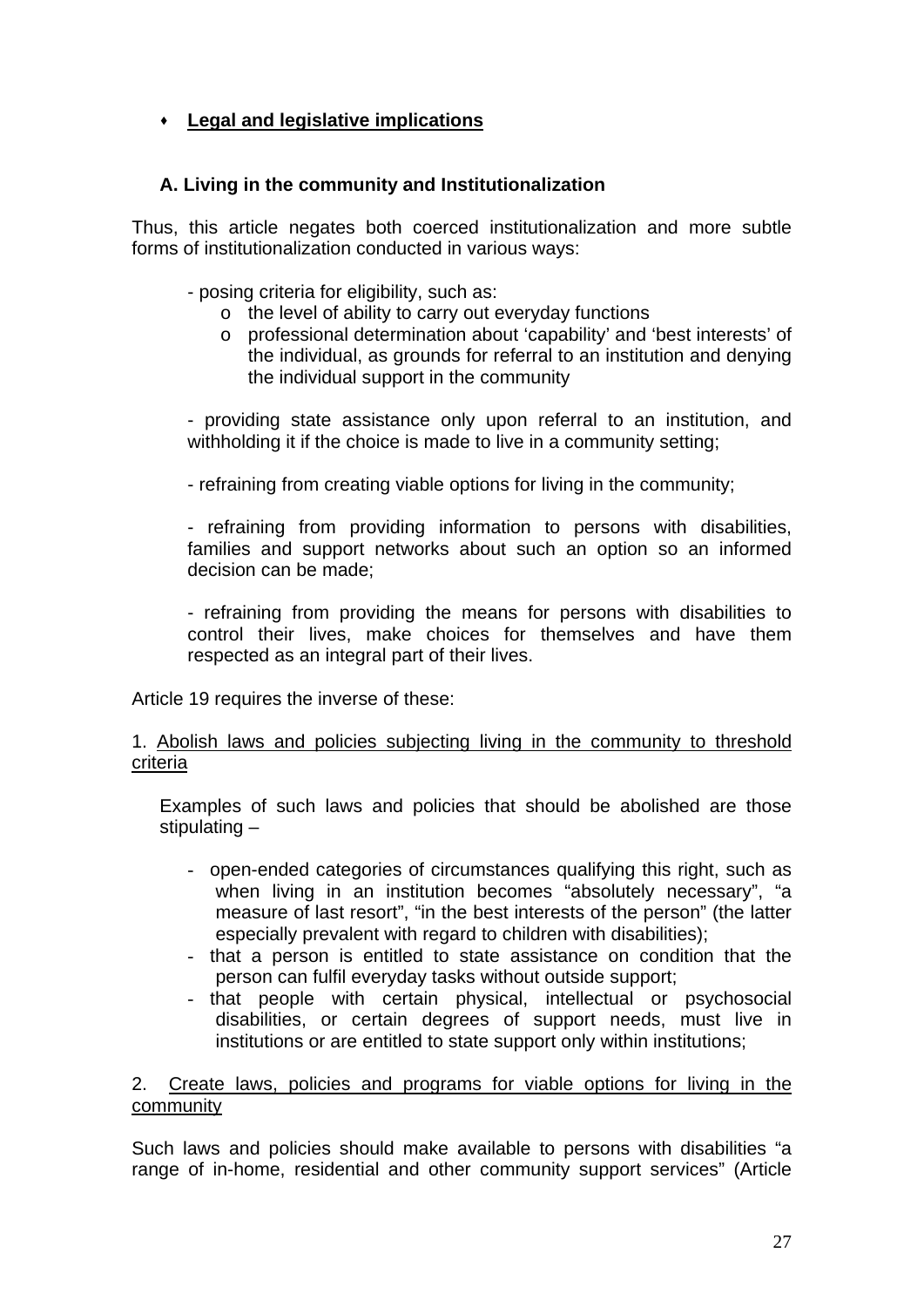19(b)). These should reflect "choices equal to others". From this it follows that institutional settings should not be substituted with residential programs for large groups of people, as they do not reflect a way of life acceptable to society as a whole.

Key to enabling the realization of this right is the provision of support services and personal assistance where necessary and chosen by the person. The type of services and manner of their administration should enhance the individual's autonomy, self determination and right to make one's own choices, as well as facilitate inclusion and prevent isolation or segregation from the community, with maximum choice over which services to use and by whom they should be provided.

### 3. Direct funds towards living settings and services in the community

The shift to living in the community instead of in institutions should be reflected in an increase of government funds allocated toward "in-home, residential and other community support services" programs, compared to funds allocated toward institutional programs.

### 4. Establish programs to facilitate transition from institutions to in-home settings

Programs should be established to facilitate the transition of persons with disabilities to living arrangements in their communities, including the provision of appropriate support. It is essential to ensure that services in the community are developed and provided simultaneously, so that all individuals previously living in institutions are adequately supported in the community.

Such programs should be developed and carried out in consultation with persons with disabilities through their representative organizations, and should facilitate the individual's right to make choices about one's own life and have them respected.

### 5. Disseminate information

A major barrier to exercising the choice to live in the community is lack of information. Persons with disabilities, their families and other people in their circles of support are often not aware of the possibility of a life in the community with the necessary and chosen support services, resulting in the absence of *choice* in the matter and in many cases automatic referral to institutions. The possibility of living in the community and the range of services provided should be widely disseminated, with special emphasis on dissemination of information in accessible formats (plain language and other).

### 6. Phase out institutions

As choices for living in the community increase, programs and support services are developed, budgets appropriately allocated, transition plans carried out, and information and choices made known, the number of people living within institutions will decrease. States should develop programs for closure of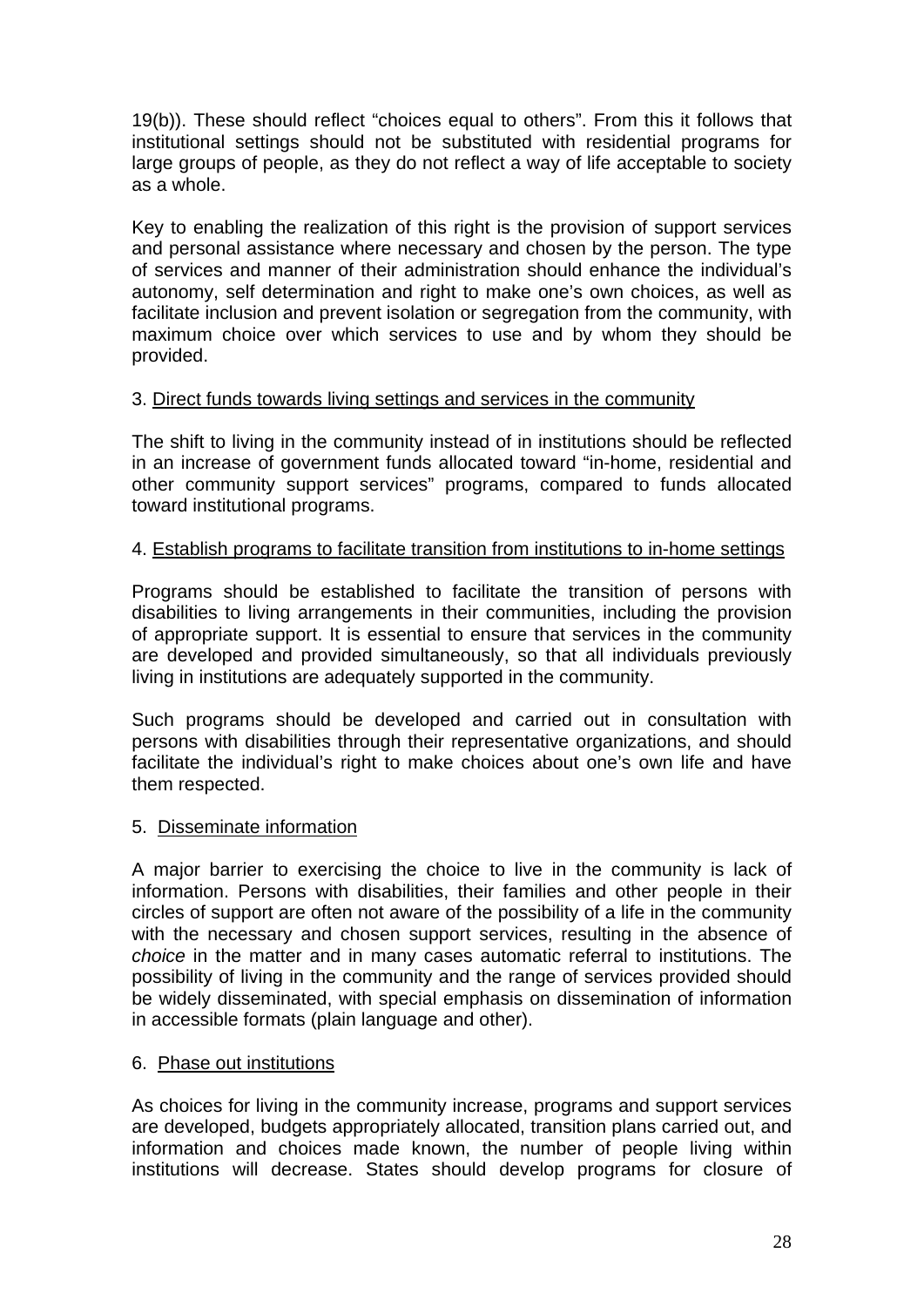institutions, including, as previously stated, concurrent development of services in the community so that no gap exists and individuals previously living in institutions are adequately and immediately supported in the community.

Indeed, a number of countries have closed down all their institutions. Support services can, should be, and in some countries are for a fact provided to enable all persons with disabilities to live in the community.

# **Children with disabilities**

The right of children with disabilities to live in the community is especially susceptible to violation, as they are generally not accorded control over where they live. It is imperative to challenge the presumption by both professionals and parents that institutional care can in any way be an appropriate accommodation for children with disabilities. Programs, budget, referrals, and information should all be geared toward enabling children to realize their right to live in the community with their own families, and in cases where that is not possible – to alternative living arrangements within a home and family setting in the community. See further under the chapter "Legislative reform for children with disabilities" below.

# **B. Inclusion in the community**

Living in the community is also about inclusion in the community, in the sense of not being segregated within the community one lives in, including having:

- a range of accessible and affordable homes to choose to live in;
- the right to make accommodations to turn one's home accessible;
- a non-discriminatory housing process (application, tenants' grievances, eviction, etc.)

National laws and policies should require that a certain percentage of general residential buildings, such as apartment buildings, be constructed so they are accessible, including a percentage of units within.

National laws should enable persons with disabilities to request and make accessibility accommodations related to their life at home, and limit veto by neighbours.

# **2.j. The right to personal mobility**

As with other rights in this Convention, the CRPD infuses the traditional meaning of the right to personal mobility with directives that are relevant and pertinent to persons with disabilities.

It is widespread for countries to offer persons with disabilities mobility aids and assistive technologies (wheelchairs, walking aids etc.) as part of a medical framework: The devices are given to persons with disabilities that qualify as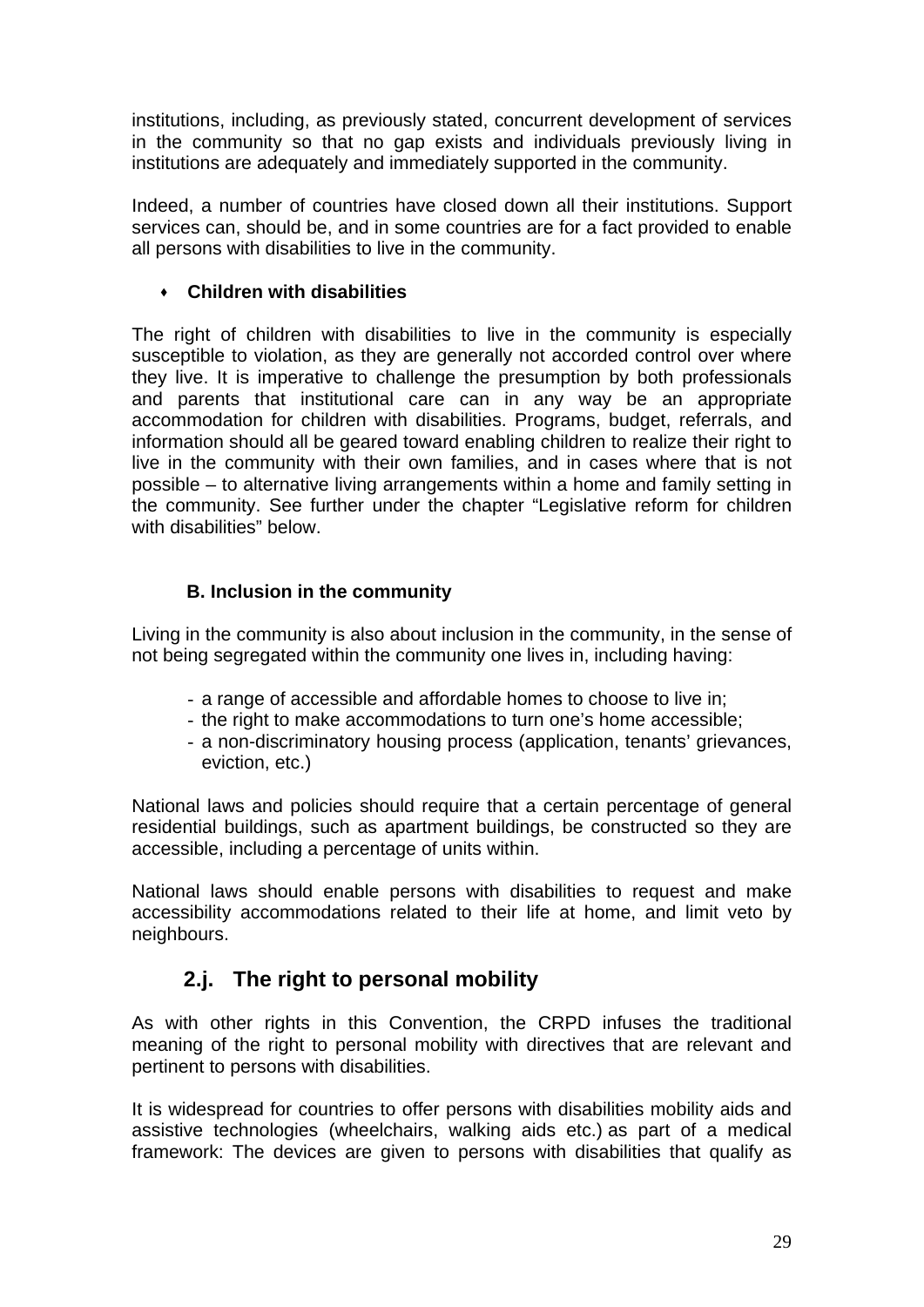beneficiaries because they are in particular health/medical condition. It can also be a question of enabling access to necessary treatment during travel.

Recognizing personal mobility as a human right necessitates putting an emphasis on the elements that comprise this right: Hence, States Parties should ensure that these devices are put at the disposal of persons with disabilities "in the manner and at the time of their choice", and in a manner that achieve greatest possible independence for persons with disabilities, superseding rules that limit the right to personal mobility

# **2.k. The right to communication.**

Persons with disabilities have many different ways of expressing themselves and/or receiving information. CRPD Article 2 does not give a definition of communication. It is an attempt to add all formats, modes and means of communication, persons with disabilities are using, which are usually forgotten and are not written down in national legislations. States or other authorities often forget, for example, to provide information material in Braille, used by blind and deafblind people, on accessible websites or in easy to read formats. In relation to people with disabilities from multi-cultural and ethnic minorities, it is vital to respect cultural norms, values and differences of multi-cultural and ethnic minorities to ensure access to interpreters with the knowledge of the language and lived experience of the culture. The other way around: although the right for persons with disabilities to express themselves is written in article 21, states do not usually have the right persons available to understand all these means and modes of expression.

Education of users of the means and modes of communication, mentioned in article 2, is guaranteed in article 24, but also the education and provision of teachers. Article 9 on giving accessible information and article 26 rehabilitation, for example, provides also the need of other persons, being able to understand persons with disabilities, to be able to communicate them, representing the state or other authorities, professionals in rehabilitation and health settings.

Provisions should be made in national legislation to give persons with disabilities the same rights as others to communicate and to be understood. This should make it possible for persons with disabilities, using the communication, mentioned in article 2, to exercise other human rights, like legal capacity and employment, on an equal basis with others.

# **2. L. Recognition of sign language as an official language in the Constitution and/or special legislation**

CRPD is the first international Treaty ever that recognizes sign languages as languages and considers them equal to spoken languages (Article 2)**.** 

CRPD guarantees access to services through a professional sign language interpreter service, a right to interact in sign languages, to get information and to express one self in sign language also in official interactions. In addition, CRPD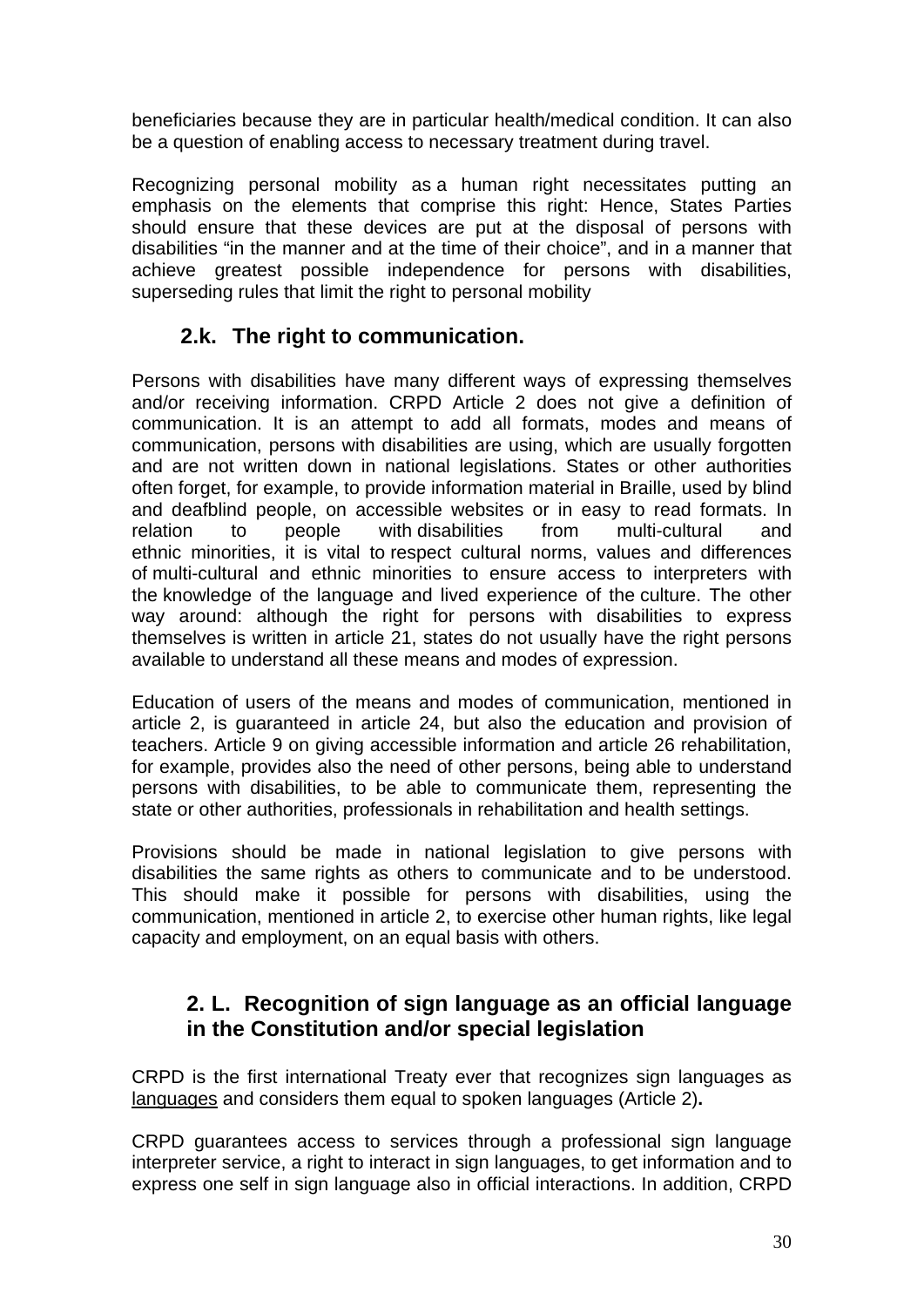assures the right to education "in the most appropriate languages" which for Deaf entails bilingual/multilingual approach to learning. All provisions mentioned in Articles 2, 9, 21, 24 and 30 aims at strengthening the status of sign language in different fields of life of Deaf people and thus directly influence their human rights.

CRPD urges State Parties to recognize sign languages and to facilitate the use of sign languages (Article 21). It cannot be highlighted enough that states have to recognize the importance of services, information, education and culture available in sign language in order to assure Deaf people's human rights.

Official recognition of sign languages is itself a very broad concept and it has been implemented in various ways in different states. So far there exist states that have recognized sign languages a) in their Constitution b) in other legislation such as sign language law, education law, parliamentary decisions and discrimination law c) through an official recognition by their government. The recommended way of changing state legislation in order to comply with the CRDP articles related to sign language would be to impose legislation entailing concrete examples (see proposals below).

Some countries have recognised their national sign language within their Constitution in addition to other bills and laws based on non-discrimination of language. Some have created specific sign language laws that recognize sign language as language in its own right giving some governmental support for its use. On the other hand some laws about sign languages are related to disability legislation and are thus based on non-discrimination of disability, i.e. deafness. The right to sign language interpretation services is often implemented through this way. These recognitions can roughly be divided into four categories: constitutional recognition, recognition by specific sign language laws, thirdly recognition through disability laws and finally other legislation. Both general anti-discrimination legislation as well as disability legislation has been used to recognise sign languages and secure human rights of sign language users.

One can conclude that existing ways of recognizing sign languages secure human rights of deaf people through non-discrimination of language, culture and identity of deaf people and deafness per se. CRPD includes both these aspects.

Organizations of deaf people have worked on legal recognition of sign languages and concrete language rights in several specific fields of life, foremost in education. Most of the European states and several non-European countries now have an active sign language policy in which they have granted their national sign language official status in varying degrees. There are a few overviews of existing sign language laws and other legislation that cover areas of early childhood, education (from basic to tertiary education), interpreting services, employment, social and health services, cultural services, media, communication, research, language policy and planning of sign languages.

Core elements in changing the existing legislation or in disposing a new one are **recognition** of sign languages; accepting, facilitating and promoting their **use**;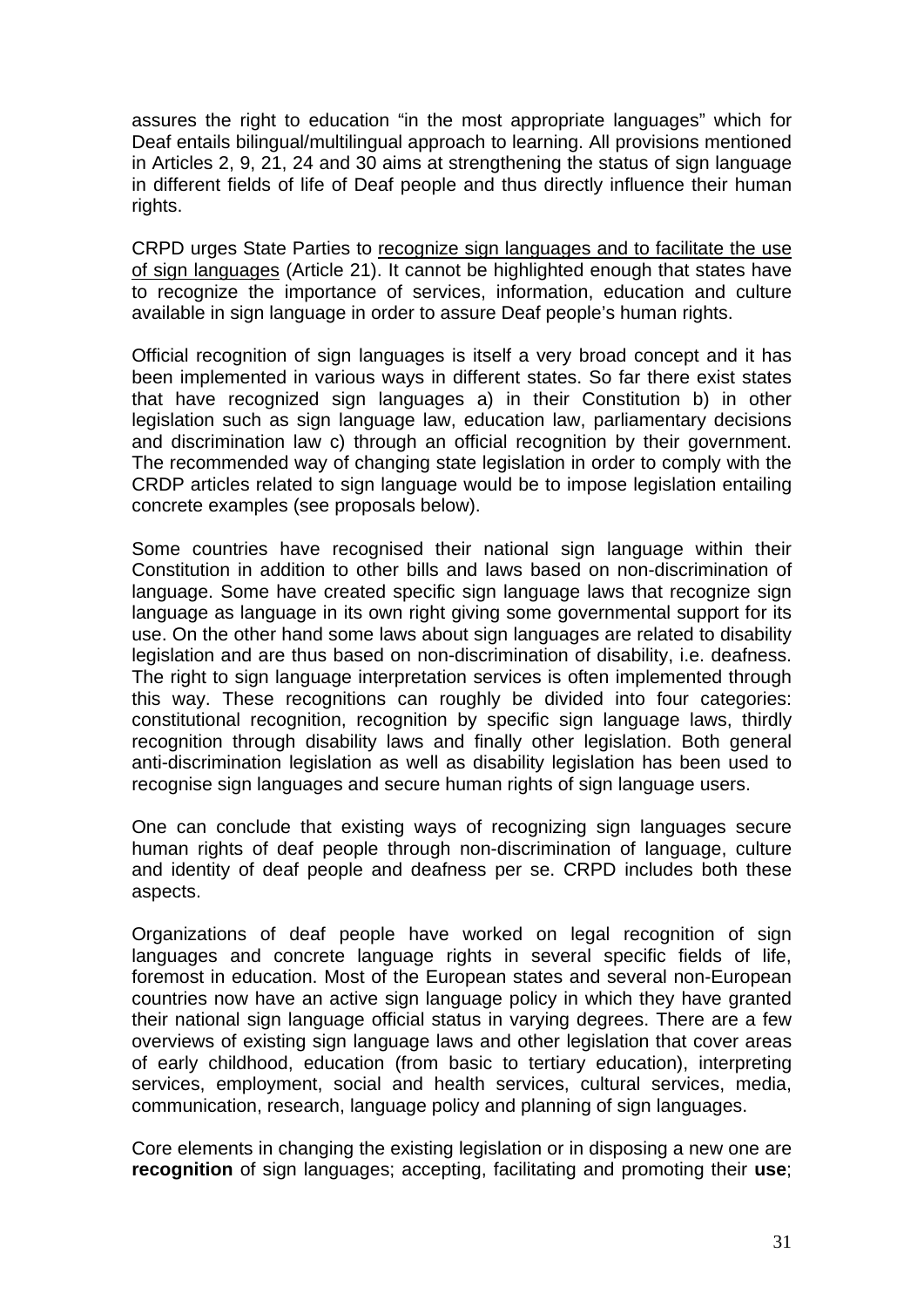facilitating their **learning;** and recognition, promotion and support of **cultural** and **linguistic identity**. In addition, right to **accessibility** (sign language interpretation + information in a sign language) must be secured. It is equally important to stress that sign languages **are** treated equally with country's official spoken language/s.

### A) Accessibility (Article 9.2 (e))

"Professional sign language interpreters" means that states have responsibilities to promote and develop sign language interpreter training, degree and registration as well as to facilitate interpreter services and to promote access to interpreters.

This Article aims at securing freedom of expression and access to information through all forms of communication, including public services in sign language, media and Internet.

#### B) Freedom of expression and opinion, and access to information (Article 21 (b) and 21 (e))

It has been important here to emphasize that sign language is not only a language used by the Deaf in their interaction, but that sign languages should also be approved in official interactions. For example people must have right to submit a document in sign language and to receive a response in sign language, to act and to receive information in court and police, to transact in offices and departments and to get consumer instruction in sign language as well as to receive treatment and other services in sign language.

This item is of great significance and it will have major impact in the future. It means that sign language should be recognized either in legislation and/or in public policies and programs. It also means right for Deaf of all ages to use sign language – children should not be forced to change their language while growing. Promotion also covers support for sign language publications, training, education, research and general usage, i.e. securing the use of sign language to the extent that Deaf people's human rights are realized.

### C) Education (Article 24.3 (b) and (c))

The usage of sign language must not be prohibited in learning, but this is nevertheless practice in many countries. Deaf community's resources for the benefit of education can be seen as giving adult models (deaf teachers, staff, artists etc) to deaf children. Children can learn how Deaf adults act in the society, student and working life, in advocacy work etc by using different languages, sign language, interpreters and spoken languages in different modes (Deaf people's bilingual or multilingual identity). It is also important to give linguistic roles for children through cultural activities, how Deaf give presentations, i.e. how they use sign languages and other languages in their everyday life. This also supports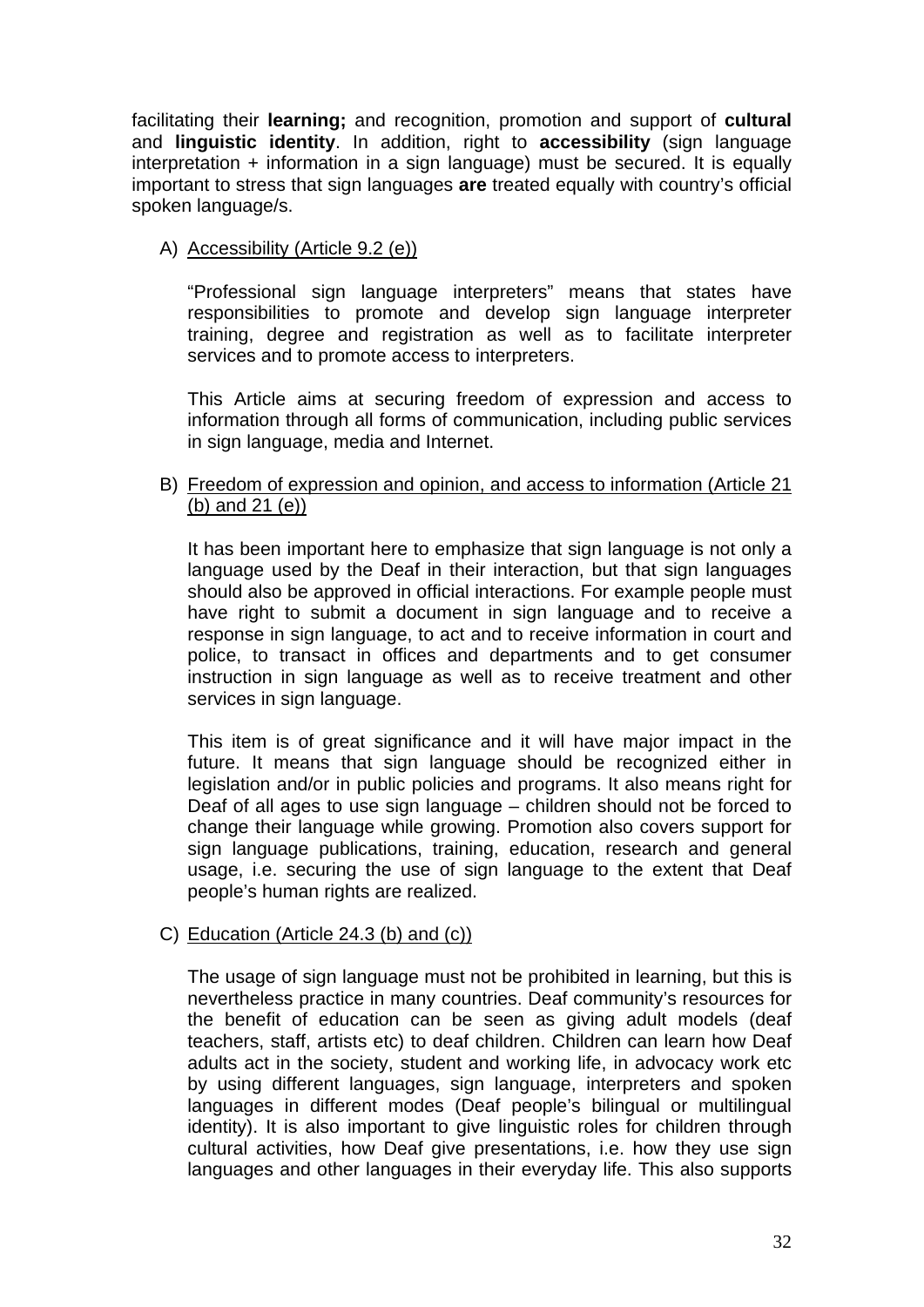children to find peers, reference groups and encourages participation in society through means constructed by the Deaf community.

This Article means that education, for example for the Deaf, should be provided in those languages and in such environment that guarantee maximum cognitive and social development**.** For Deaf people this means sign language/bilingual learning environment. This will set a lot of challenges for teacher training in many countries. Good-quality of sign language skills is a central requirement here as well as Deaf persons' access to teacher training programs. In addition, also other staff members' knowledge on sign language should be increased. Users of sign language need to be entitled to learn their own language as a first language and be taught in this language in order to be part of the society.

### D) Participation in cultural life, recreation, leisure and sport (Article 30.4)

Cultural materials, Internet and other media, TV programs, movies, theatre, literature and other cultural activities as well as cultural venues, places (such as museums) and information should be provided in accessible formats and in a sign language.

The governments are responsible for establishing and supporting museums of deaf history and research on deaf culture and history, sign language theatre, poetry, song and literature, for people of all ages, in order to support their identity.

- Concrete proposals for Acts of Legislation:
- A starting point for a state is to enact legislation which recognizes the national sign language(s).
- Legally recognize sign language/s as official language/s by granting it/them a special legal status. Thus those sign language/s will be the ones used in legal proceedings, parliament decisions and other administrative acts.
- Set out principles to guide Government in the use of nation's sign language/s.
- Recognize that linguistic rights of deaf people must be guaranteed by several legal measures.
- Legally clarify/state in the legislation that sign language/s of the country is/are the first language/s of deaf people.
- Recognize and secure the right of deaf people to use their sign language and to foster their language and culture.
- Ensure the right for pre school age deaf children to acquire sign language in sign language environments. Adequate provision should be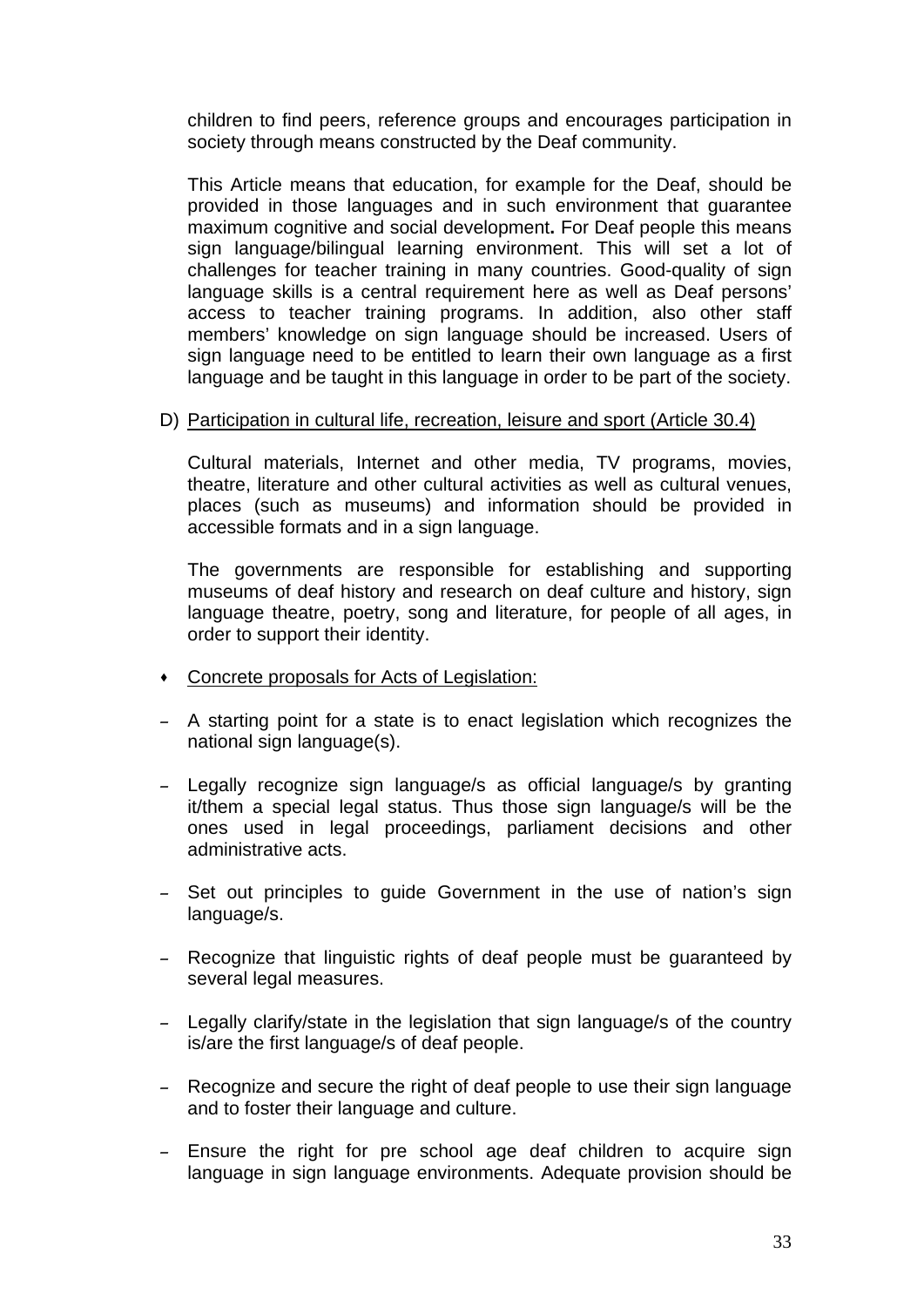made to ensure that every person has sufficient access to a language in order for him/her to acquire it in early childhood between birth and the beginning of schooling. This should be facilitated and secured especially for Deaf babies, toddlers and children. Language acquisition should be achieved independently of the fact that a child may be a candidate for Cochlear Implant surgery. That means that visually significant linguistic input (i.e. a natural sign language - and not gestures, mime or a synthetic gestural system) should be offered to every Deaf/hard of hearing infant and child, no matter which technical aids are considered for him/her.

- Ensure that parents, care givers and guardians of deaf children receive education about sign language and its use with their children as early as possible.
- Ensure that laws on day care and preschool education include right of deaf children to have day care and kindergarten education in sign language.
- Ensure that teachers and other workers must have knowledge and high level of sign language skills in their qualifications and training.
- Secure that the quality of bilingual or multilingual education is of high standards.
- Secure that teacher education institutions train professional teachers who know how to teach sign language as mother tongue, first language and second language and who master deaf culture.
- Secure that state provides funds and mechanisms to study learning and teaching in sign language and to produce high level learning material.
- Ensure that national sign languages must be documented (dictionary work) and that sign language research must be done within universities
- Ensure that there exists a Research Institute for sign language enabling research and the preservation of the purity of the Sign Language
- Establish and adequately fund a comprehensive plan to promote awareness of deaf people and hearing people about sign language and linguistic rights of deaf people
- Remove barriers of employment of deaf people and provide enough resources to interpreters specialized in working life.
- Provide sign language interpreter education and set proficiency guidelines.
- Ensure access to sign language interpreter service system and network.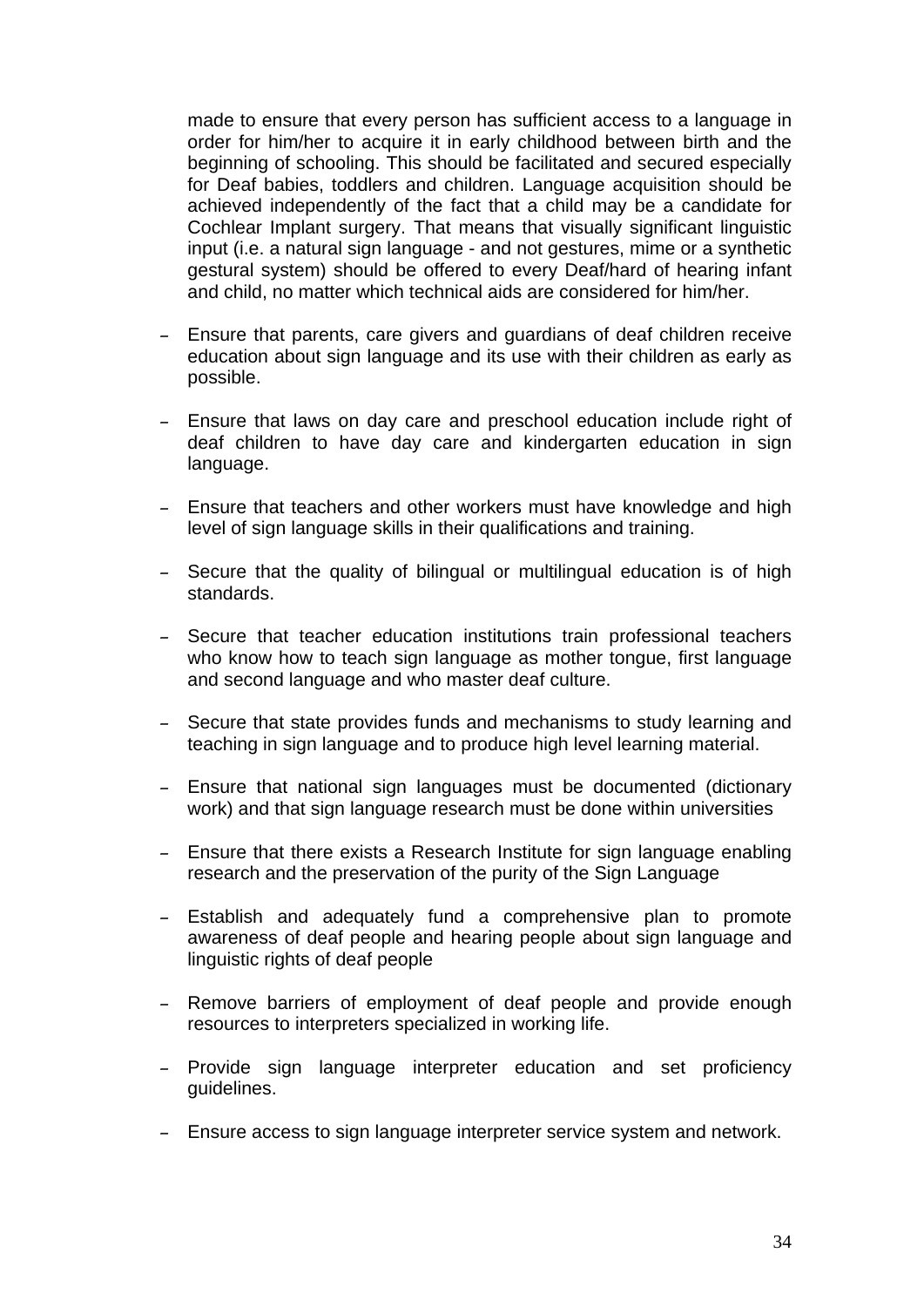- Promote awareness of employers about sign language, deaf culture and deaf persons in employment.
- Ensure that social and health services are provided in sign language either through sign language skilled experts or sign language interpreter service.
- Ensure that training programs of social and health professionals have enough knowledge about linguistic and cultural needs of deaf people.
- Ensure that state provides funds for translating and producing literature in sign language as well as establishing and maintaining sign language library.
- Recognize the right to have bilingual or multilingual education in sign language learning environment of deaf children, youth and adults.
- Recognize and ensure that sign languages and deaf culture are school subjects and first languages and that they are included in national and school curricula.
- Secure the right to have all kind of information and services in sign language.
- Ensure that public and private broadcasting services provide programs in sign language(s).

# **2.m. Right to Braille as an official script used by blind and deafblind persons.**

CRPD is the first international Treaty that recognizes Braille as the script for blind and deafblind persons and considers it equal to other scripts in the world. It is a fundamental human rights to be able express oneself through either a language or via writing, or access information through reading. This is commonly called the right to communication and information.

CRPD assures the right to communication in different formats for different groups who face communication disabilities and in that respect include: (Article 2)**.** 

 "Communication" includes languages, display of text, Braille, tactile communication, large print, accessible multimedia as well as written, audio, plain-language, human-reader and augmentative and alternative modes, means and formats of communication, including accessible information and communication technology;

In article 9 is the following stated which gives blind and deafblind persons the legal right to access Braille on the same basis as others naturally exercise their right to read and write: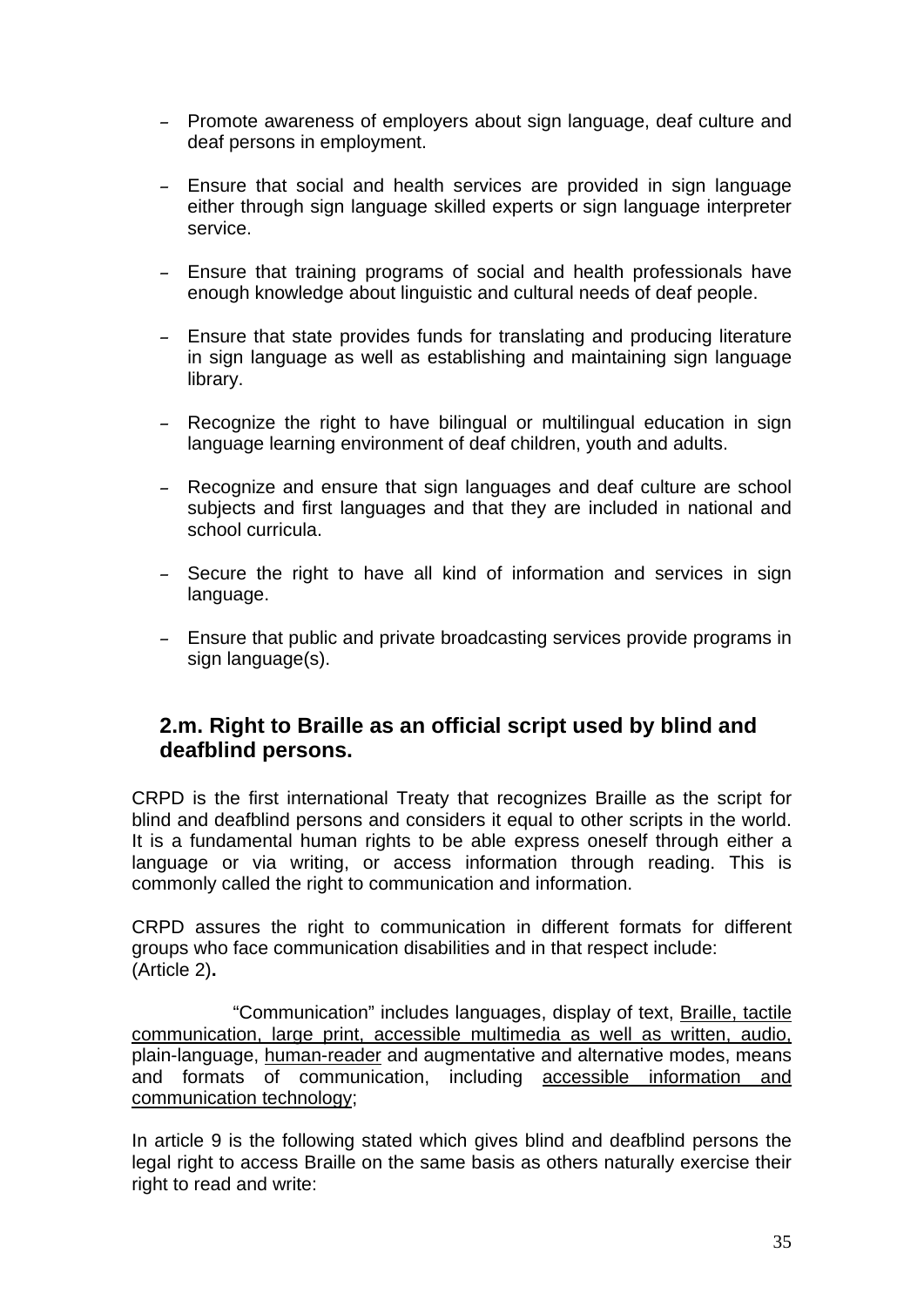(d) Provide in buildings and other facilities open to the public signage in Braille and in easy to read and understand forms;

This gives blind and deafblind persons the right to access all public buildings, institutions and cultural monuments etc, with texts in Braille.

 (e) Provide forms of live assistance and intermediaries, including guides, readers and professional sign language interpreters, to facilitate accessibility to buildings and other facilities open to the public;

This means that all elevators, name signs on office doors and bus stops for instance, must have information in Braille or with an audio solutions for blind and deafblind persons.

> (f) Promote other appropriate forms of assistance and support to persons with disabilities to ensure their access to information;

 (g) Promote access for persons with disabilities to new information and communications technologies and systems, including the Internet;

This gives blind and deafblind persons the right to use Braille displays to computers so as blind and deafblind persons not only need to listen or to or have it tactile signed, what is on the screen but also read the texts with the fingers. It also provide for the rights to use new technology to produce Braille in an easy and accessible environment for Braille production.

 (h) Promote the design, development, production and distribution of accessible information and communications technologies and systems at an early stage, so that these technologies and systems become accessible at minimum cost.

This means that blind and deafblind persons have the right to access computerised Braille and materials from Braille productions on materials that are requested.

In Article 21 the right to Braille and accessible formats is further stated:

 (b) Accepting and facilitating the use of sign languages, Braille, augmentative and alternative communication, and all other accessible means, modes and formats of communication of their choice by persons with disabilities in official interactions;

 (c) Urging private entities that provide services to the general public, including through the Internet, to provide information and services in accessible and usable formats for persons with disabilities;

These rights are fundamental rights adjusted in CRPD to also include persons with communication disabilities. This does also means that not only States are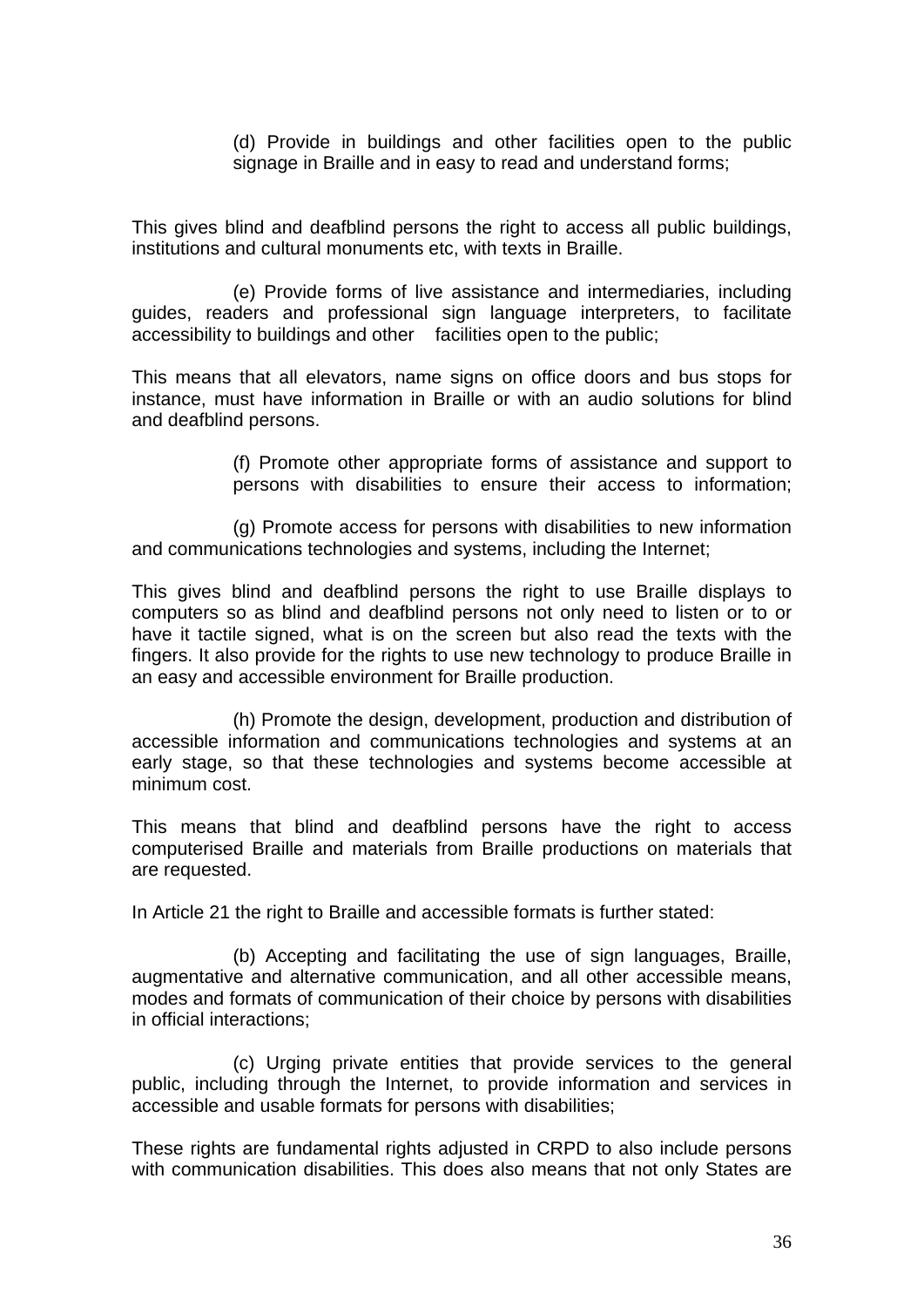obliged to provide or distribute accessible communication, it takes the issue over to the private sector which also have to provide their information etc, in accessible and usable formats in case their service are directed to the general public.

In article 24 the right to education it states that:

disabilities.

 (c) Ensuring that the education of persons, and in particular children, who are blind, deaf or deafblind, is delivered in the most appropriate languages and modes and means of communication for the individual, and in environments which maximize academic and social development.

In this paragraph the CRPD gives blind and deafblind students, in particular children, the right to shoes the best and most appropriate communication forms in their education. This also means that teachers must be educated and specialised in the communication forms he or she shall teach in!

 4. In order to help ensure the realization of this right, States Parties shall take appropriate measures to employ teachers, including teachers with disabilities, who are qualified in sign language and/or Braille, and to train professionals and staff who work at all levels of education. Such training shall incorporate disability awareness and the use of appropriate augmentative and alternative modes, means and formats of communication, educational techniques and materials to support persons with

It will be a state obligation to make sure that teachers have the right qualification to teach students with different communication disabilities, in order

Article 30 gives persons with communication disabilities several rights such as:

to make sure the education will be provide in the most proper and quality form.

(a) Enjoy access to cultural materials in accessible formats;

 (b) Enjoy access to television programmes, films, theatre and other cultural activities, in accessible formats;

 (c) Enjoy access to places for cultural performances or services, such as theatres, museums, cinemas, libraries and tourism services, and, as far as possible, enjoy access to monuments and sites of national cultural importance.

Those paragraphs does not only give blind and deafblind persons the rights to cultural experience in an accessible way, it also challenges the industry to make sure that what is stated in Article 2 on Universal design, be developed and introduced so as blind and deafblind persons can access all these enjoyments.

 3. States Parties shall take all appropriate steps, in accordance with international law, to ensure that laws protecting intellectual property rights do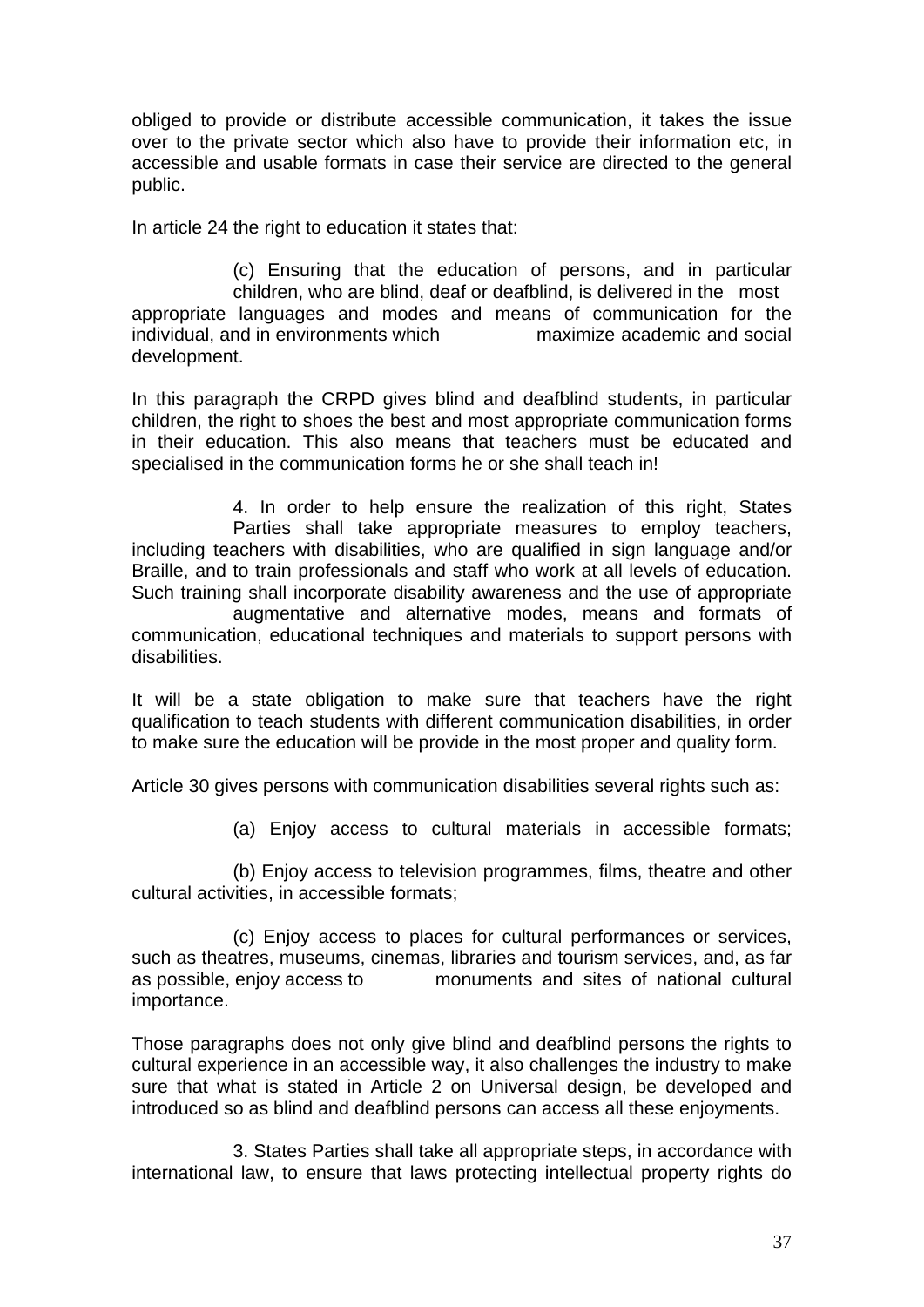not constitute an unreasonable or discriminatory barrier to access by persons with disabilities to cultural materials.

This right is extremely important for blind and deafblind persons as copyright exceptions does not always allow for books or magazines etc, to be produced in Braille or in audio. Without strong national laws that permit copyright exceptions for blind and deafblind persons to access all public materials is a fundamental human right strongly stressed in CRPD.

All provisions mentioned in Articles 2, 9, 21, 24 and 30 aim at strengthening the status Braille and other formats for blind persons which directly influence their fundamental freedom and enjoyment of their human rights.

(a) Facilitating the learning of Braille, alternative script, augmentative and alternative modes, means and formats of communication and orientation and mobility skills, and facilitating peer support and mentoring;

Finally it is stated in CRPD that the convention text as such also must be produced in an accessible format for PWD with communication disabilities.

# **2.n. Education**

In order to comply with the CRPD state parties will be required to both remove legislative and constitutional barriers to the inclusion of children with disabilities in the education system of the country and implement legislative reform that creates positive commitments to ensure that children with disabilities have access to education and that the supports and adaptations required are made available.

Equality of opportunity for all children with disabilities will also require an end to the system which prevails in many countries, whereby responsibility for the education of children with disabilities falls to ministries of social affairs or health. This serves to exclude children with disabilities from access to the education system. In order to ensure that one Ministry is responsible for the education of all children, legislation should be amended so that The Ministry of Education is responsible for the education of all children.

National legislation and constitutional provisions related to education should recognize and include provisions that explicitly recognize responsibility to provide education to all children within the regular education system including children with disabilities.

# **a) Ensuring access to education**

In order to create the overarching framework in which the right to education is assured for children with disabilities, States need to introduce legislation to:

• Ensure a constitutional guarantee of free and compulsory basic education to all children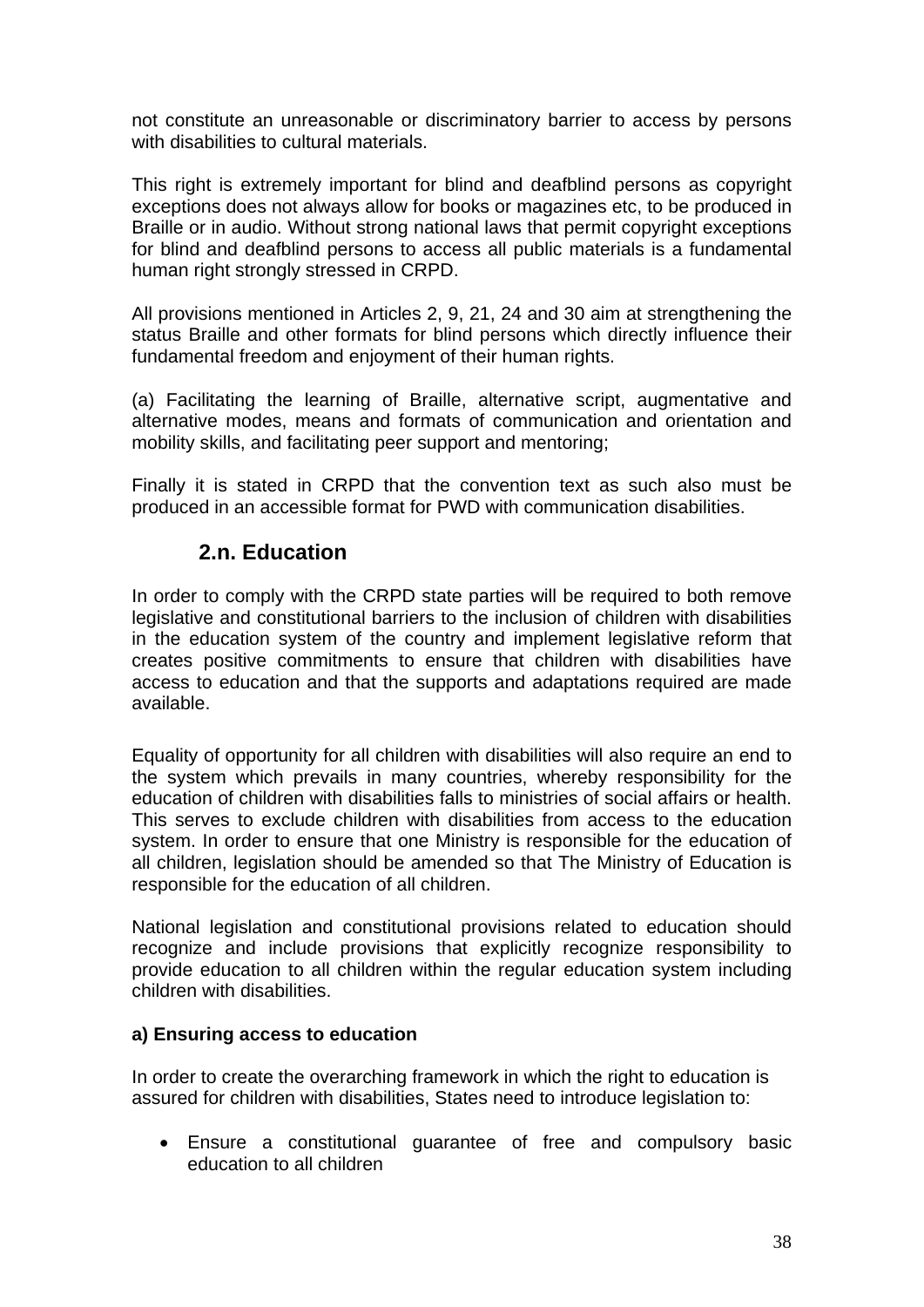- Repeal any existing legislation which defines any group of children with disabilities as 'ineducable'
- Ensure that legislation prohibiting discrimination in employment is adopted and enforced. This will enable students with disabilities to become teachers.
- Amend legislation, where necessary to ensure that the Ministry of Education is responsible for the provision of all education
- Establish the right to early identification and assessment to ensure that children with disabilities are able to acquire the educational support and services they need from the earliest possible age
- Require school buildings and materials to be accessible to children with disabilities
- Ensure provision of accessible transport for children with disabilities
- Develop accountability mechanisms needed to monitor school registration and completion by children with disabilities. States should adopt and revise reporting mechanisms to disaggregate data on school participation

# **b) Ensuring quality and inclusive education**

In order to promote inclusive quality education for every child, including children with disabilities, legislation will be needed to develop a school system for all. This will require measures to ensure that one school system is responsible for the education of all children. Legislation will be needed to achieve:

- An explicit definition of inclusion in terms of the necessary training, support, policies, resources and facilities to enable children with disabilities to realise an effective education in an inclusive environment
- Allocating financial resources for accommodation and supports of students with disabilities within the education system
- Opportunities for children with disabilities to learn life and social development skills to facilitate full and equal participation in education including:
	- o learning of Braille, alternative script, augmentative and alternative modes, means and formats of communication and orientation and mobility skills
	- o peer support and mentoring
	- o learning of sign language
- Providing pre-service and in-service training to teachers so that they can respond to diversity in the classroom
- Adaptation of teacher training syllabuses to include inclusive training methodologies
- Revision national curriculum to become accessible to all students and that it be consistent and flexible to all students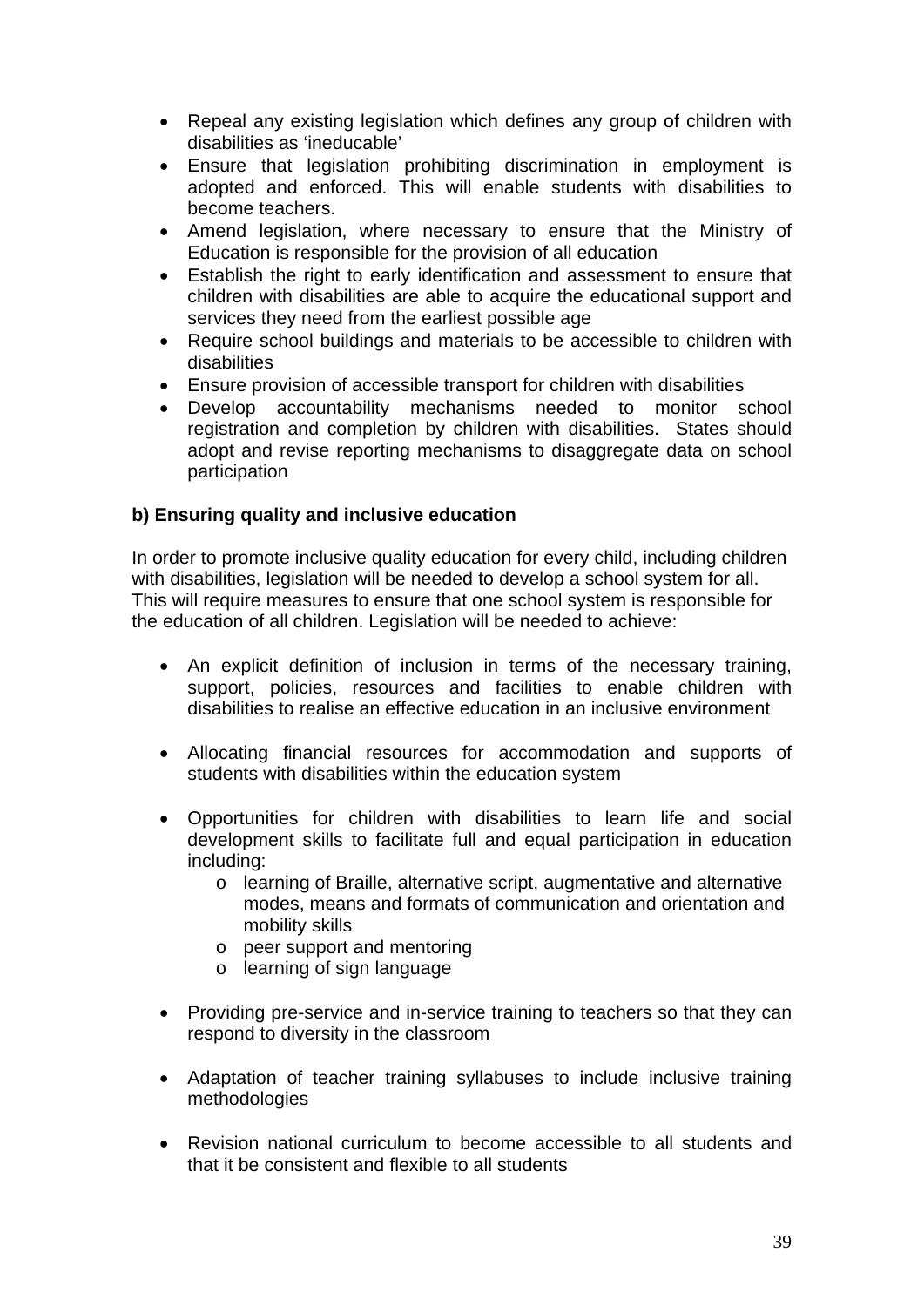- Revision of testing methods to ensure that accommodation is made for students with disabilities
- Inclusion of human rights education within both the taught school curriculum, and the ethos of schools, to promote greater respect for the rights of every child, including children with disabilities
- School buildings and materials that are accessible to children with disabilities
- Ensure that all forms of accessible communication and social development are guaranteed to students with sensory disabilities

### **c) Ensuring respect for the rights children with disabilities within education**

Children with disabilities often experience physical and humiliating treatment and punishments in schools. The right to education can only be fully realised in children's rights are respected within the school environment. Children cannot learn when they are frightened, bullied, or intimidated. The right to express views and have them taken seriously must also be respected for children with disabilities in the school environment. In order to protect these rights legislation is needed to:

- Prohibit all forms of violence against children in schools, including physical punishment and other inhuman and degrading treatment or punishment
- Require all schools to introduce student bodies, such as school councils, which provide a forum for children to express their views on matters affecting their schooling, and the opportunity to have their views given due weight in accordance with the age and maturity of the children (see also section on Children with disabilities for more detailed

recommendations)

# **d) The right to education of women and girls with disabilities**

The education levels and literacy rates of women and girls with disabilities are significantly lower than those of men with disabilities. Girls with disabilities are less often sent to school than boys with disabilities. Girls with disabilities do rarely continue to further education. In order to ensure equality of access to education for women and girls with disabilities, legislation is needed to:

- guarantee gender equality and gender-sensitive education in all educational settings
- take all appropriate measures to eliminate discrimination against women and girls with disabilities in order to ensure to them equal rights with men and boys with disabilities in the field of education and to ensure the same conditions for: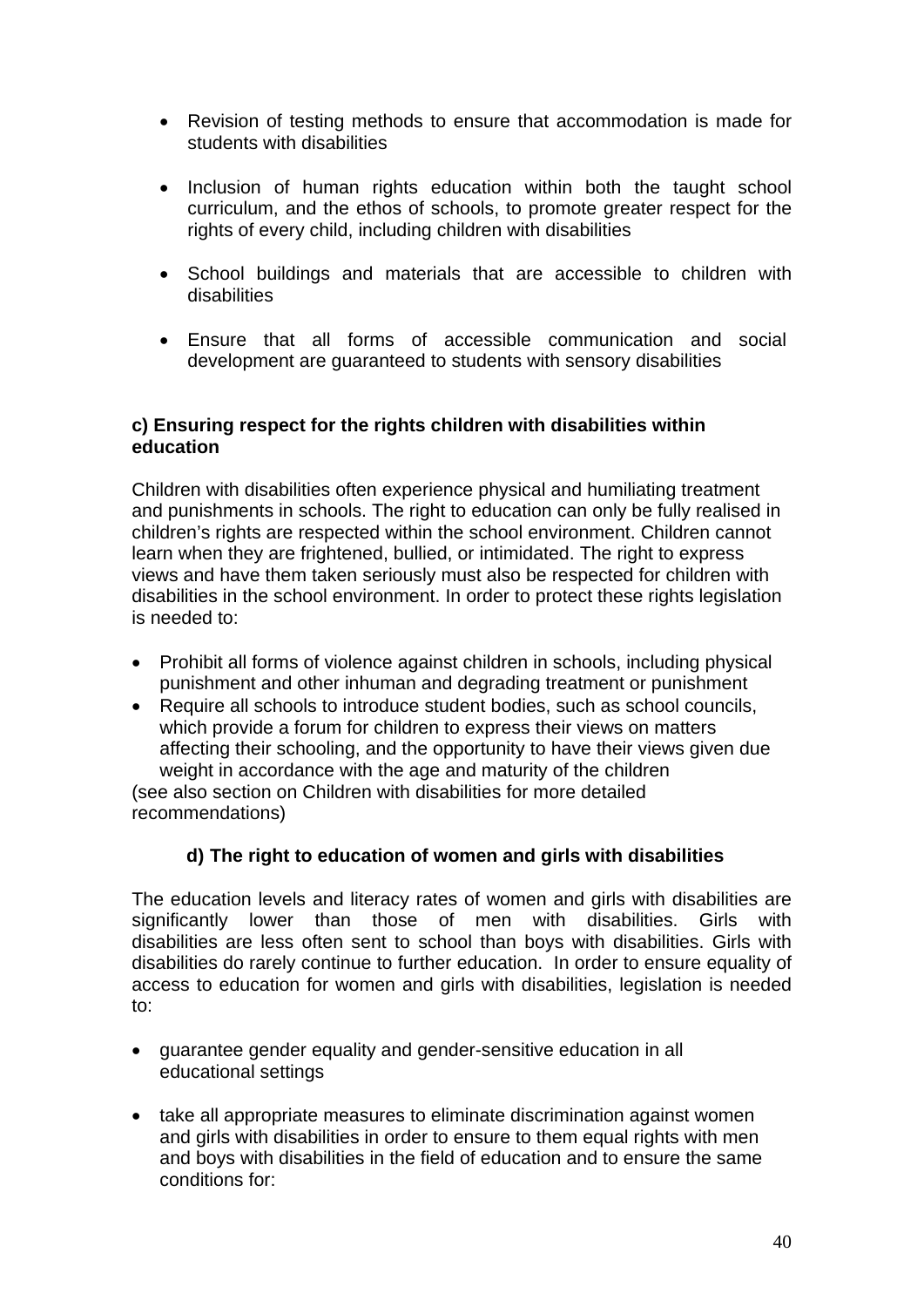- o career and vocational guidance
- o access to studies and for the achievement of diplomas in educational establishments of all categories in rural as well as in urban areas
- ensure equality in pre-school, general, technical, professional and higher technical education, as well as in all types of vocational training and further access to the same curricula, the same examinations, teaching staff with qualifications of the same standard and school premises and equipment of the same quality

(Based on article 10 of CEDAW)

# **2.o. Work and employment**

The article 27 of the CRPD foresees a large number of measures to promote the right to work for people with disabilities, thus proving the challenge States Parties face to make this important right a reality in practice.

a) Protection against discrimination

The first key element of the legislation on the employment of persons with disabilities needs to be the protection against any form of discrimination in all forms of employment, for example, public, private and non-profit sectors and in any stage of employment.

Legislation will need to outlaw any discrimination, including harassment, on the ground of disability in all stages of the employment process: selection and recruitment, career development, vocational training provided by the company, salary and social benefits, health and safety at the workplace, trade union rights, continuation in employment.

Legislation that exempts certain employers of persons with disabilities from compliance with any standards generally applicable to employment, such as rights of workers, remedies, or wage requirements, must be repealed.

The denial of reasonable accommodation needs to be defined clearly as a form of discrimination and a non exhaustive list of examples of reasonable accommodation in the workplace should be provided.

Moreover, States Parties should provide financial assistance for those reasonable accommodations that imply a cost, thus reducing situations in which employers can evade their obligations by claiming that the reasonable accommodation imposes an undue or disproportionate burden on them. Also, technical assistance should be provided by public authorities to employers and persons with disabilities on the different types of technical solutions available.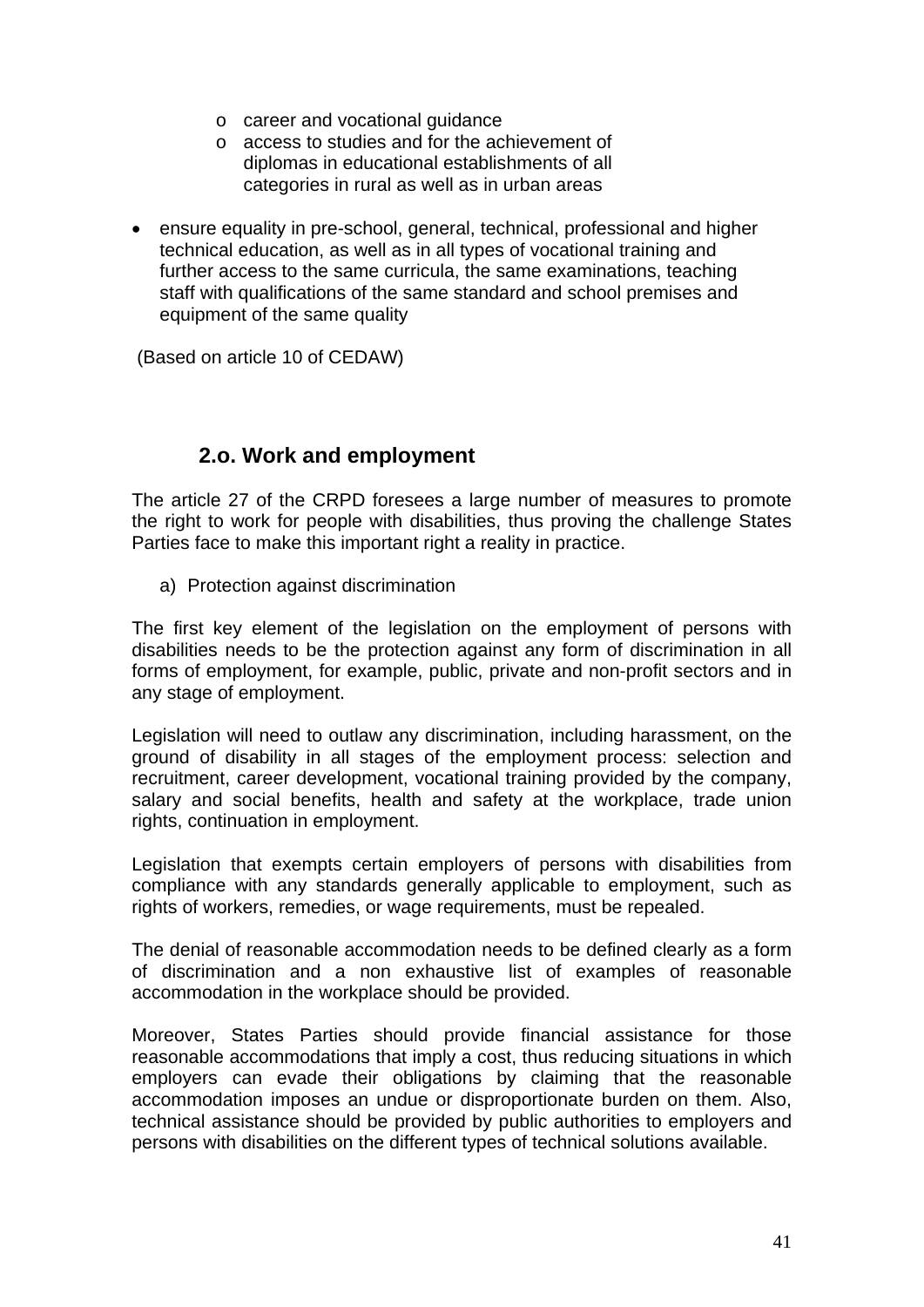Legislation should establish that the principle of reasonable accommodations applies also in cases where a person acquires a disability while employed: reasonable accommodations to either enable returning to the current position or to be provided with another job of similar category in the same organisation/company.

b) Positive action measures

To fully achieve equality in the access to work and employment, non discrimination measures will not always be enough and need to be complemented with other measures (affirmative action/positive action) which themselves are not considered discriminatory as article 5 paragraph 3 clearly states.

These measures should include:

- financial incentives for employers
- awareness raising measures highlighting the potential of persons with disabilities
- return to work schemes and vocational rehabilitation
- job assistance schemes
- public procurement schemes that give preference to companies which employ at least a certain percentage of persons with disabilities in their workforce and/or exclude companies which have discriminated on the ground of disability.

Measures could also include the use of quotas in the public and private sector. If quota systems are used, these should be designed in such a way that persons with disabilities will have no limitation to their career development once they are in the company/organisation.

c) Mainstreaming

All general measures States Parties use to promote employment need to be accessible for persons with disabilities:

- Technical guidance and vocational and continuing training programmes
- Placement and mediation services
- Self employment and entrepreneurship schemes, co-operatives (micro credits)
- Work experience schemes
- d) Sheltered/supported/special employment

Reference to "all forms of employment" in paragraph 1 a) of article 27 implies that all forms of employment of people with disabilities need to meet the requirements of the CRPD and those that do not so constitute discrimination and should not be accepted.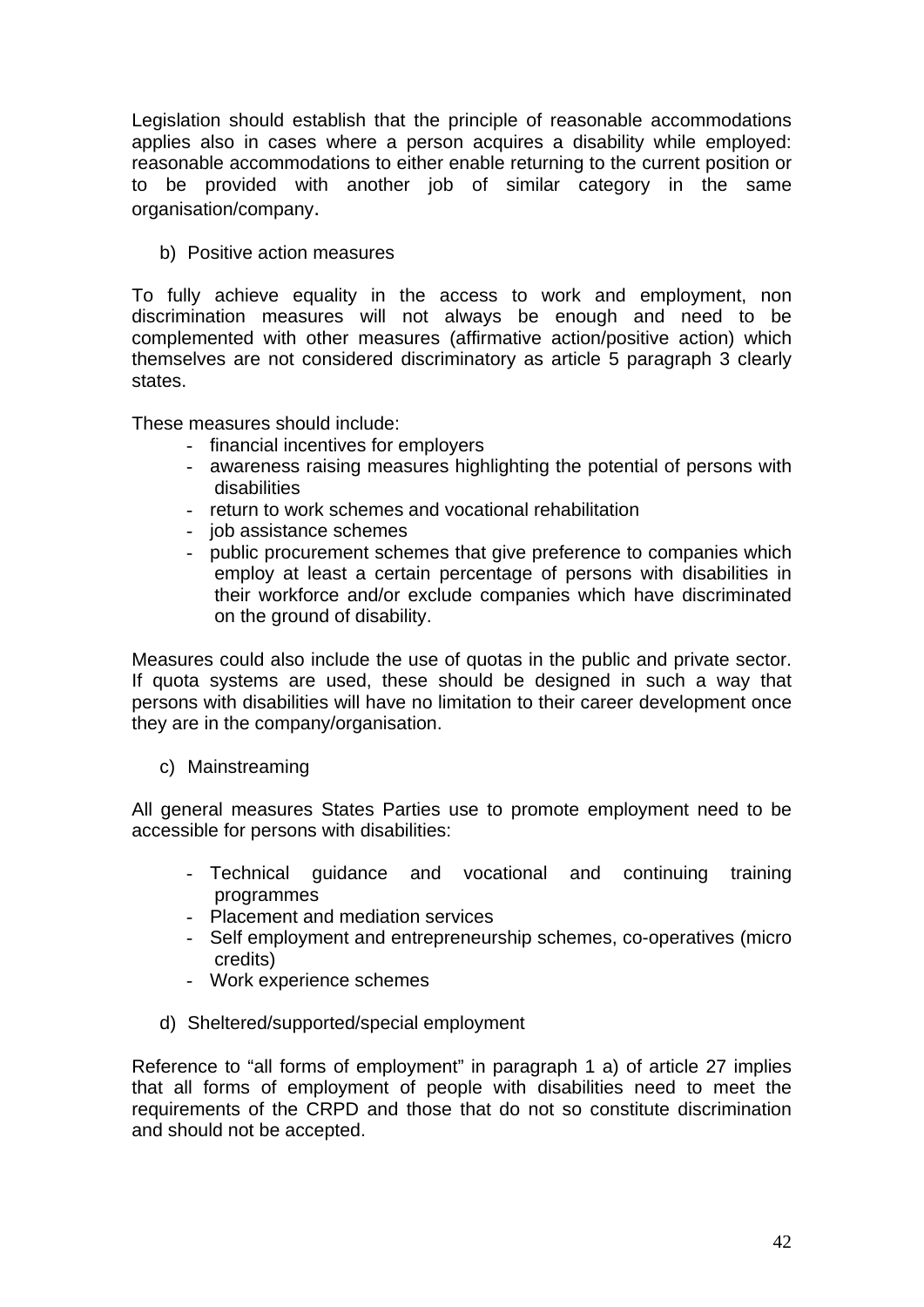In a legitimate employment situation, there will be a separation between the role of personnel supporting a person with a disability to perform a job, and the role of supervisor, i.e. rehabilitation counsellors should not be the job supervisors. Persons with disabilities will be recognized as workers and entitled to all the rights pertaining to workers.

As articles 27(e), (f) and (j) state, the aim is to enable employment opportunities either in the open labor market or in self employment, entrepreneurships and independent businesses. Support should be given to enable all those who would benefit from such support to be employed as such with equal rights and benefits, instead of working in sheltered and segregated frameworks – hence the term 'supported employment'.

Careful consideration should be given how to enable persons who would benefit from meaningful work in the open labor market, to do so even if due to their disability they cannot fulfil all the prerequisites of a regular job even though they receive all the necessary and possible support and training. Such working opportunities may be transient – until such persons can be fully accommodated in the workplace and fulfilling the regular prerequisites of the job and in some cases long term – depending on the individual. But in either case the essence of it is that it is conducted as work within the open labor market, and carefully monitored to prevent exploitation.

There are disparate situations that are considered to be "sheltered /supported/special employment"; some of them will amount to discrimination and even forced labour contrary to the CRPD, while others, if they are transitional employment schemes aimed at and resulting in employment in the open labor market, or in essence social enterprises may be legitimate. Care must be taken so that such programs are not a mask for exploitation of people with disabilities doing regular work.

In countries where these forms of employment exist, States should revise the legislation to ensure that forms of employment that do not recognize persons with disabilities as workers, with all the rights pertaining to workers, and supervised as other workers, are no longer licensed to operate; that minimum wage exemptions for certain employers of persons with disabilities are repealed; and that all persons with disabilities who in fact are performing work are provided with all the rights mentioned in article 27, including trade union rights, career advancement, health and safety conditions and prevailing wage standards where these exist.

Persons with disabilities, like other individuals, may desire and benefit from volunteer employment at times. But work, including volunteer work, should be clearly distinguished from rehabilitation. All persons with disabilities performing work that has an economic value or that would be defined as work if another person were doing it, must be considered workers, and have equal rights with other workers.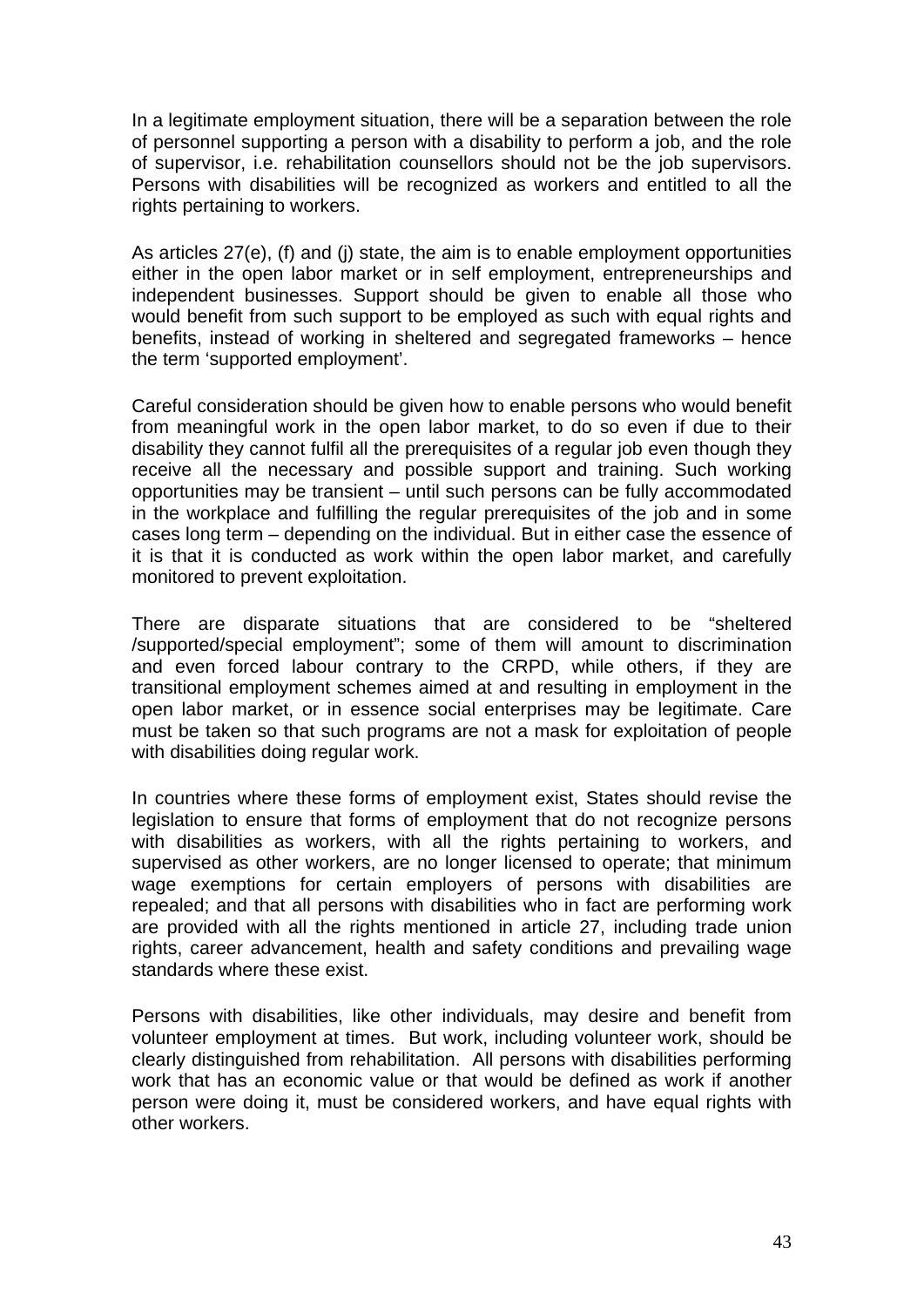Volunteer work opportunities should not be promoted for persons with disabilities to any greater extent than for other persons, lest this perpetuate economic inequalities and discrimination in the open labour market.

e) Compatibility between work and disability benefits

In order to avoid penalizing persons with disabilities for being paid for their work, disability benefits and other allowances (like access to healthcare) should be structured in such a way so as not to prevent or discourage persons from seeking employment and work-related income. Benefits and allowances that are disability related and necessary should continue until such time as those benefits and allowances are no longer necessary or are available via the employer.

f) Women with disabilities in work and employment

Ensure through legislation that women with disabilities can enjoy their human right to work. Three quarters of women with disabilities worldwide and up to 100% in some developing countries, are excluded from the workforce.

All appropriate measures should be taken to eliminate discrimination against women with disabilities in the field of employment in order to ensure, on a basis of equality of men and women, the same rights, in particular:

"The right to work as an inalienable right of all human beings, the same employment opportunities, the right to equal remuneration, including benefits, and to equal treatment in respect of work of equal value, as well as equality of treatment in the evaluation of the quality of work; the right to social security, particularly in cases of retirement, unemployment, sickness, invalidity and old age and other incapacity to work, as well as the right to paid leave; the right to protection of health and to safety in working conditions, including the safeguarding of the function of reproduction". Article 11 CEDAW.

 Guarantee to women with disabilities that national legislation and general employees' protection laws are implemented. Women with disabilities do also often lack protection from existing trade unions. When women with disabilities become pregnant or during the post-natal period their needs are often not met, which affects them in their equal enjoyment of their rights to work. Article 12 CEDAW.

# **2.p. Legislation on international cooperation**

Countries which provide international cooperation should revise their legislation in this area, to ensure that its international cooperation programmes and policies are in compliance with article 32 of the CRPD.

Legislation regulating international cooperation shall ensure that the respect and promotion of the human rights of persons with disabilities is respected in all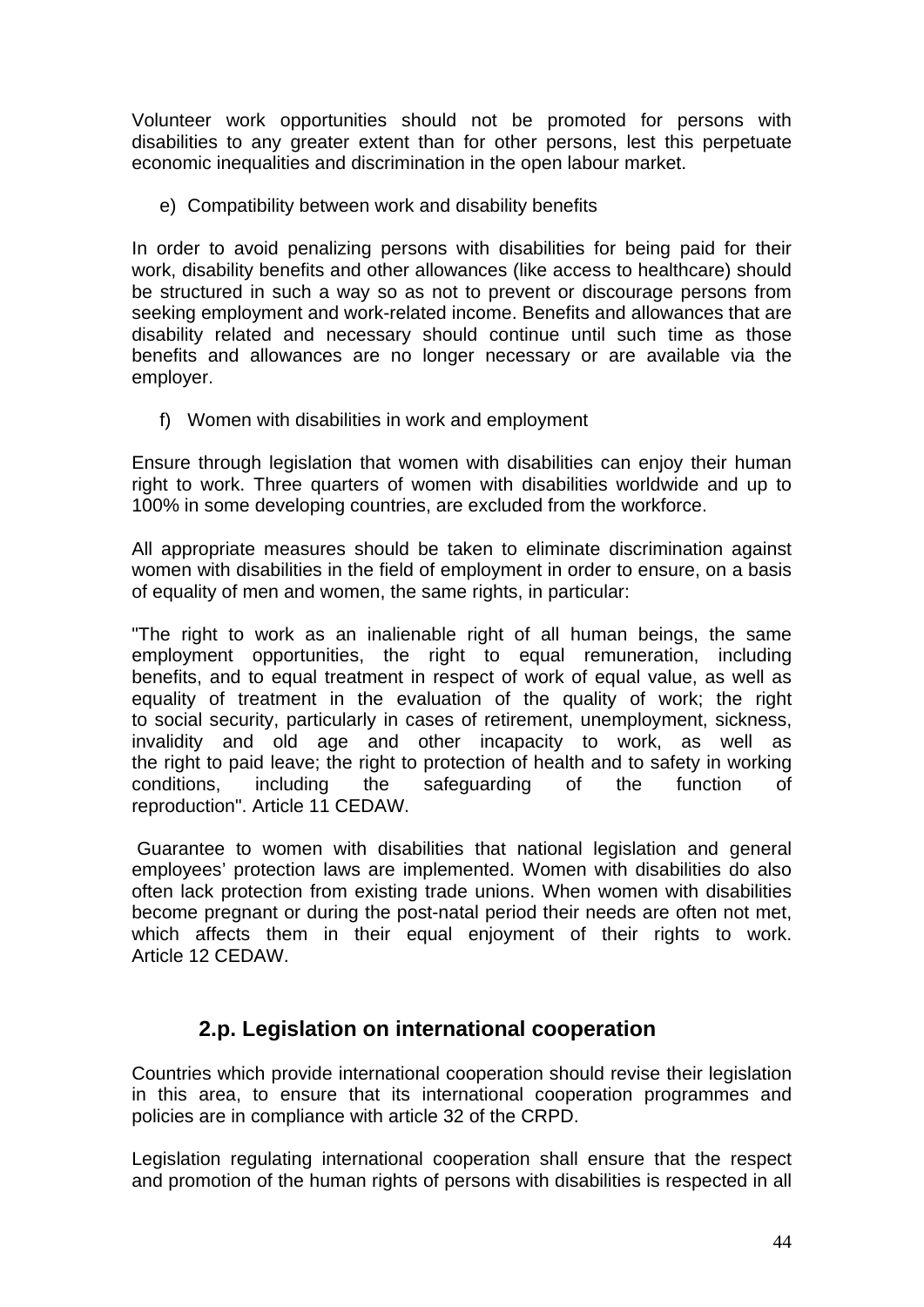policies, programmes and projects. This will for instance ensure that all infrastructure development (transport system, education, employment services) takes into account accessibility standards and other measures to ensure that persons with disabilities will benefit from these initiatives.

This also applies to all emergency and humanitarian responses which will need to pay special attention to persons with disabilities, as also article 11 of the CRPD clearly indicates.

The provision of support for capacity building projects, especially those targeted at organisations of persons with disabilities should be explicitly mentioned in the legislation regulating international cooperation and persons with disabilities should be identified as a key target group. Special attention should be put on women with disabilities as they are even more likely to be facing situations of extreme poverty.

Legislation in the donor countries needs to be complemented with legislation in the recipient countries which should also ensure that all projects funded by international development aid (including that coming from multilateral donors) promotes and respects the human rights of persons with disabilities.

If national legislation in this area foresees the establishment of a monitoring structure open to civil society, organisations of persons with disabilities should be explicitly mentioned as being part of these structures.

Persons with disabilities should be included as a key target group in all poverty reduction strategies.

# **2.q. Consultation, coordination and public funding for representative organisations of persons with disabilities.**

Articles 4 and 33(3) of the Convention articulate that governments must ensure that the principle of inclusion is respected in the very institutions and mechanisms that are set up to promote and monitor the implementation. Thus, the Convention recognizes the important role that organisations of persons with disabilities will play in implementing the Convention at the national and local levels and further reinforces the principle of "Nothing about us without us".

The way in which the structured consultation, coordination and involvement of organisations of persons with disabilities will vary from country to country, but the adoption of the CRPD should mean a revision of the existing mechanism or the establishment of a new one. When doing so, a number of elements should always be guaranteed:

- There needs to be a coordination mechanism which brings together representative ministries and representative organisations of persons with disabilities and in which the organisations of persons with disabilities need to have a considerable influence.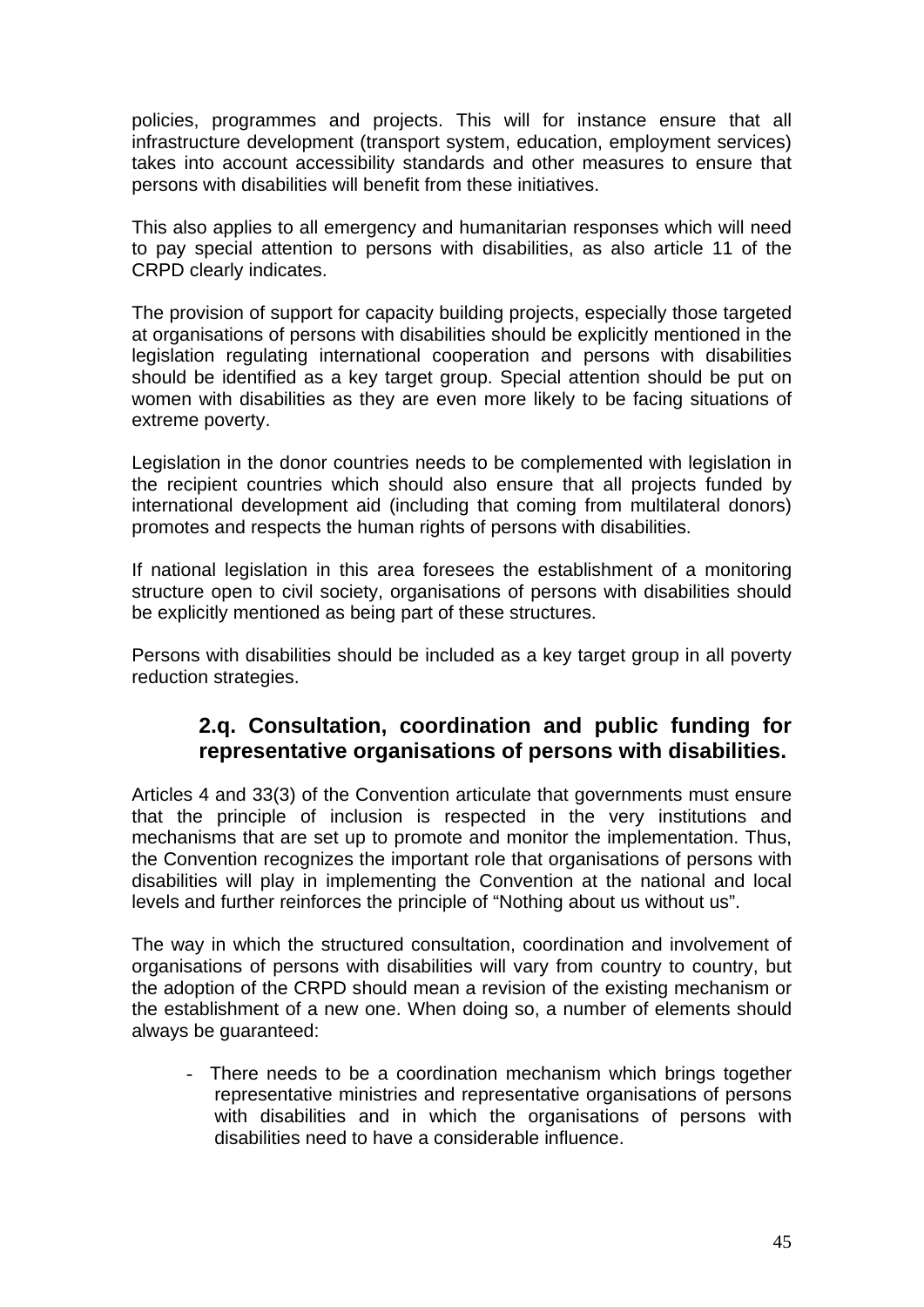- The scope of this coordination mechanism needs to be established by legislation which also needs to be produced/revised in consultation with the representative organisations of persons with disabilities.
- The members of such a coordination mechanism should be appointed by the DPOs themselves and not by the Government. All DPOs that meet certain criteria should be included, without a cap on numbers
- Moreover, a wide and open consultation mechanism shall be established allowing other disability organisations to contribute with their views.
- Funding should be made available to representative organisations of persons with disabilities to allow them to undertake advocacy work, an element which already had been foreseen in the UN Standard Rules on the Equalisation of Opportunities of Persons with Disabilities. This funding needs to be provided in such a way that their independence is not restricted.

Moreover, mechanisms should be established that ensure the participation of organisations of persons with disabilities in the development of policies, projects and national anti-poverty programmes, public housing, education, employment and others.

# **2.r. Indigenous Peoples with disabilities and people with disabilities from multi-cultural and ethnic minorities**

Preambular paragraph p) outlines the right of inclusion for indigenous persons with disabilities. It states:

"Concerned about the difficult conditions faced by persons with disabilities who are subject to multiple or aggravated forms of discrimination on the basis of race, colour, sex, language, religion, political or other opinion, national, ethnic, **indigenous** or social origin, property, birth, age or other status,"

2 General principles

The CRPD introduces general principles which must be applied in the implementation of all other rights and obligations in the Convention. A number of these principles have specific implications for indigenous peoples with disabilities who are recognised as a specific group for inclusion through Preamble p). The CRPD provides the general principles that:

- Introduce a general guarantee of equality and equity for indigenous peoples with disabilities
- Introduce the right of indigenous peoples with disabilities, to have their own autonomy in deciding their own matters of concern to them within a culturally specific framework relevant to them and their needs. Indigenous peoples with disabilities also have a right to their views given due weight in accordance to and equal to the rights of all citizens in their country.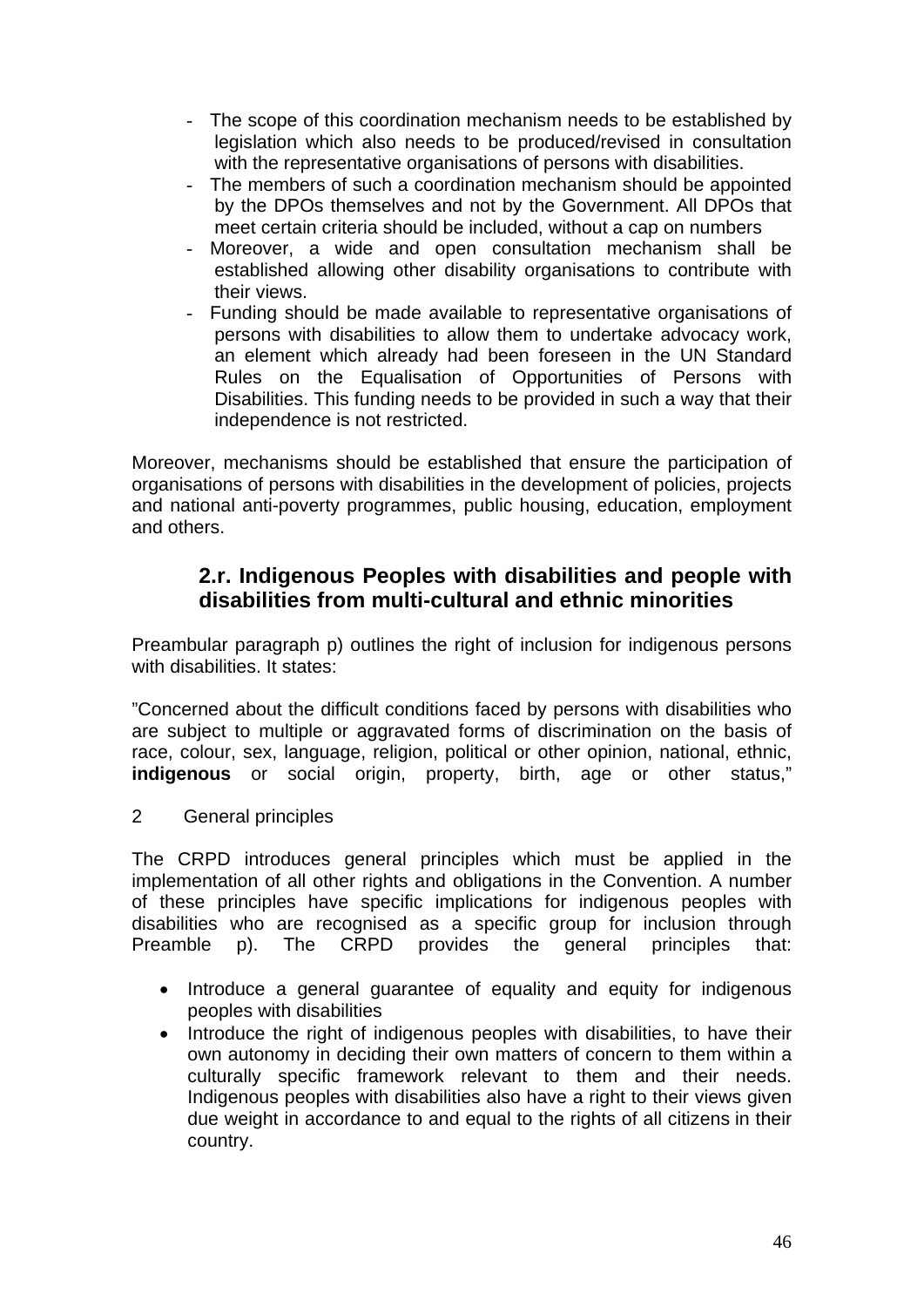3. Principles of Inclusion and Equality

States Parties when implementing the CRPD and in line with its principles of full inclusion must also ensure that indigenous peoples with disabilities are included equally at all levels of consultation, implementation and monitoring of the Convention without compromising their own cultural identity and integrity in the areas of language, land, family and treaty rights accorded to their non disabled counterparts.

4. Political Inclusion

Indigenous peoples with disabilities must not be denied inclusion in all aspects of political decision making around disability domestically and internationally, and their inclusion is to be guaranteed as a pre-requisite for any representative model within the context of the CRPD.

In relation to people with disabilities from multi-cultural and ethnic minorities, it is vital to respect cultural norms, values and differences of multi-cultural and ethnic minorities.

# **2.s. Psychosocial disability**

The preferred terminology of "persons with psychosocial disabilities" should be used wherever relevant in legislation, to refer to persons who may define themselves in various ways: as users or consumers of mental health services; survivors of psychiatry; people who experience mood swings, fear, voices or visions; mad; people experiencing mental health problems, issues or crises. The term "psychosocial disability" is meant to express the following:

- a social rather than medical model of conditions and experiences labeled as "mental illness".
- a recognition that both internal and external factors in a person's life situation can affect a person's need for support or accommodation beyond the ordinary.
- a recognition that punitive, pathologizing and paternalistic responses to a wide range of social, emotional, mental and spiritual conditions and experiences, not necessarily experienced as impairments, are disabling.
- a recognition that forced hospitalization or institutionalization, forced drugging, electroshock and psychosurgery, restraints, straitjackets, isolation, degrading practices such as forced nakedness or wearing of institutional clothing, are forms of violence and discrimination based on disability, and also cause physical and psychic injury resulting in secondary disability.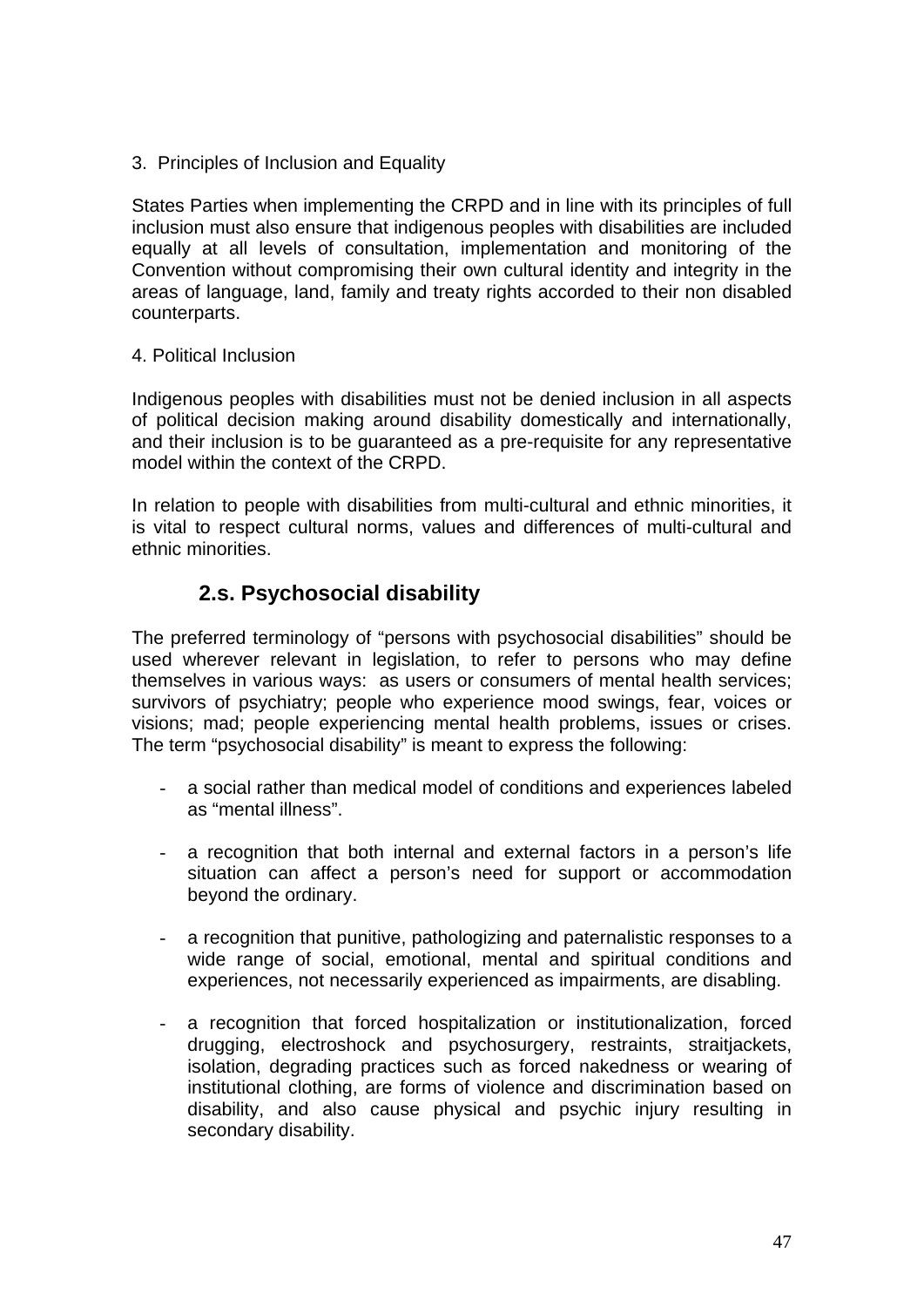inclusion of persons who do not identify as persons with disability but have been treated as such, e.g. by being labeled as mentally ill or with any specific psychiatric diagnosis.

It does not mean:

- an affiliation with psychosocial rehabilitation.
- acceptance of any label that an individual may not identify with.
- a category to be used in addition to "mental illness" or "mental disorder".
- a belief in psychosocial "impairment".

CRPD Article 1 refers to

"those who have long-term physical, mental, intellectual or sensory impairments which in interaction with various barriers may hinder their full and effective participation in society on an equal basis with others."

In this context, the reference to persons with "mental" impairments includes persons with psychosocial disabilities. However, for the reasons given above, national legislation implementing the CRPD should use the preferred terminology of "persons with psychosocial disabilities," which is in keeping with the social model of disability reflected throughout the CRPD, and the recognition that disability is an evolving concept as provided in CRPD preambular paragraph (e).

Given the fact that persons with psychosocial disabilities are included under CRPD Article 1, a provision that is linked to the purpose of the Convention and thus not subject to reservations of any kind, all legislation applicable generally to persons with disabilities must include this group, including anti-discrimination legislation (including reasonable accommodation); eligibility for subsidies, programs and services; and recognition of organizations of persons with disabilities for consultation purposes as required by CRPD Article 4.3.

# **2.t. Women with disabilities**

Article 6 in CRPD on women with disabilities; recognize that women and girls with disabilities are subject to multiple discrimination. In this regard national legislation shall ensure the full and equal enjoyment of all human rights and fundamental freedoms in the political, civil, economic, social, cultural or any other field, set out in CRPD and in line of the Convention on the Elimination of All Forms of Discrimination against Women, CEDAW.

Prohibition of discrimination shall mean any distinction, exclusion or restriction made on the basis of gender or disability, which has the effect or purpose of impairing or nullifying the recognition and enjoyment by women, on a basis of equality between men and women of human rights and fundamental freedoms. (CEDAW)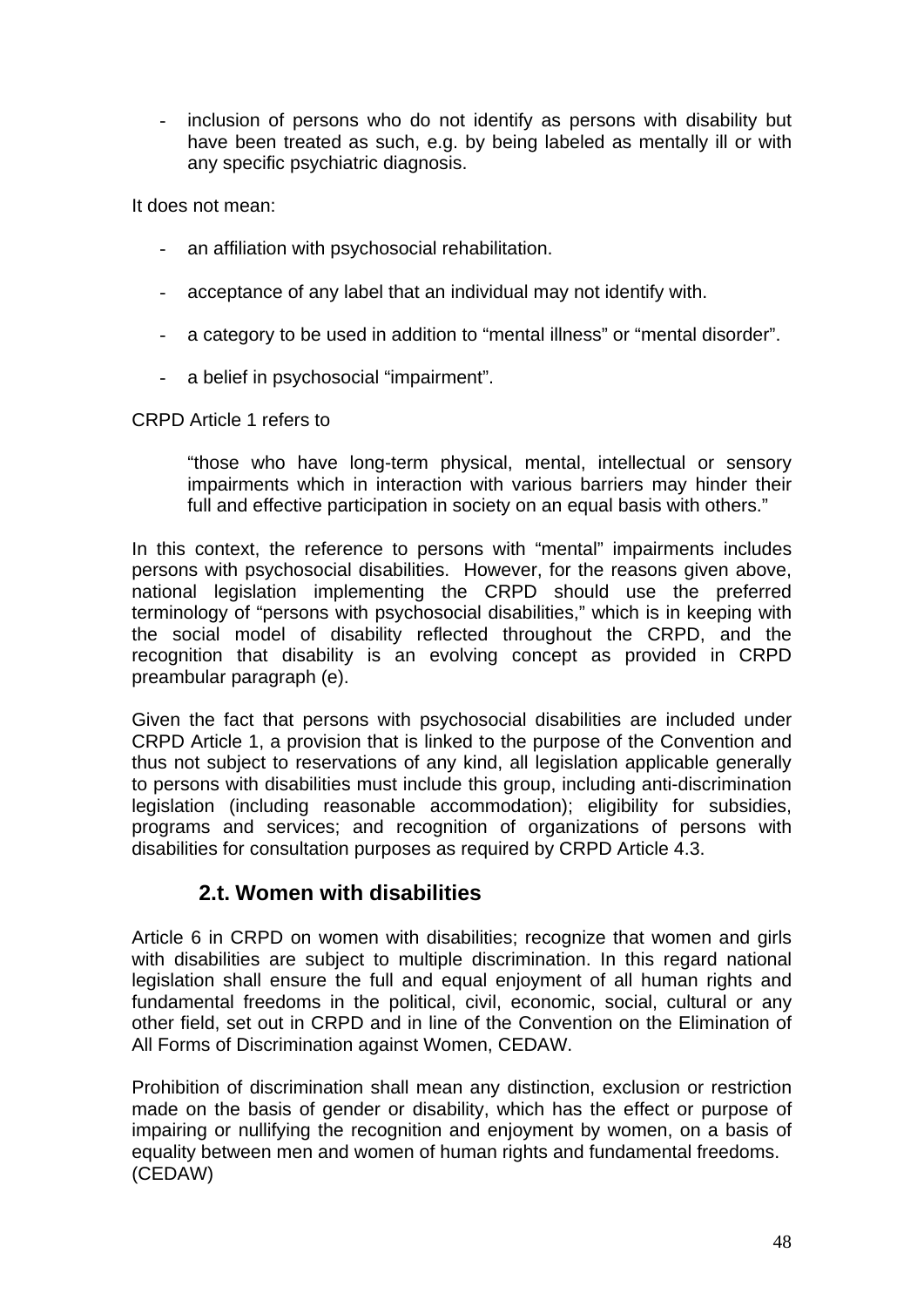National legislation shall prohibit any act or practice of discrimination against girls and women with disabilities and ensure that public authorities and institutions shall act in conformity with this obligation. (Articles 3 and 4 of the CRPD).

#### **Further ensure that national legislative measures are undertaken to address girls and women with disabilities and:**

Guarantee the full development, advancement and empowerment in all spheres of life. (Article 6)

Ensure the protection against all forms of discrimination on the basis of ethnicity, age, religion, language, political or other opinion, national, indigenous or social origin, property, birth, or any other ground of discrimination set out in CRPD and other UN treaties.

Guarantee through legislation, due to less involvements of girls and women with disabilities in many areas, access to the civil, political, physical, social, economic and cultural environment, to health and rehabilitation, to employment and vocational training, to free and compulsory primary and secondary education and to useable information and communication in accessible modes, means, formats and language, as set out in CRPD. (Articles 2, 21 24).

Through law and other appropriate means, embody the principle of the equality of men and women in national constitutions or other appropriate legislation and to ensure that the practical realization of this principle also embraces women with disabilities. (Preamble n), article 2 and CEDAW)

Ensure that revision of national legislation that target women in general also takes into account women with disabilities. (Article 4 paragraph c of the CRPD)

Respect of the inherent dignity of girls and women with disabilities, the individual autonomy and the freedom to make own choices, the independence of the person, including free and informed consent in all matters related to decisions directed to women with disabilities. (Articles 3, 12, 24, 25 and 26 of the CRPD).

Ensure that legislative and administrative measures include assistance and support services and cover all stages of life. (Preamble x), articles 4, 7, 9, 16, 19, 20 of the CRPD).

Ensure that appropriate legislative, administrative, social, educational and other measures are undertaken, to protect women with disabilities, both within and outside the home, from all forms of violence, injury or abuse, neglect or negligent treatment, maltreatment or exploitation. (Preamble q), article 12, 16, 23 of the CRPD).

Guarantee that effective women- and child-focused legislation and policies, are put in place to ensure that instances of exploitation, violence and abuse against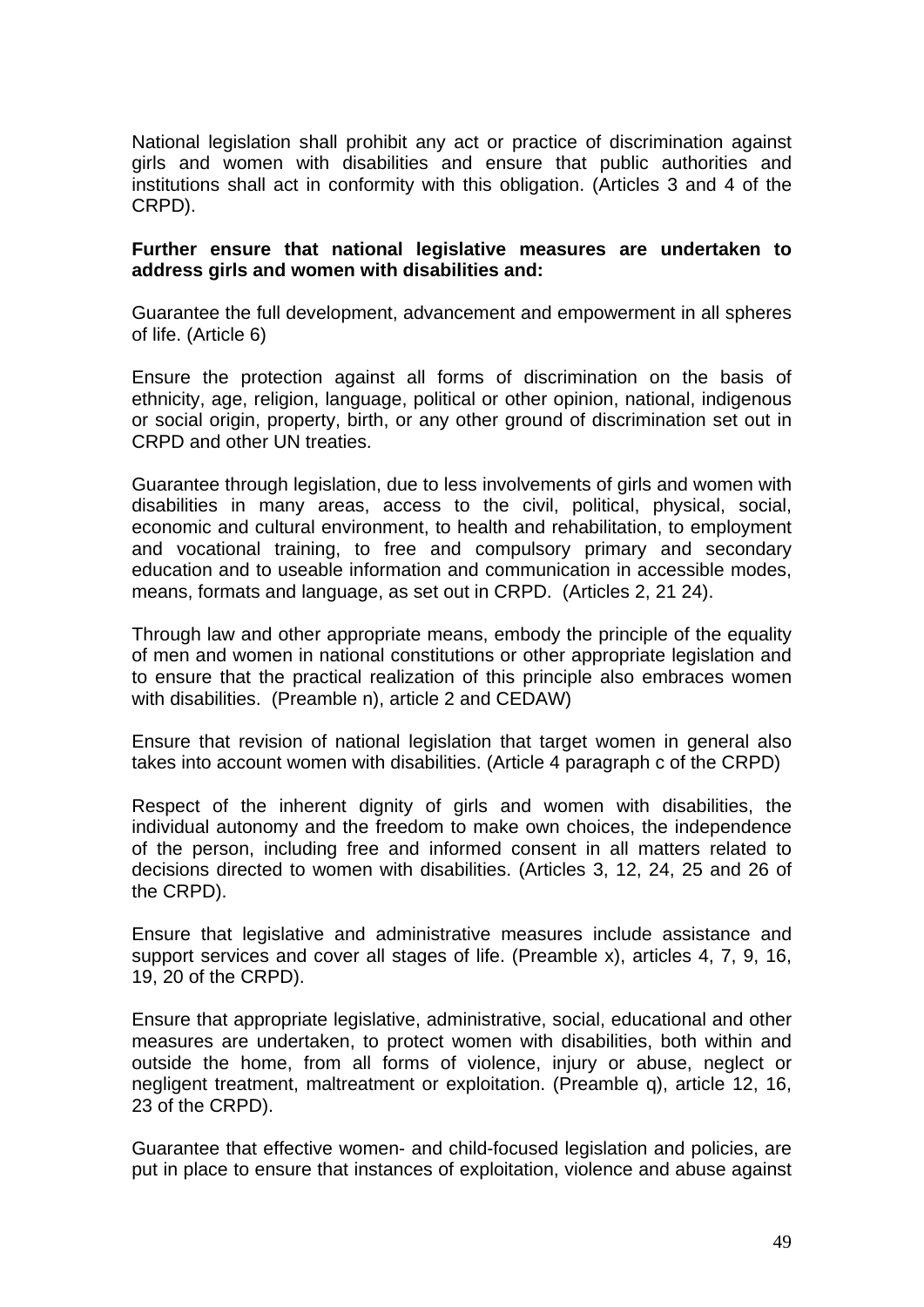women and girls with disabilities are identified, investigated and, where appropriate, prosecuted. (Article 12, 16 of CRPD).

All appropriate legislation measures and investigations are taken, to prevent all forms of exploitation, violence and abuse, including psychological violence, in families and by caregivers or by any other person. (CEDAW, article 12, 16).

Ensure that legislation of protection on violence, exploitation and abuse and related services are age-, gender- and disability-sensitive. (Article 16 of CRPD)

Take all appropriate legislative measures to promote the physical, cognitive and psychological recovery, rehabilitation and social reintegration of girls and women with disabilities who have become victims of any form of exploitation, violence or abuse. Such recovery, reintegration and protection services shall take place in an environment that fosters the health, welfare, self-respect, dignity and autonomy of the person, be of free informed consent and takes into account gender- and age-specific needs. (Articles 16, 25 of CRPD and CEDAW)

Ensure that Girls and Women with disabilities have access to quality health services that are gender-sensitive and include health-related rehabilitation. (Articles 25, 26 of CRPD).

Ensure to women with disabilities appropriate services in connection with pregnancy, confinement and the post-natal period, granting free services where necessary, as well as adequate nutrition during pregnancy and lactation.(CEDAW)

Ensure appropriate assistance to women (and men) with disabilities in the performance of their child-rearing responsibilities (Article 23)

Ensure that women with disabilities have the right to family benefits, bank loans, mortgages and other forms of financial credit. The right to participate in recreational activities, sports and all aspects of cultural life. (Articles 13 of CEDAW and 30 of CRPD)

#### **National policies and programs include Girls and Women with disabilities and ensure that:**

A gender perspective is incorporated in all national programs and policies directed to PWD to promote the full enjoyment of human rights and fundamental freedoms by both women and men, girls and boys with disabilities. (Preamble s), article 3, 4).

Special measures and programs are developed to protect girls and women with disabilities during situations of natural disasters, armed conflicts and occupations. (Preamble u), article 11).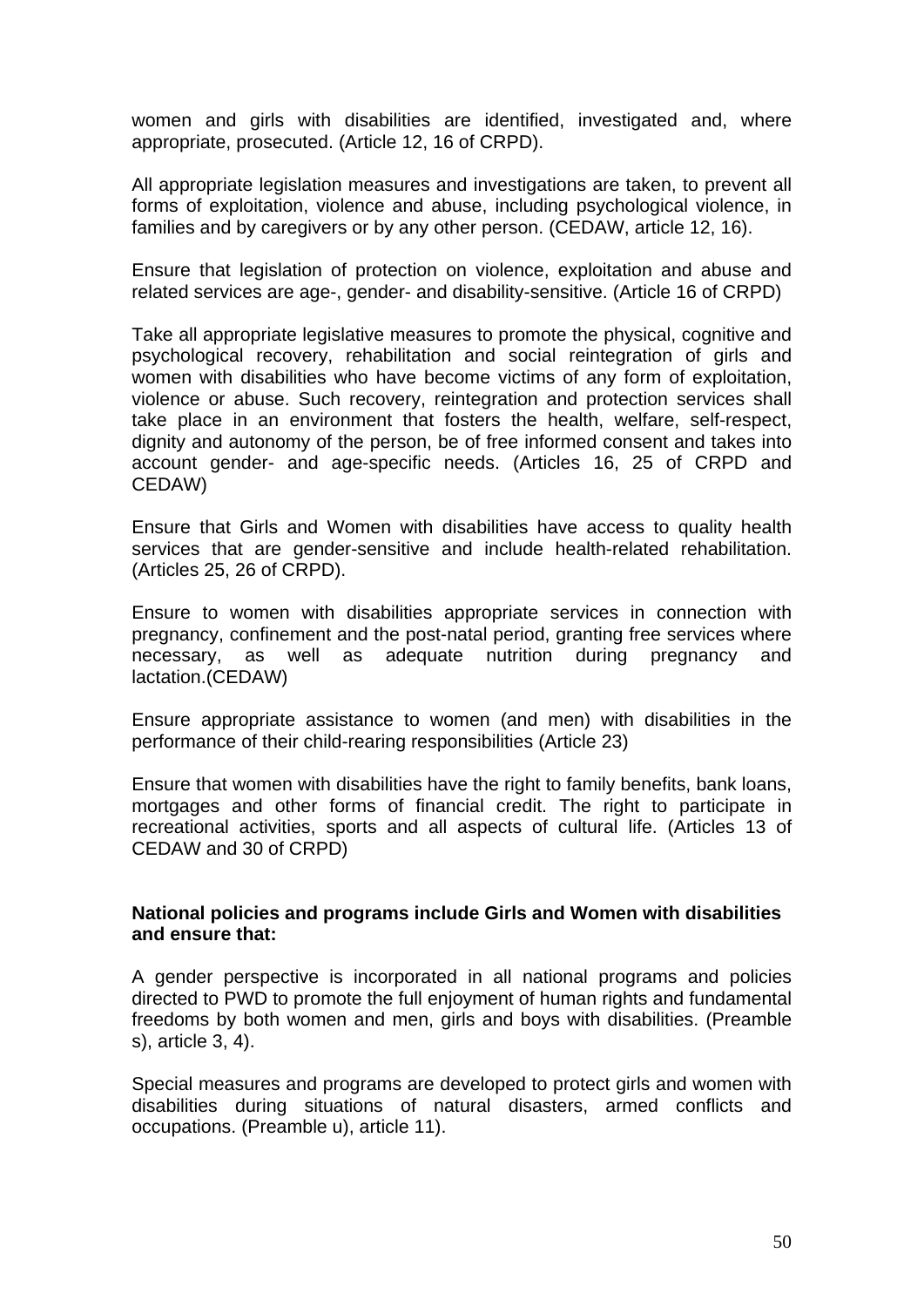The knowledge of the living conditions of women with disabilities and that the majority of them live in poverty and in this regard, recognizing the critical need to address the negative impact of poverty on girls and women with disabilities. (Preamble m), article 28 of the CRPD, Millenium Development Goals

Girls and women with disabilities of all ages, have access to social protection programmes and poverty reduction programmes.

The judges, the prosecutor, police, health professionals and other civil servants are familiar to girls and women with disabilities and their vulnerable situation in cases of domestic exploitation and violence. (Article 13 of CRPD and CEDAW).

Through information and education to health staff, police and others, on how to avoid, recognize and report instances of exploitation, violence and abuse of Girls and Women with Disabilities. (Articles 4, 13, 20, 26 of CRPD and CEDAW).

Women with disabilities have full access to a safe place (sheltered refuge), which meets all physical, social and emotional needs in cases of domestic violence. (Article 4, 9, 16)

Girls and women with disabilities have the opportunity to be actively involved in decision-making processes, policies and programmes, including those that directly concerning them. (Preamble o), article 3, 4, CRC and CEDAW).

Women with disabilities have the opportunity to participate in and benefit from rural development programs and policies. (Article 9, 25, 26, and CEDAW)

# **2.u. Children with disabilities**

# **1 General principles**

The CRPD introduces general principles which must be applied in the implementation of all other rights and obligations in Convention. A number of these principles have specific implications for children with disabilities and will require the following legislative action:

- A general guarantee of equality for children with disabilities
- A requirement that in all actions concerning children (including children with disabilities), whether undertaken by public or private social welfare institutions, courts of law, administrative authorities or legislative bodies, the best interests of the child shall be a primary consideration
- Introduction of the right of children with disabilities, to express their views on all matters of concern to them and to have their views given due weight on an equal basis with other children, and in accordance with age and maturity, in all settings (for example, family, schools, health care, courts, and all relevant administrative proceedings) $[1]$ . Disability and ageappropriate assistance must be provided to ensure the realisation of this right.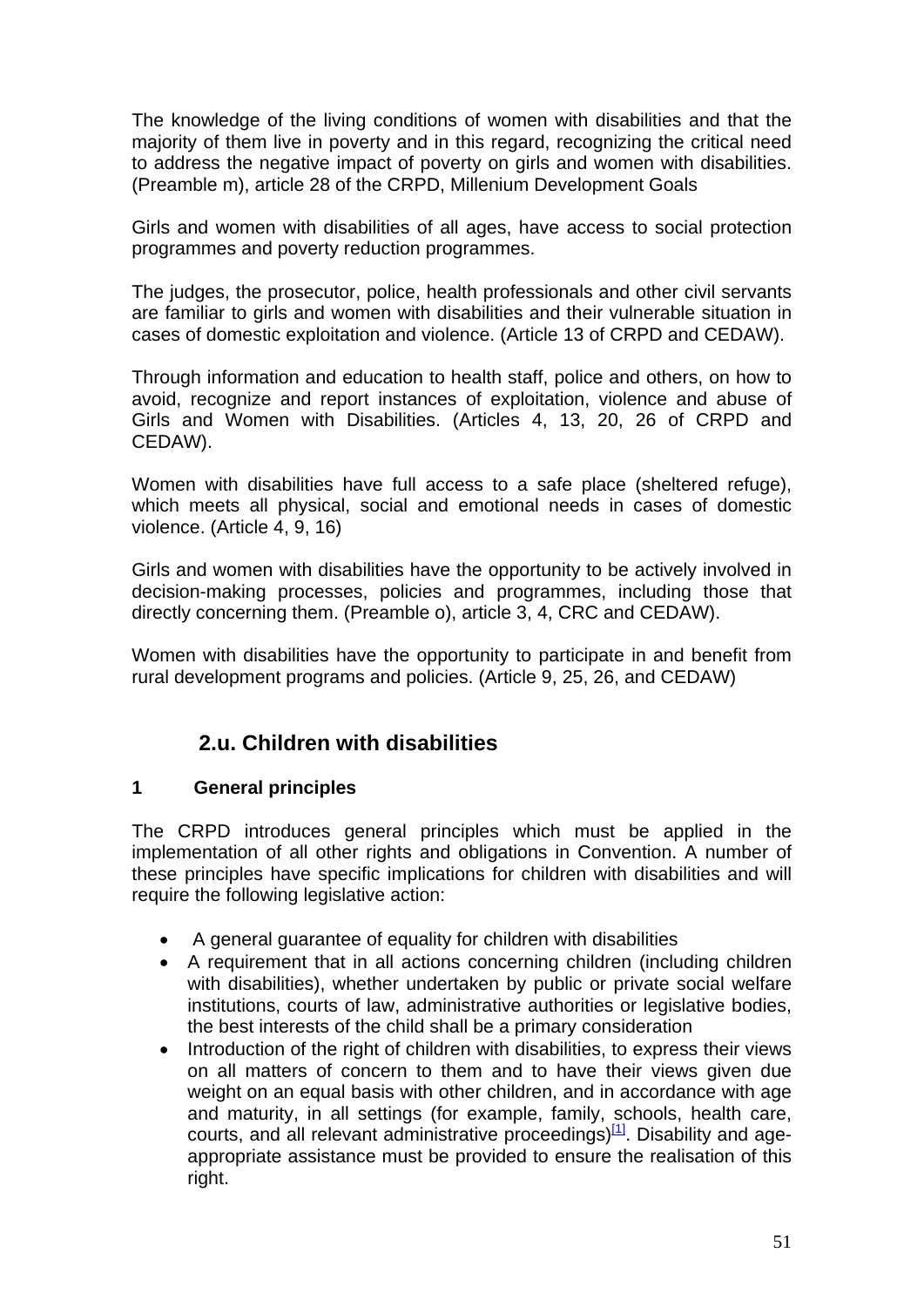# **2 Protection from violence and abuse**

Children with disabilities are disproportionately vulnerable to physical, psychological and sexual violence. In addition, in many countries, girls with disabilities are forcibly sterilized, and subjected to highly invasive and often risky procedures in order, for example, to avoid the 'inconvenience' of menstruation, or as a form of child protection – if the child is raped, at least she will not have a baby. Children are being drugged for behavioral and emotional reasons at increasingly early ages, including infancy. They are powerless to defend themselves or even to understand what is being done to them, and a generation is growing up without knowing what their minds are like free of chemical alteration. However, in many if not most countries, neither the mainstream criminal justice systems, nor specific child protection legislation is sufficiently sensitive to, accessible and appropriate to identify and protect children with disabilities from violence. Existing child protection legislation needs to be reviewed to bring in line with the CRPD and in particular, specific legislative measures must be introduced to ensure that for children with disabilities, there are mechanisms in place to prevent violence, support and rehabilitate those children who do experience violence and to identify, investigate and prosecute perpetrators of violence. This will include the following:

- Repeal of legislation which provides justifications for violence against children including as a form of '*control*' or '*discipline*' such as '*reasonable chastisement'* or '*lawful correction'* in any setting including the home, schools, institutions and the juvenile justice system (not only are these defences widely afforded to parents in many countries, but institutions for children with disabilities are also known to defend their use of corporal punishment of children with disabilities as necessary for their education and discipline)
- Prohibition of all forms of violence against children, including all corporal punishment, sexual violence, and torture and other cruel, inhuman or degrading treatment or punishment, such as, for example, the use of drugs to control behaviour or emotions, in all settings, including the home, schools, institutions and the juvenile justice system
- Comprehensive and inclusive child protection framework which gives explicit recognition to the rights of children with disabilities to protection from all forms of violence
- Mechanisms to ensure that all facilities and programmes for children with disabilities are subject to appropriate standards, and are monitored effectively by independent authorities. Children themselves must have entitlement to confidential and supported access such monitoring bodies
- Effective and accessible complaints mechanisms and remedies for children with disabilities when their rights are violated, including in the courts, with provision of age and disability appropriate support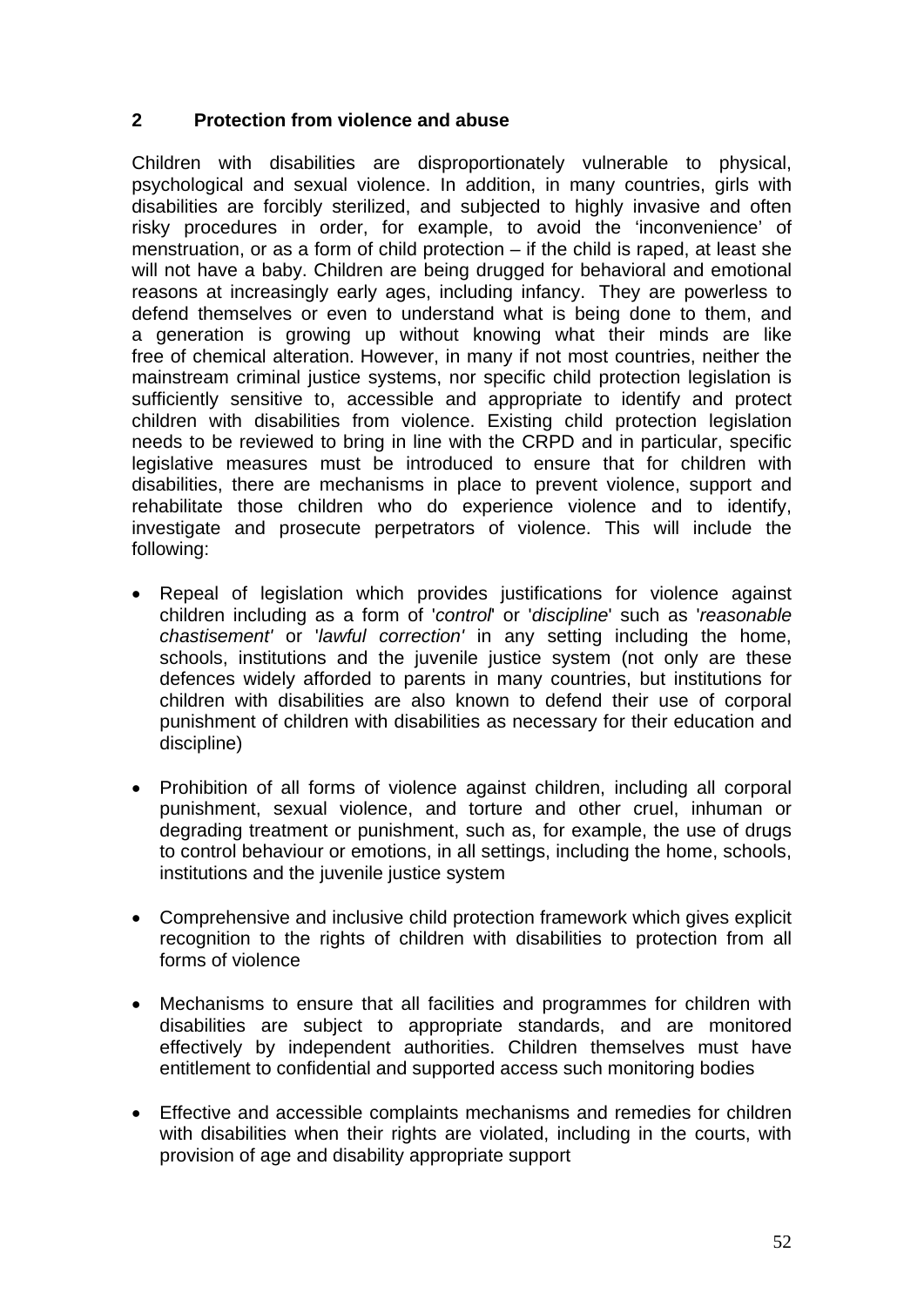• Prohibition on the use of sterilization of children with disabilities for social and psychological reasons.

# **3 Family life and care of children with disabilities**

The right to family life is at particular risk to children with disabilities where there is a lack of understanding about the nature of disability, where there are no community based services to support families in their day-to-day care of children or where families are too poor to bear the costs associated with caring for a child with a disability. Accordingly, emphasis must be on the provision of the necessary supports to families to enable them to care for their children. The CRPD also makes explicit that where families are unable to care for a child with a disability, any alternative placement must be within the wider family or within the community in a family setting. Institutional care is not acceptable. The key legislative actions needed to protect the right to family life include:

- Provisions which affirm that **c**hildren with disabilities have equal rights to family life, and must not be separated from parents against their will unless necessary for their best interests. In addition, a child must never be separated from parents because the parent or the child has a disability.
- A prohibition on the institutionalisation or detention of children on the grounds of disability
- Inclusive children's legislation, which places an obligation on the relevant authorities to:
	- provide community based support to enable children with disabilities to remain with their families (for example, information, awareness-raising, inclusive pre-school and day care services, respite care, laundry delivery, transport services)
	- develop time limited plans to end the placement of children with disabilities in institutions and promote and support the development of family-based care within local communities for children unable to live with their own families (for example foster parents, small group homes)
- An obligation to ensure regular review of placement of children, including children with disabilities, in any settings away from home, and to respect to the right of children to be heard in any review procedures. They must be provided with the appropriate support and assistance to enable them to access such procedures
- Entitlement to social protection programmes for families with a child with a disability (for example, child benefits, disability allowances, caring allowances, mobility allowances)
- Universal requirement to register every birth
- **4 Right to life**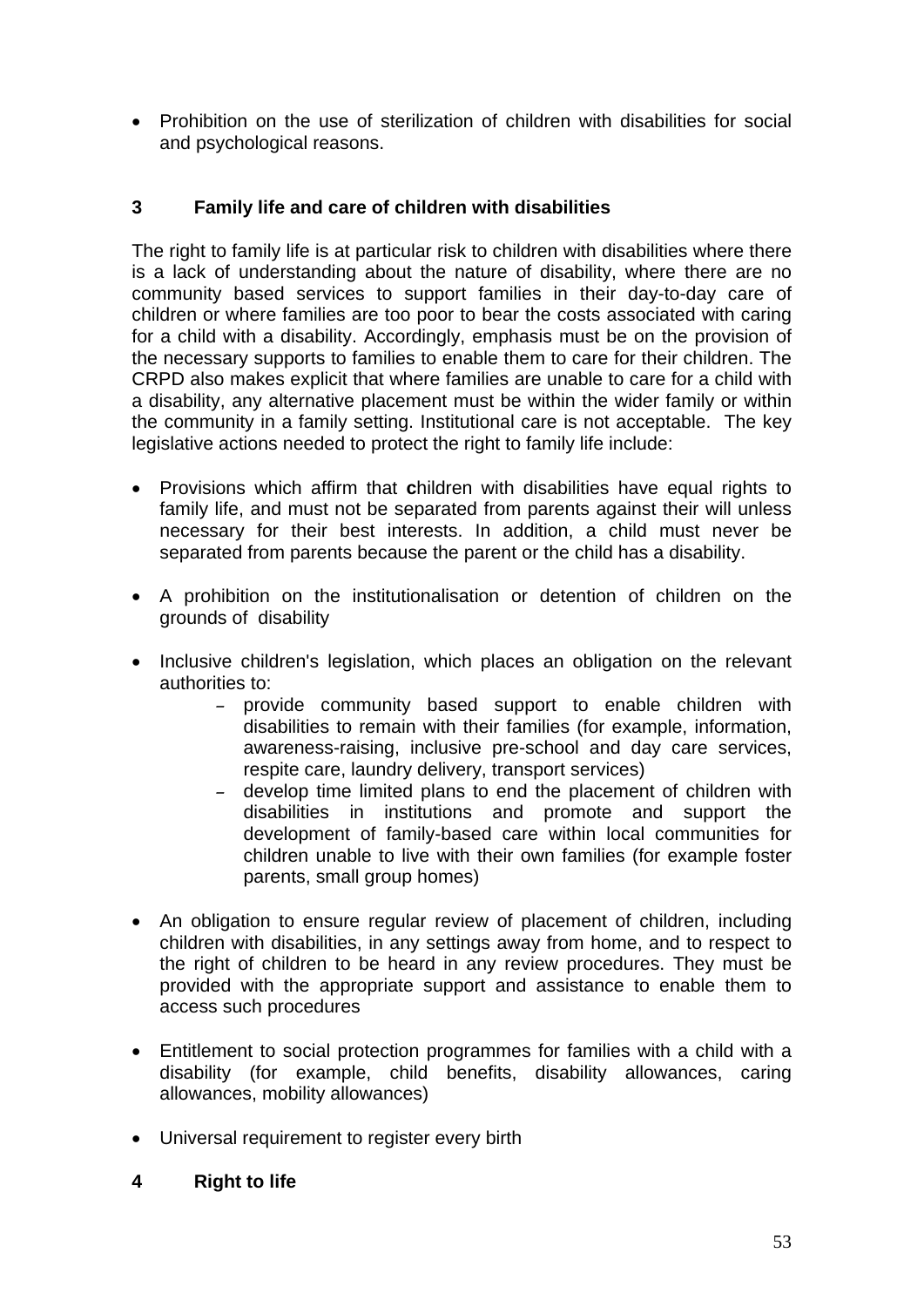Children, including babies, with disabilities are often allowed to die on the basis that their quality of life does not justify intervention, or that it is in their best interests. Such practices violate the right to life and discriminate against children with disabilities. These practices are discriminatory, and the following legislation will be necessary to protect against their continuation:

- Explicit provisions to affirm the right to life of a baby or child with a disability on an equal basis with others
- Introduction of appropriate punishment for all those that directly or indirectly violate the right to life, survival and development of children with disabilities

# **5 Promoting and monitoring implementation**

Implementation of the CRPD in respect of children needs to be undertaken in line with the comprehensive provisions of the CRC. In addition, children with disabilities need direct access to mechanisms for both promoting and monitoring implementation of the CRPD. It is not sufficient to assume that adults with disabilities can adequately represent their concerns, experiences and perspectives. They need to be consulted directly, through their own NGOs, when these exist, or through NGOs and DPOs that involve children in a meaningful way, in both the development of relevant legislation and policies, and in the subsequent monitoring of implementation. Their entitlement to such involvement needs to be established through legislation in order that government can be held accountable on its obligations to children with disabilities. Equally, any human rights institution needs to ensure that it directly represents the views and concerns of children with disabilities. Accordingly, the following legislative action will be needed:

- Review of all legislation affecting children to ensure compliance with the provisions of both the CRPD and CRC, and the explicit inclusion of children with disabilities where appropriate
- Introduction of provisions to require governments to consult with, and actively involve children with disabilities, through their representative organisations, when developing and implementing relevant legislation and policies and in monitoring that implementation
- Establishment of a human rights commission or children rights commissioner with an explicit obligation to promote and protect the rights of children with disabilities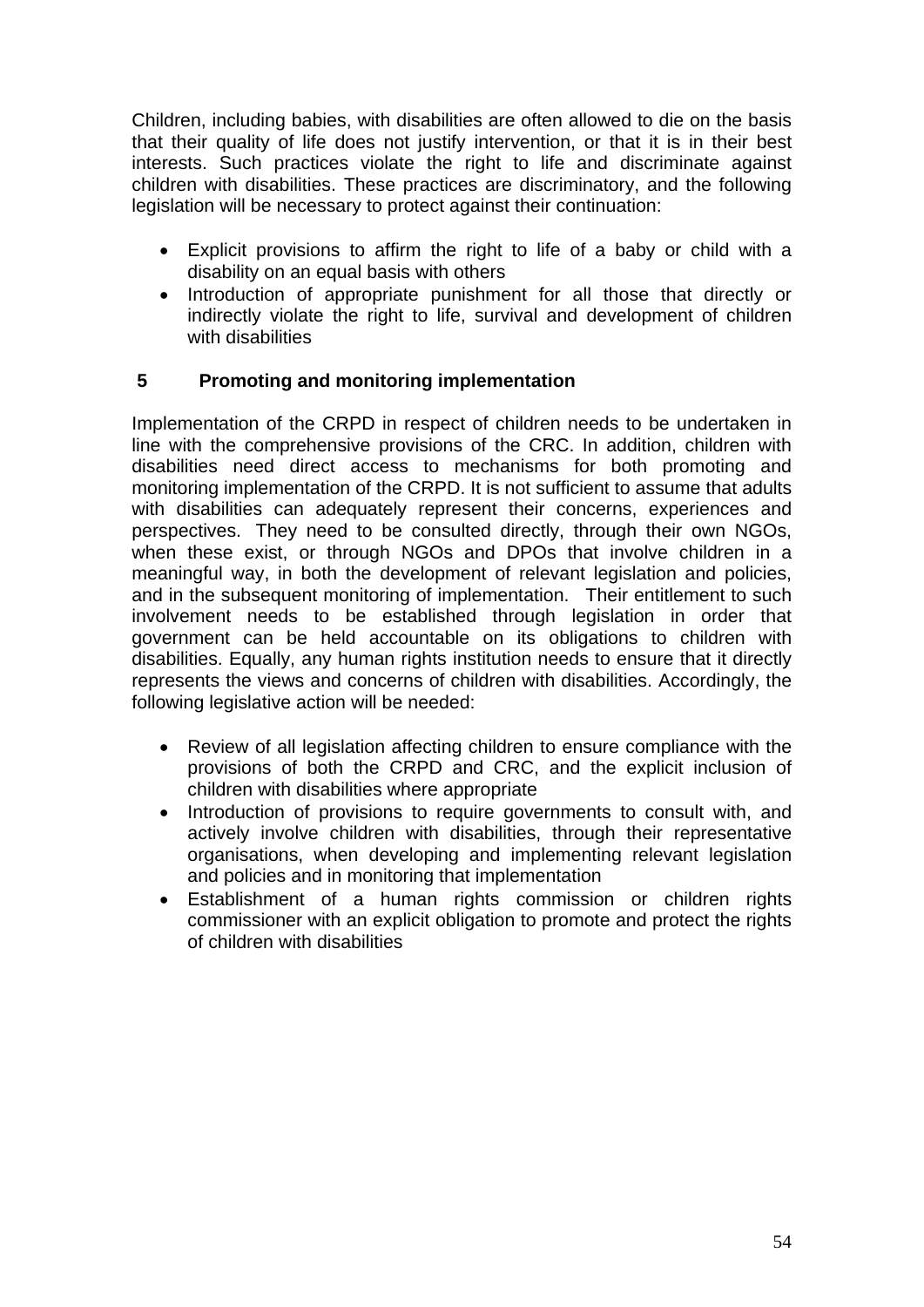# **3. Legal measures on national monitoring**

The UN Convention on the Rights of Persons with Disabilities represents a significant step forward in the recognition of the essential rights of persons with disabilities. However, national monitoring is key to making the principles of the Convention a reality.

Article 33 looks for states to ensure that a framework is in place to "promote, protect, and monitor" the Convention's implementation. This framework should be independent from the government to promote full transparency.

Moreover, the framework should be in line with the principles relating to the status and functioning of national institutions for protection and promotion of human rights (the Paris Principles) and should, as stated in paragraph 3 of article 33, ensure the involvement and full participation in its work of organisations of persons with disabilities.

In this regard, governments in consultation with representative organizations of persons with disabilities must assess their existing National Human Rights Institutions (NHRIs) to evaluate whether this mechanism complies with Article 33 of the Convention. Most likely, NHRIs will lack the disability specific expertise and their work will only be effective if additional resources (financial and human) are allocated to the existing NHRI. It must be ensured that the staff of the national monitoring framework is familiar with the provisions of the CRPD and understands the vital role organisations of persons with disabilities.

In countries which lack NHRIs or in which the existing NHRIs is not adequate for the monitoring of the CRPD, States will need to establish a new monitoring framework which would be specific for the monitoring of the implementation of the CRPD.

On the basis of the Paris Principles, the role of the national monitoring mechanism should include:

- Monitor the implementation of the Convention and report annually;
- Report and make recommendations to the Government, at own initiative or not, on human rights matters related to persons with disabilities and initiative to promote the human rights of persons with disabilities;
- Promote harmonization of national law with the provisions of the CRPD;
- Contribute to the report of the State to the CRPD Treaty monitoring body;
- Have the possibility to submit its own report to the CRPD Treaty monitoring body;
- Cooperate with regional and United Nations human rights bodies;
- Assist in the formulation of education programmes on the human rights of persons with disabilities;
- Raise public awareness about the human rights of persons with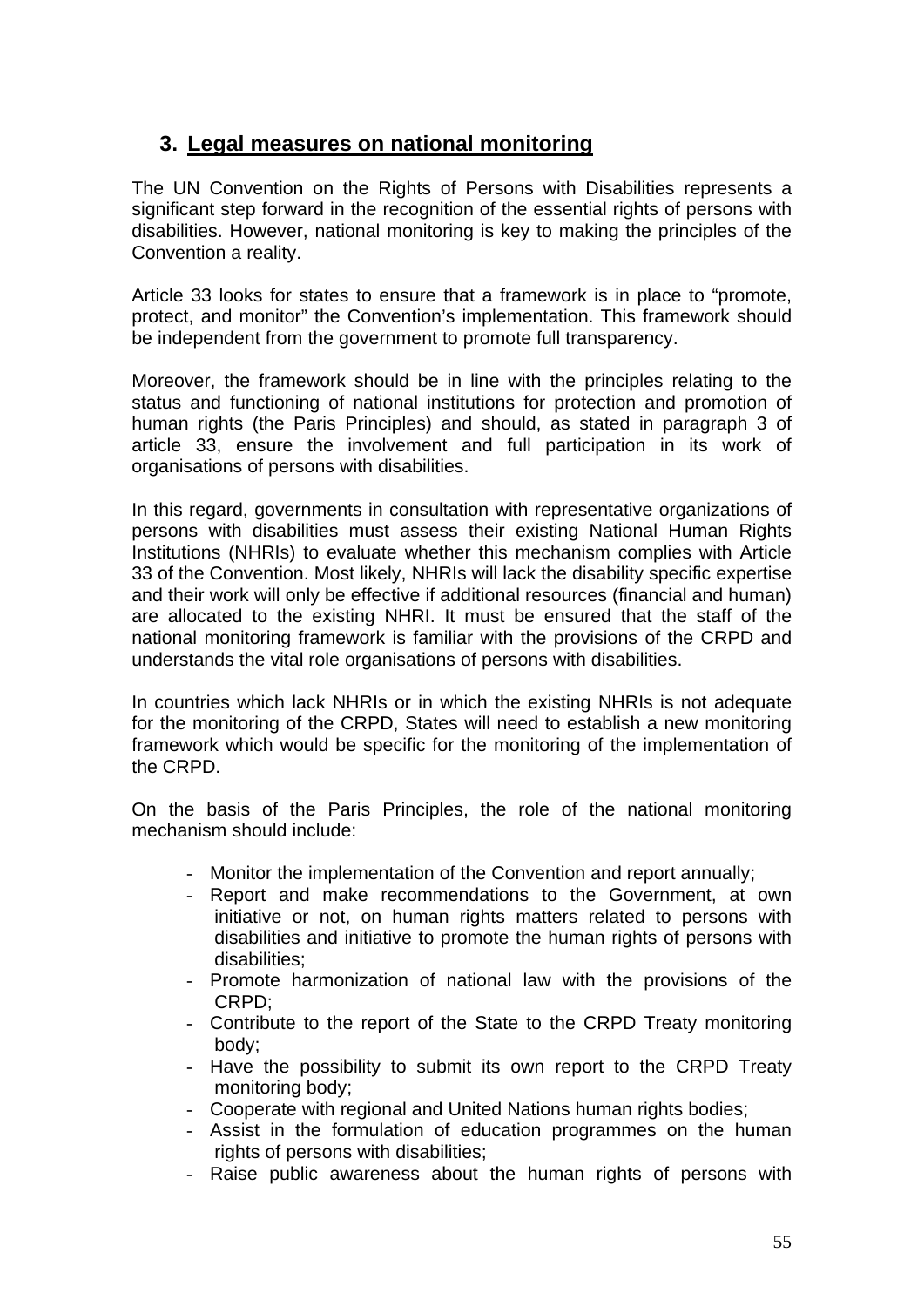disabilities and efforts to combat discrimination on the ground of disability;

The involvement of the representative organisations of persons with disabilities in the work of the national monitoring framework needs to be clearly established and meet the criteria established in paragraph 3 of article 33.

Currently the vast majority of the data and statistics available are not based on the necessity of monitoring the norms of the UN Convention (see Art.31), in particular the necessity "to identify and address the barriers faced by persons with disabilities in exercising their rights". In fact, comparative data on discrimination and the absence of equal opportunities to enjoy rights and fundamental freedoms (health, education, work, etc.) is lacking in all the countries in the world.

Furthermore, in order to promote equality and eliminate discrimination on all grounds in accordance with article 5 of the CRPD, it is very important that the information collected in accordance with article 31.2, be disaggregated by gender, age and additional grounds, and used to help assess the implementation, and to identify and address the barriers faced by girls, boys, women and men with disabilities in exercising their rights.

# **4. Any other information relating to paragraph 16**

Article 8 of the CDPD establishes clear obligations on States Parties to do their utmost to make the content of the CRPD known to all relevant stakeholders, including persons with disabilities and their organisations. Awareness raising should be both targeting general society as well as specific groups in society.

# **4. a. Awareness raising actions should include:**

Provide the text of the CRPD and the legislation which results from its implementation in the different official languages of the State Party as well as in accessible formats.

To ensure that the laws and all other resolutions and regulations, and especially those that affect persons with disabilities, are published in accessible formats and a wide distribution is done among entities, State organs, organisations of persons with disabilities, families and persons with disabilities.

Ensure through training that the judges, the prosecutor, police and other civil servants working in the area of justice know and apply the rights enshrined in the CRPD.

Ensure that persons with disabilities and their organisations and disability related entities take part in the development and implementation of campaigns, permanent and systematic, of awareness raising and sensitisation of society.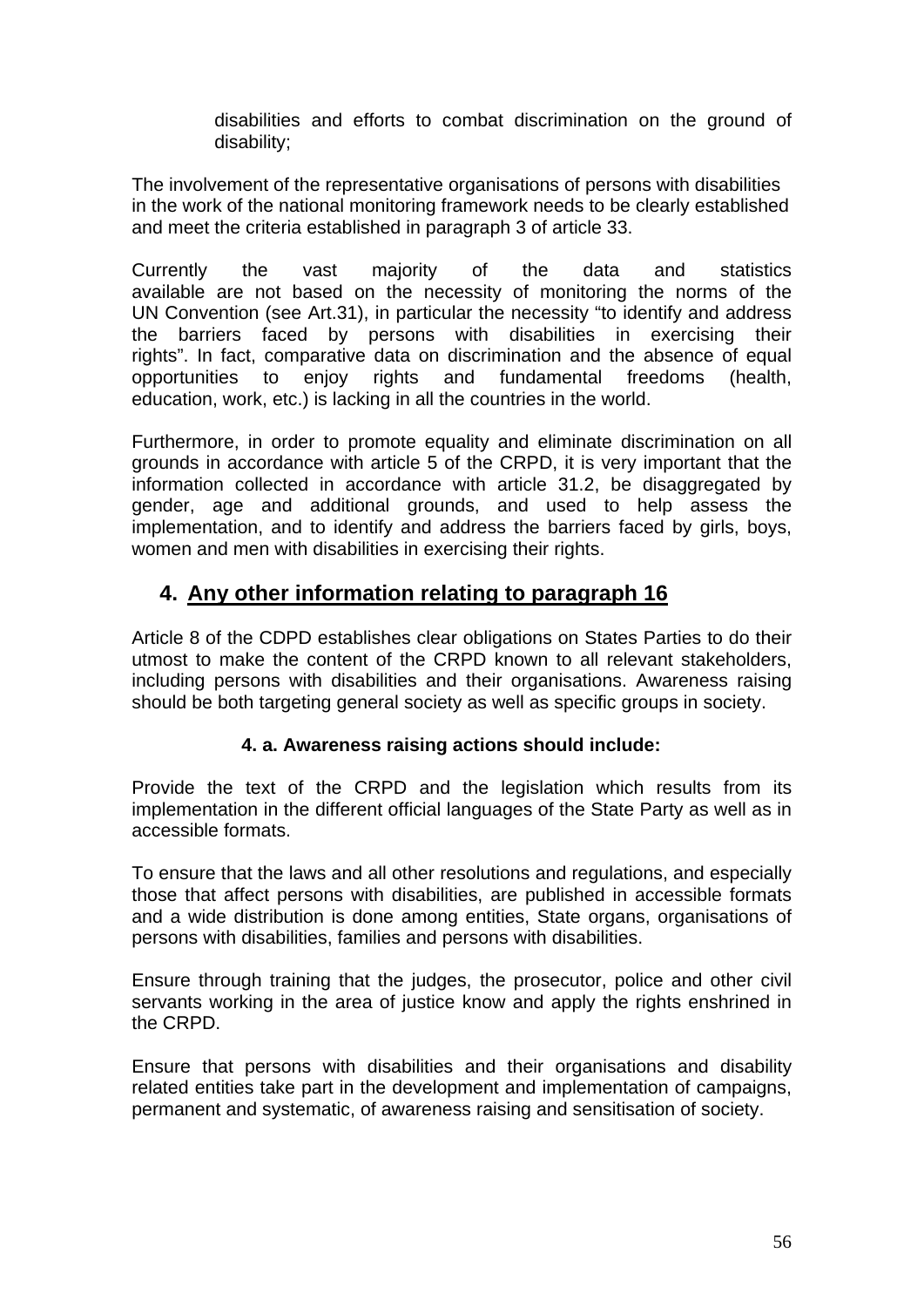Jointly with media, organisations of persons with disabilities and related public authorities, to develop a guide and norms for the dissemination of disability related information.

States Parties should introduce the principles of universal design into the curricula of all occupations working on the built environment, which takes a pro-active approach by recommending the incorporation of universal design principles into the curricula of architects, engineers and town planners, and, by and large, into the training of all vocations working on the built environment.

Ensure that vocational training in general, and especially that linked to disability (medicine, Psychology, law, teaching, etc…) incorporates the rights-based approach to persons with disabilities.

Ensure resources and strategies for the capacity building of public officials, civil servants and service providers, working in legislative, executive and judiciary so that persons with disabilities are taken into account in line with the CRPD.

Encourage employers to hire individuals with disabilities/ensuring that employers do not discriminate due to a disability

Promote communal and recreational activities for persons with disabilities.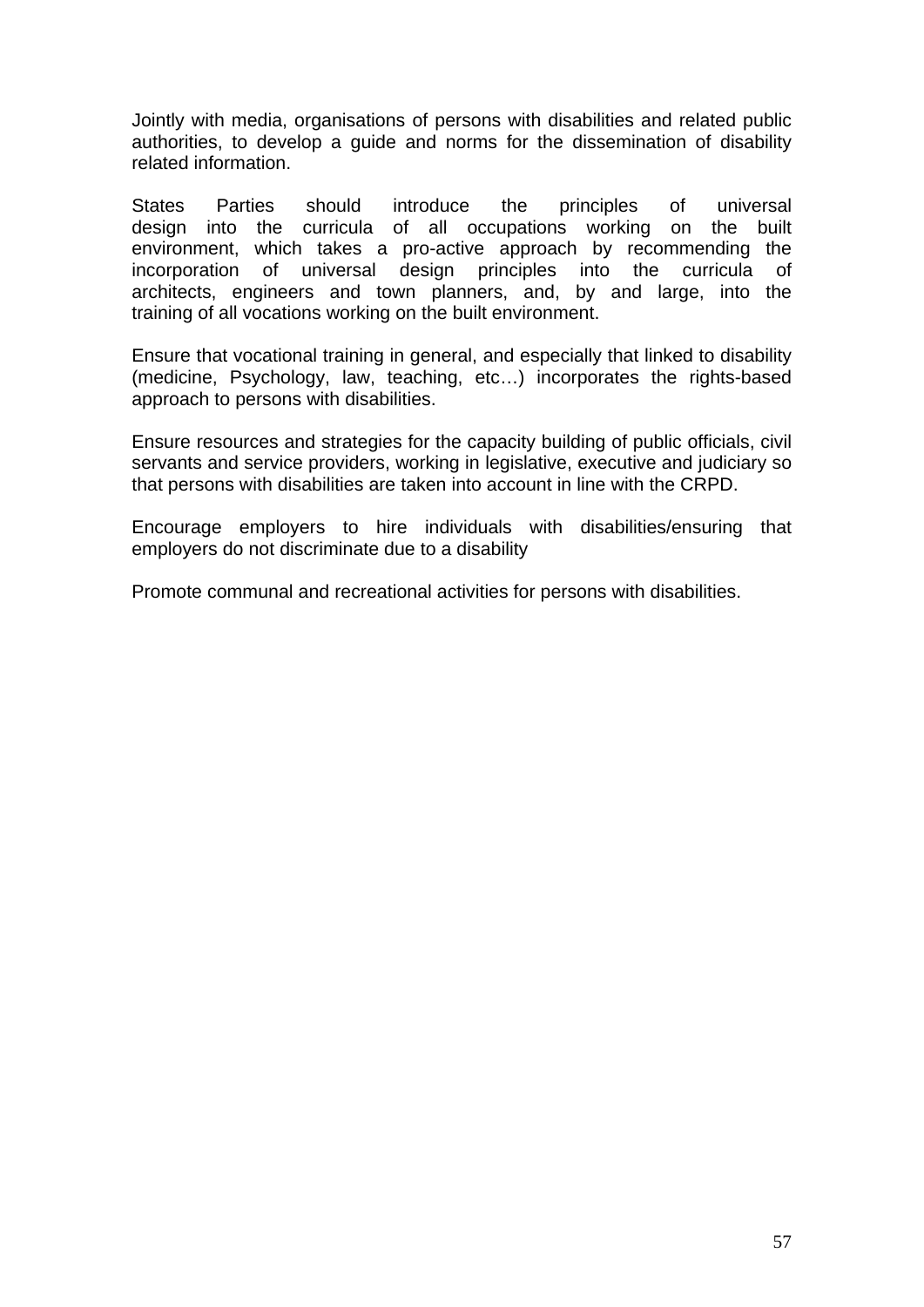### *Annex I*

### *IDA CRPD Forum*

### *Principles for Implementation of CRPD Article 12*

#### *Introduction*

*Article 12 accords to people with disabilities recognition equal to others as full persons before the law. To be recognized as a full person before the law means that one's legal capacity, including the capacity to act, is equally recognized. Article 12 also imposes a positive duty on the state to establish support measures to ensure that the barriers to exercising legal capacity are removed and that the supports are in place for people with disabilities to fully enjoy and exercise this capacity. Insofar as present day national laws impose barriers to the exercise of legal capacity by persons with disabilities, or deny access to needed supports for the exercise of legal capacity, it is necessary for States in accordance with their obligation under article 4 (1) (b) to modify these laws to bring them in consonance with article 12. In order to assist States Parties in their law reform activity we have outlined the implications of article 12 below.* 

### **Overarching Principles**

- *1.* "*Legal capacity" is best translated as the "capacity for rights and capacity to act".*
- *2. "Legal capacity" for the purpose of the Convention on the Rights of Persons with Disabilities means both the capacity for rights and the capacity to act. This applies in the legal systems of all countries for all people, including those with disabilities.*
- *3. The right to enjoy and exercise legal capacity applies equally to all people, including those with disabilities, irrespective of the nature or effects of their disability or apparent need for support. Legal capacity cannot be questioned or challenged based on disability.*
- *4. People with disabilities who need support to exercise legal capacity have a right to be provided with such support. Support means the development of a relation and ways of working together, to make it possible for a person to express him or herself and communicate his or her wishes, under an agreement of trust and respect reflecting the person's wishes.*
- *5. All people who have difficulty exercising their legal capacity can be accommodated within the support paradigm.*
- *6. All adults, including those with disabilities, have an inalienable right to exercise their legal capacity. This means they cannot be prevented from doing something that they are otherwise permitted to do in the exercise of*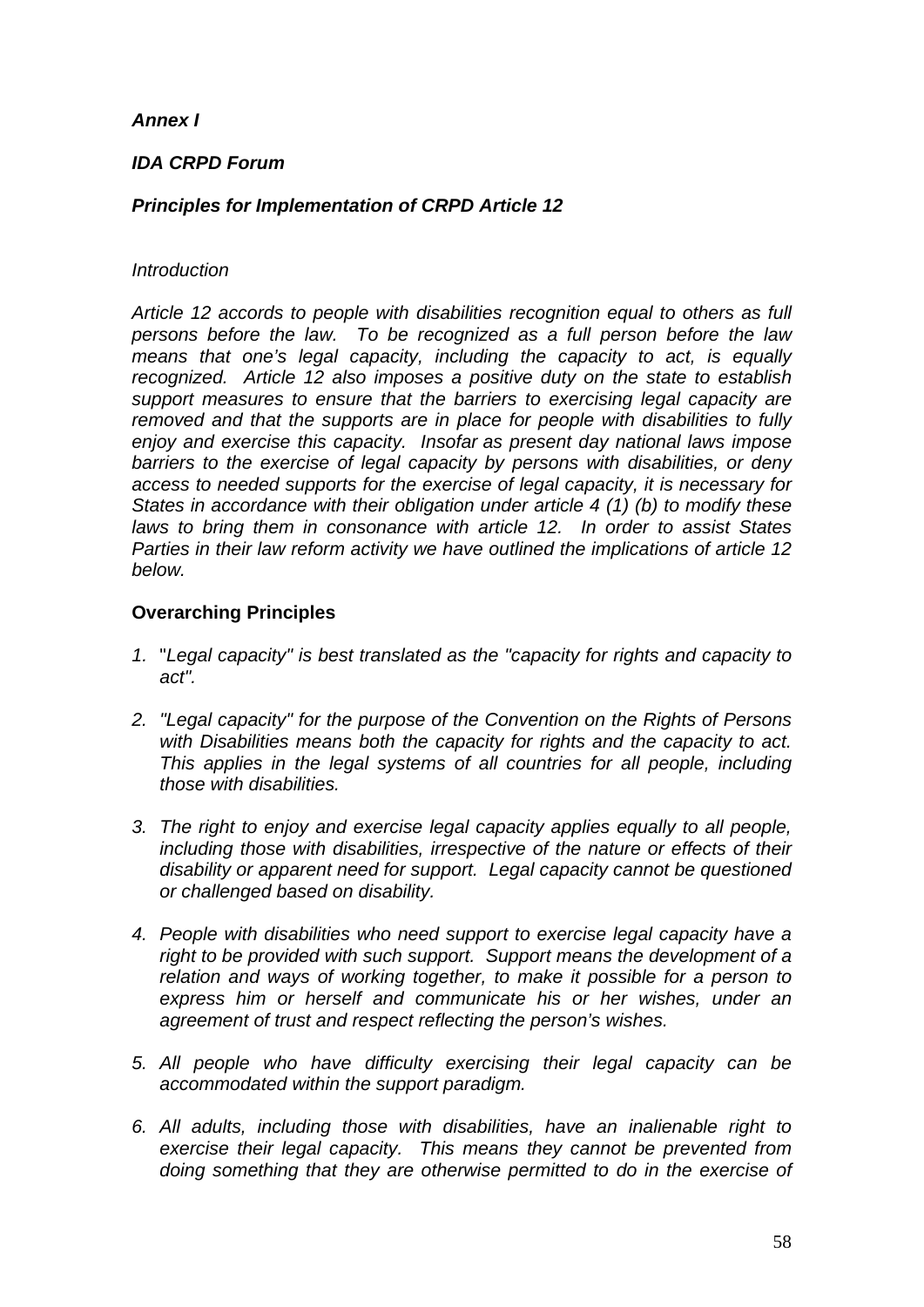*personal autonomy. They also have the corresponding duty to fulfill their responsibilities. Support and/or reasonable accommodation may be necessary to equalize the effective enjoyment of these rights and fulfillment of duties.* 

- *7. All children, including those with disabilities, have an evolving legal capacity,*  which at birth, begins with full capacity for rights, and evolves into full *capacity to act in adulthood. Children with disabilities have the right to have their capacity recognized to the same extent as other children of the same age, and to be provided with age- and disability-appropriate supports to exercise their evolving legal capacity.*
- *8. Parents and guardians have the right and responsibility to act in the best interests of their children while respecting the child's evolving legal capacity,*  and the state must intervene to protect the legal capacity and rights of *children with disabilities if the parents do not do so, in accordance with the Convention on the Rights of the Child. The parents' or guardians' rights to act on behalf of their children cease when the child reaches the legal adult age. This must be the same for all persons to avoid classifying people with disabilities as children at an older age than others.*

### **Building Legislative and Community Structures for Supported Decision Making**

- *9. Governments are responsible for replacing existing substitute decision making laws and policies with supported decision making mechanisms that are recognized in legislation and have corresponding policies and programmes to effectively implement a system of supported decision making.*
- *10. Governments are responsible for developing, supporting, promoting and offering support services, and for establishing safeguards to ensure a high quality of support and its compliance with standards such as: respect for the rights, will and preferences of the person, freedom from conflict of interest and undue influence, and being tailored to individual circumstances.*
- *11. Support must not restrict the rights of the person or coerce the person to act in a particular way. Support must not affect his or her capacity to act. A person cannot be made to accept support against his or her will.*
- *12. Different types of support should be promoted and encouraged to meet the wide range of needs among people with disabilities and allow for personal choice among different options. Types of support may include, for example, support networks, personal ombudsperson, community services, peer support, personal assistant, and advance planning. Age, gender, cultural and religious preferences, and similar factors must be taken into account, as well as needs expressed by people with different types of disabilities.*
- *13. Interim measures may be needed when it is difficult to determine a person's wishes and it appears that the person may need support, or when support*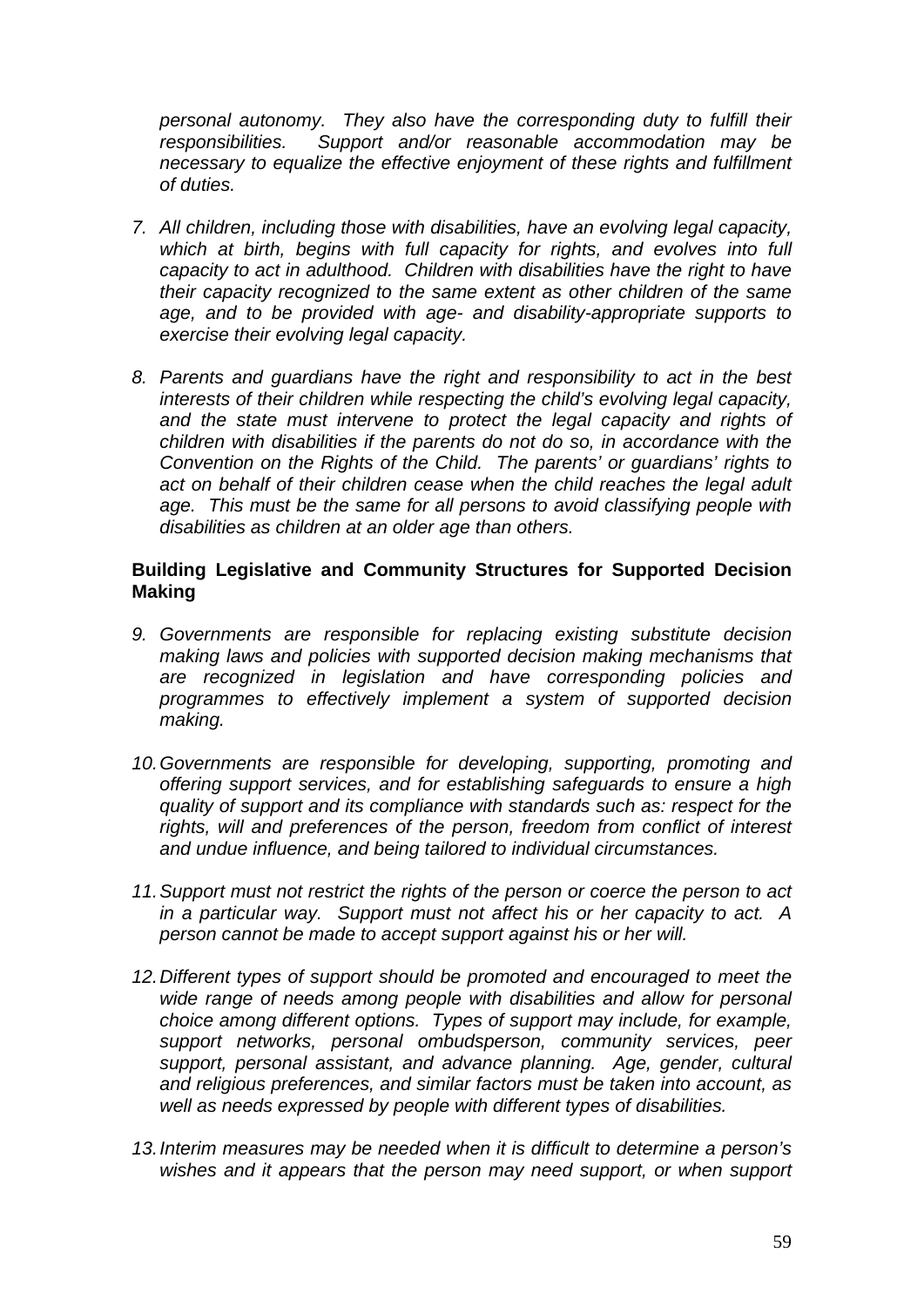*fails despite good efforts. In such cases, skilled supporters trained in establishing proper communication and the obligation to respect autonomy should be available to help. Governments should also promote advance planning for support that people may anticipate needing in the future.* 

- *14. A person may agree with his or her supporter(s) that the supporter(s) can make certain types of decisions, should the supporter be unable to determine the person's wishes at a particular time. This does not mean that the person loses his or her right to make those decisions. The supporter is bound to keep making the effort to communicate and to follow the person's wishes as far as they may be known.*
- *15. If no such authorization has been made and communication has failed despite good efforts, skilled supporters should continue trying to establish communication, while a decision is made that has the least possible effect in foreclosing opportunities for later revision.*
- *16. Decisions that involve highly personal values and/or controversial measures that may violate a person's physical or mental integrity such as sterilization, cochlear implants, neuroleptic drugs, electroshock and psychosurgery, should not be permitted without the informed and affirmative consent of the person concerned.*

### **Dismantling Substitute Decision Making Systems**

#### *17. Governments must act immediately to*

 *a. recognize the equal rights of all persons to have and exercise legal capacity without discrimination based on disability;* 

- *b. establish a legislative, policy and financing basis for* 
	- *i. provision of support in decision making in accordance with the principles outlined above; and*
	- *ii. the duty of all those in the public and private sectors to accommodate persons with disabilities who may require support in decision making; and*

### *c. abolish*

- *i. plenary guardianship;*
- *ii. unlimited time-frames for exercise of guardianship;*
- *iii. the legal status of guardianship as permitting any person to override the decisions of another;*
- *iv. any individual guardianship arrangement upon a person's request to be released from it;*
- *v. any substituted decision-making mechanism that overrides a person's own will, whether it is concerned with a single decision or a long-term arrangement; and*
- *vi. any other substituted decision-making mechanisms, unless the person does not object, and there is a concomitant requirement to establish supports in a person's life so they can eventually exercise full legal capacity.*

*18. All laws and mechanisms by which a person's capacity to act can be*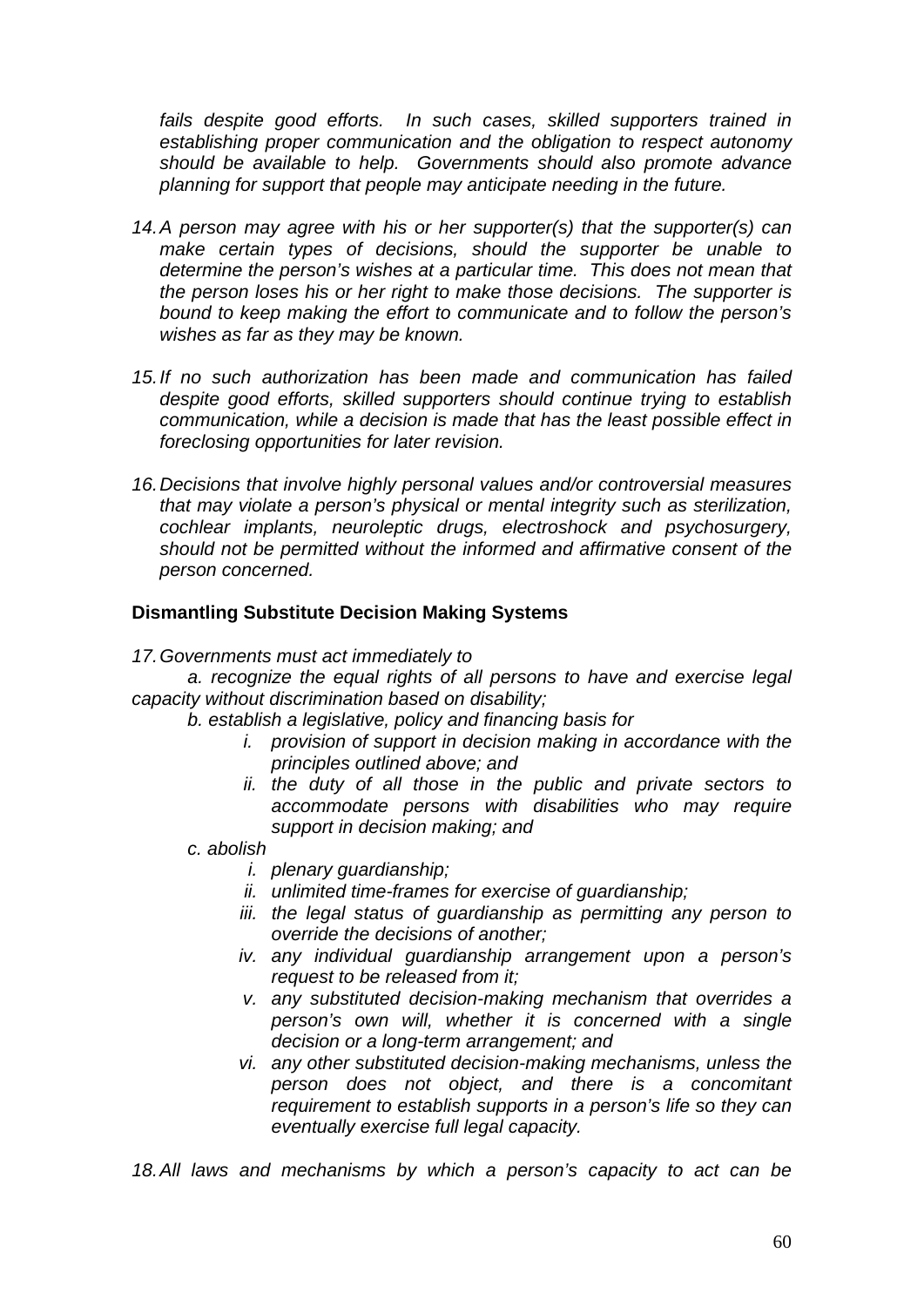*deprived or restricted, based on differences in capabilities, must be abolished or replaced with laws that recognize the right to enjoy and exercise legal capacity. In addition to substituted decision-making mechanisms as mentioned above, this includes declarations of incapacity, interdiction, welfare orders, commitment to institutions, and compulsory hospitalization or medical treatment.* 

- *19. Similarly, any laws disqualifying a person from enjoying rights or performing legal acts or responsibilities based on disability must be abolished. For*  example, voting, holding public office, serving on juries, giving or refusing *free and informed consent, inheriting or owning property, marriage and raising children, are rights guaranteed in the Convention that also involve an exercise of legal capacity. Support and/or appropriate accommodation must be provided where necessary to exercise these rights and responsibilities. The signatures of people with disabilities are entitled to equal recognition as those of others.*
- *20. In implementing Article 12, governments must address its implications for criminal responsibility and the criminal justice system. Persons with psychosocial disabilities have an equal legal capacity with others to be held*  responsible for wrongdoing, whether through a civil, criminal or other *process, and to be provided with all needed supports and accommodations to ensure access to justice and conditions of punishment that respect human rights and dignity. The death penalty and similar harsh measures must be abolished to ensure humane treatment for all.*
- *21. Implementation of all aspects of Article 12, including the development and provision of support, needs the active involvement and partnership of people*  with disabilities and the organizations they choose to represent their *interests (in particular, organizations of people with disabilities controlled by themselves). All those who seek the protection of the Convention within an evolving concept of disability should be welcomed.*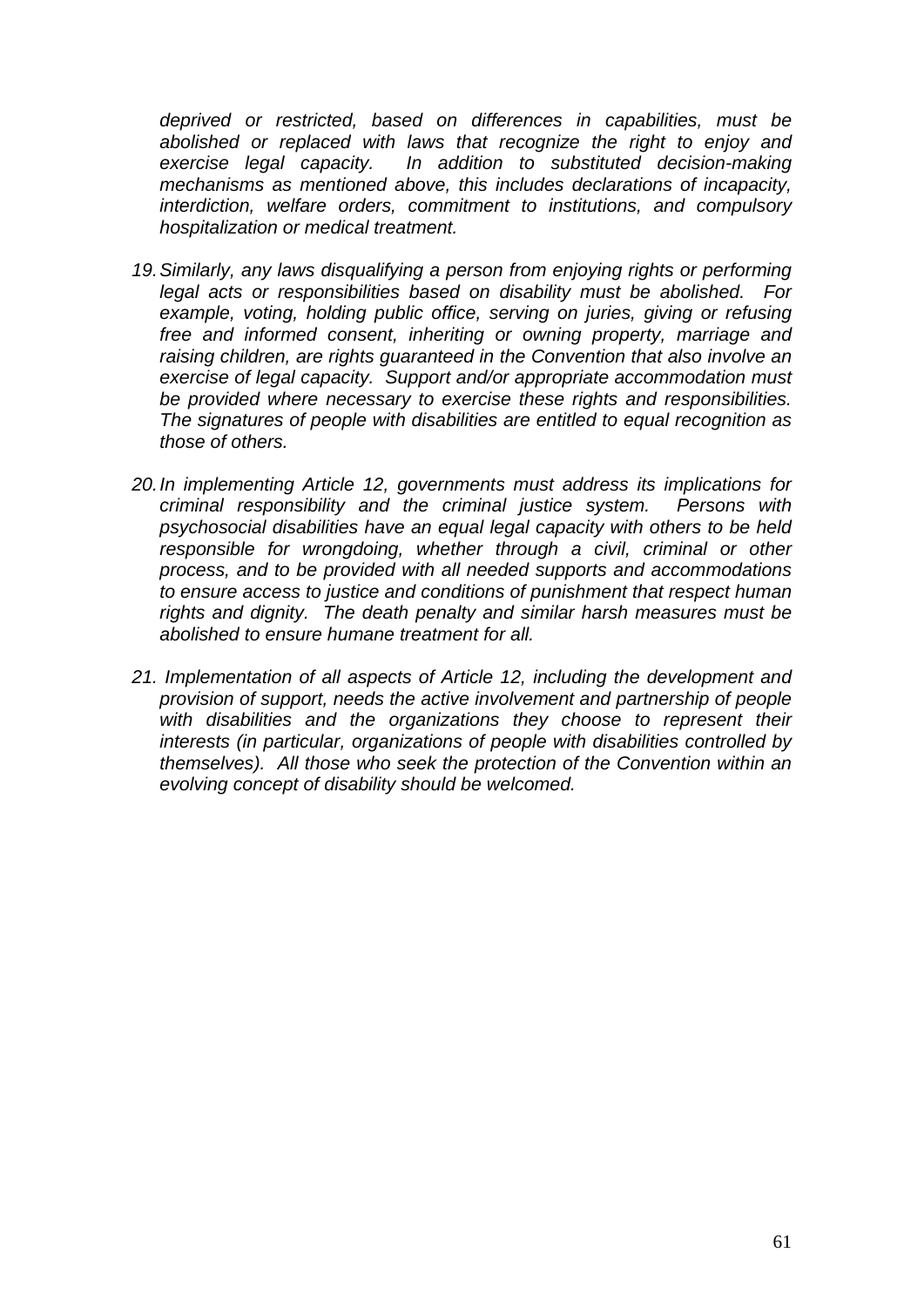### **Annex II**

### **Legal Opinion on Article 12 of CRPD**

Several questions are raised around Article 12 of the Convention on the Rights of Persons with Disabilities (CRPD). Some of these questions which are common across jurisdictions and have been raised in different parts of the world are as follows: how has legal capacity been constructed in the CRPD? Does it include both the capacity to have rights and the capacity to act? If yes then has this legal capacity been extended to all persons with disabilities or have certain persons been excluded? If not, will it be permissible for a State to enter reservations on those parts of the article which guarantee universal legal capacity?

In order to facilitate State understanding of their obligations under the CRPD generally and article 12 more particularly we are setting down the following legal opinion.

# **Construction of Legal Capacity**

Legal capacity consists of two integral components: the capacity to hold a right and the capacity to act and exercise the right, including legal capacity to sue, based on such rights. Both these elements are integral to the concept of legal capacity hence recognition to the legal capacity of any group or individual mandates recognition of both these elements. It has been found that denial of legal capacity to any individual or group has also meant negation of both the right to personhood and the capacity to act. On the study of municipal legislations, it has also been found that whenever such discriminatory laws have been challenged, they have been at first replaced by legislations which accord symbolic recognition to the rights of the excluded group, thus whilst the capacity to hold rights is recognized, the capacity to exercise those rights continues to be denied.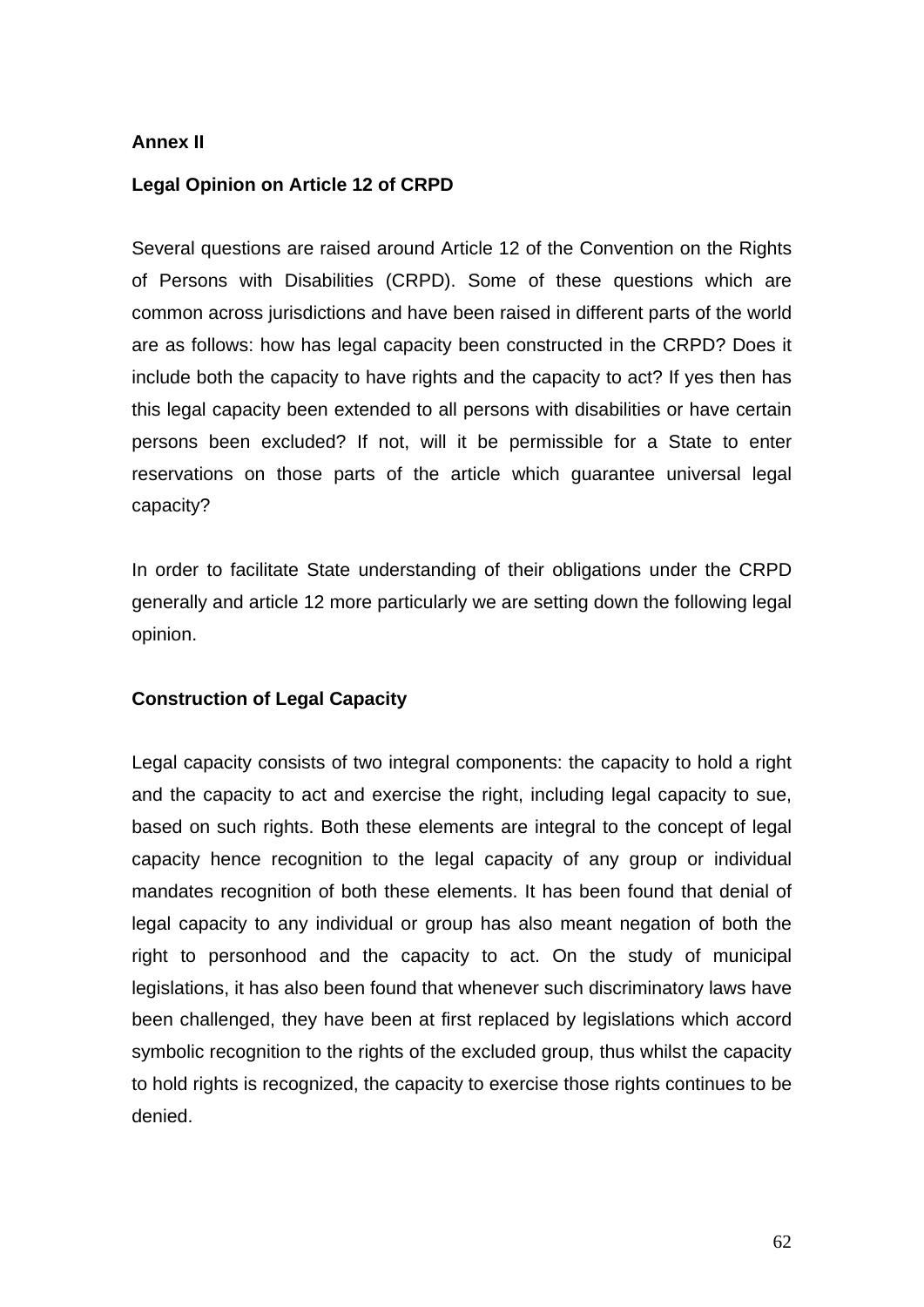In comparison international human rights law, which has often been adopted to counter discriminatory municipal legislations, constructs legal capacity to include both the elements of identity and agency. Article 15 of the Convention on the Elimination of Discrimination of Women is a case in point.

Article 1 of the UN Convention on the Rights of Persons with Disabilities states that the purpose of the Convention is "to promote, protect and ensure the full and equal enjoyment of all human rights and fundamental freedoms by all persons with disabilities ……" This purpose has to be furthered by all the provisions of the CRPD including the article on legal capacity. And the text of article 12 would need to be read informed by this objective.

### **Identity and Agency**

By paragraph (1) of Article 12 State Parties reaffirm that persons with disabilities have the right to recognition everywhere as persons before the law. This paragraph of article 12 addresses the identity requirement of legal capacity and recognizes the personhood of persons with disabilities.

Paragraph 2 of article 12 provides that "States Parties shall recognize that persons with disabilities enjoy legal capacity on an equal basis with others in all aspects of life." A non-disabled citizen who owns real estate, or a car, a horse or a book is entitled to sell the house, to hire the car, gift the horse or lend the book. All these and similar dispositions as an owner are a part of his or her legal capacity. Paragraph (2) by extending the same rights to persons with disabilities fulfils the agency requirement of legal capacity. The non negotiable nature of this commitment is evidenced by the inclusion of individual autonomy, non discrimination and equality of opportunity in the list of General Principles which the States are under an obligation to uphold. This obligation would require that the States both refrain from actions that undermine the principles and initiate efforts which would promote them.

That paragraph (2) of article 12 provides for the agency requirement of legal capacity is further borne out by the remaining paragraphs of article 12. Thus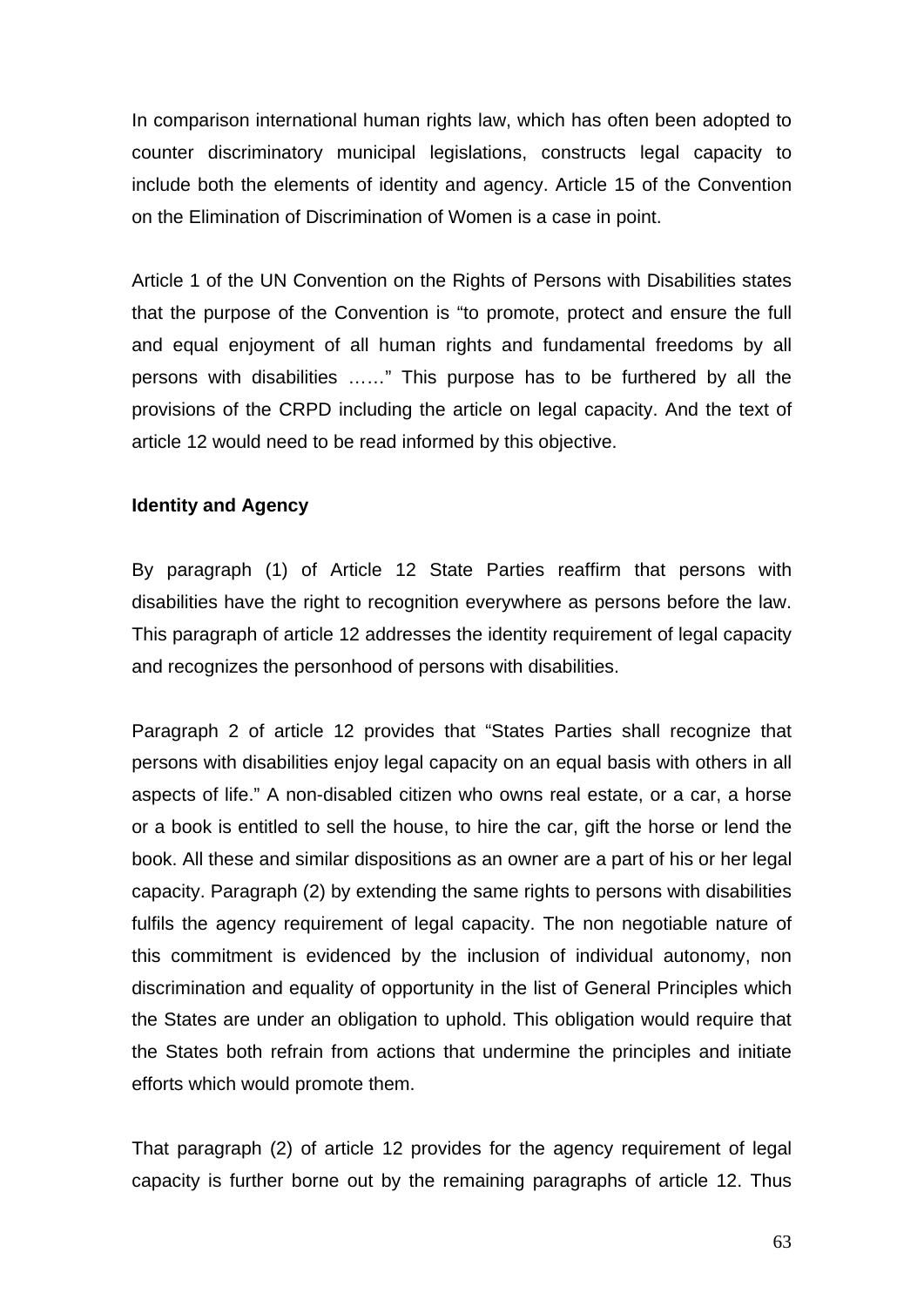paragraph (3) of art 12 requires States Parties to "take appropriate measure to provide access by persons with disabilities to the support they may require in exercising their legal capacity". Article 12 (4) concerns itself with the need to guard against the abuse of such support and does so by making provision for appropriate and effective safeguards. Article 12 (5) explicitly mentions that persons with disabilities should be able to inherit, manage financial affairs and own property. Thus both on a purposive and a textual interpretation of article 12 it can be concluded that legal capacity in the CRPD has been constructed like CEDAW to include both the capacity for rights and the capacity to act.

#### **Universal Legal Capacity**

On the question whether the CRPD guarantees legal capacity to all persons with disabilities it would be necessary to note that a definition of disability has not been incorporated in art 2 of CRPD. However an inclusive definition finds place in article 1. Such definition includes persons who have long-term physical, mental, intellectual or sensory impairments. Evidently the CRPD has employed the strategy of explicitly naming certain groups in the definition in order to highlight their higher discrimination and the greater need for strategies of empowerment. If national legislations and state practices are examined, it is found that it is these groups of persons with disabilities who are denied legal capacity. The deliberations surrounding the Convention show that the need for a separate Convention for persons with disabilities was felt because the extant human rights Conventions were not disability inclusive and could not provide the requisite justification to challenge exclusionary national laws. In the face of this overarching commitment to the goal of inclusion in the Convention, it is logical to conclude that article 12 would have been drafted in consonance with this larger objective of the CRPD.

We find upon examination of the preparatory papers, that the adoption of the paradigm of universal legal capacity was questioned because it was feared that it did not adequately address the concerns of persons with high support needs. It was due to this apprehension that paragraph (3) placed an obligation on State Parties to make provision for support and paragraph (4) was drafted to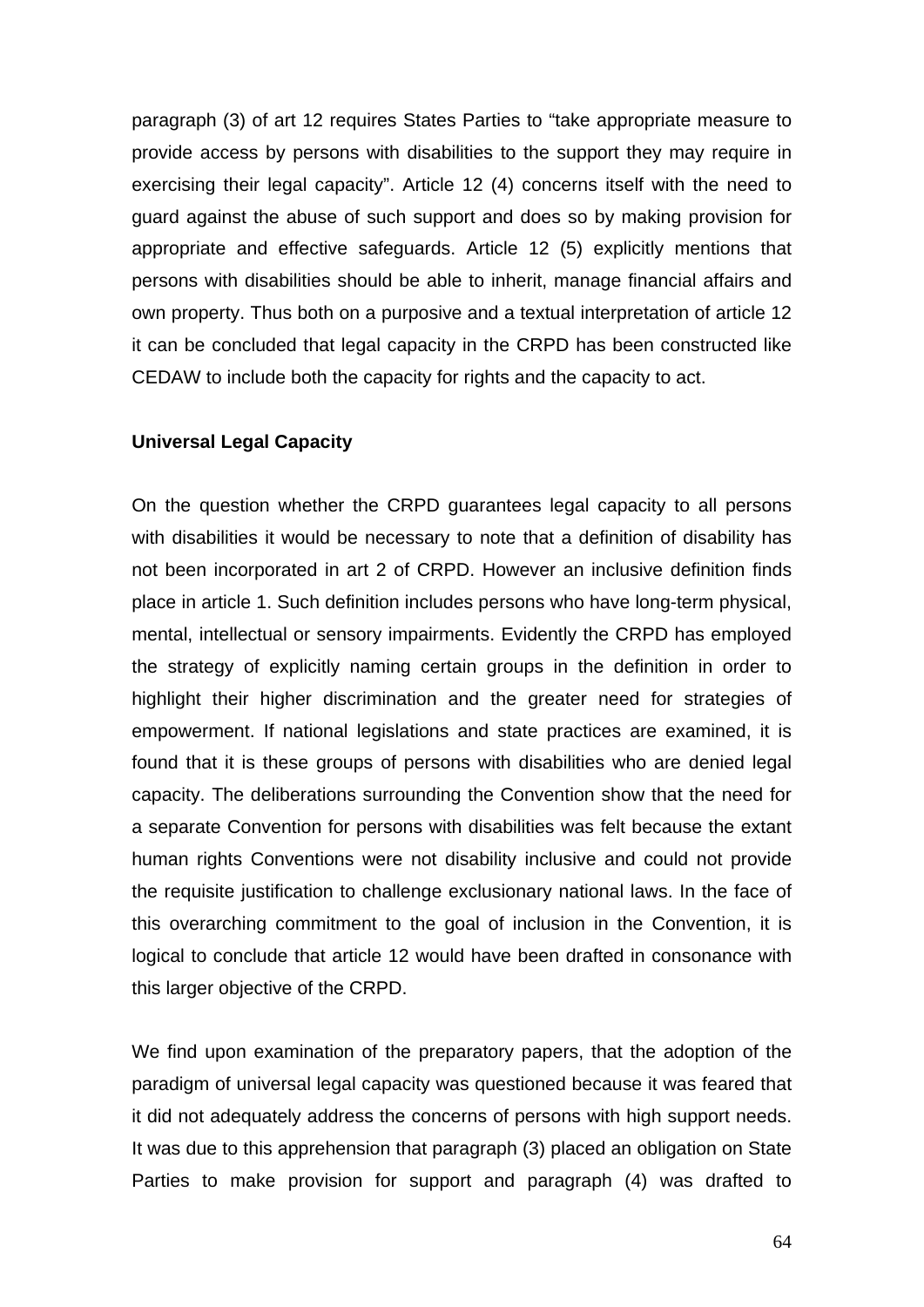encompass a range of safeguards against abuse of support. Persons with high support needs may have been one group of persons who could have been denied full personhood and legal capacity, if the provision for support had not been made in article 12. However the combined reading of the definition of disability and the duty to provide support leads to the conclusion that article 12 has been formulated to bring within its aegis all persons with disabilities. This support could be of personal assistants or peers or may even be just a written declaration of the preferences of the person with disability. What the Convention requires is that the support should be based on trust, be provided with respect and not against the will of the person with disabilities.

#### **Reservations**

The last question we were required to address was whether states could enter reservations against article 12?

Article 46 of the CRPD and article 14, paragraph 1 of the Optional Protocol to the Convention, do not permit reservations that are incompatible with the object and purpose of the CRPD. Equality and non discrimination along with respect for dignity, individual autonomy and freedom to make one's own choices have been recognized as the general principles of CRPD. The general principles were included to render the object and purpose of the Convention explicit. A reservation on article 12 is antithetical to each of these principles and hence not permissible by article 46 of the Convention. Further if a reservation is entered to either circumscribe the meaning of legal capacity or to limit the persons with disabilities included under the provision the limitation will not be confined to article 12 alone but will also extend to the other rights guaranteed under CRPD be it: the right to education or the right to work or freedom of speech and expression or political participation. Such a consequence would be destructive of both the letter and spirit of the CRPD and hence unimaginable.

The CRPD by devising the supported decision making model of legal capacity has made an innovative effort to recognise the aspirations of all persons with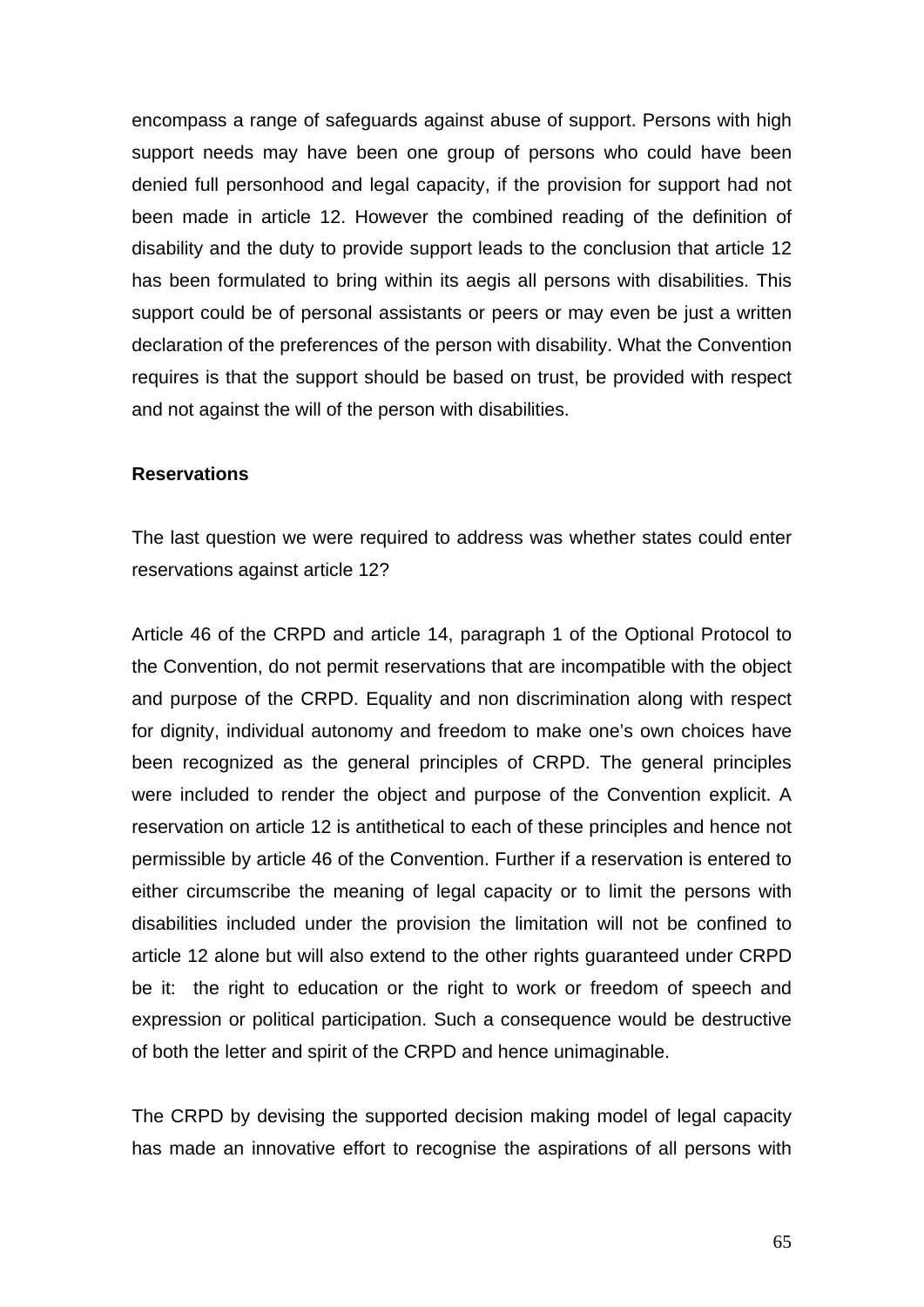disabilities; we have issued this legal opinion in order to assist informed understanding of this innovation.

June 21, 2008

Argentina:

Santos Cifuentes Estudio Jurídico Cifuentes y Asociados Ex Profesor Titular de Derecho Civil, Facultad de Derecho, Universidad de Buenos Aires Académico de Número de la Academia Nacional de Derecho y Ciencias Sociales Ciudad de Buenos Aires Argentina

Christian Courtis School of Law/Facultad de Derecho University of Buenos Aires/Universidad de Buenos Aires Buenos Aires Argentina (on leave) Currently: Legal Officer for Economic, Social and Cultural Rights/Director del Programa sobre Derechos Economicos, Sociales y Culturales International Commission of Jurists/Comision Internacional de Juristas Geneva/Ginebra Switzerland/Suiza

Agustina Palacios Directora de la Dirección de lucha contra la Discriminación y la promoción de Derechos Humanos, Mar del Plata, Argentina Profesora de la Facultad de Derecho de la Universidad Nacional de Mar del Plata, Argentina Coordinadora de la Sección Discapacidad de la Cátedra de Igualdad y No Discriminación "Norberto Bobbio" Instituto de Derechos Humanos "Bartolomé de las Casas" Universidad Carlos III de Madrid Mar del Plata **Argentina** 

Australia:

Duncan Chappell Professor of Law University of Wollongong New South Wales Australia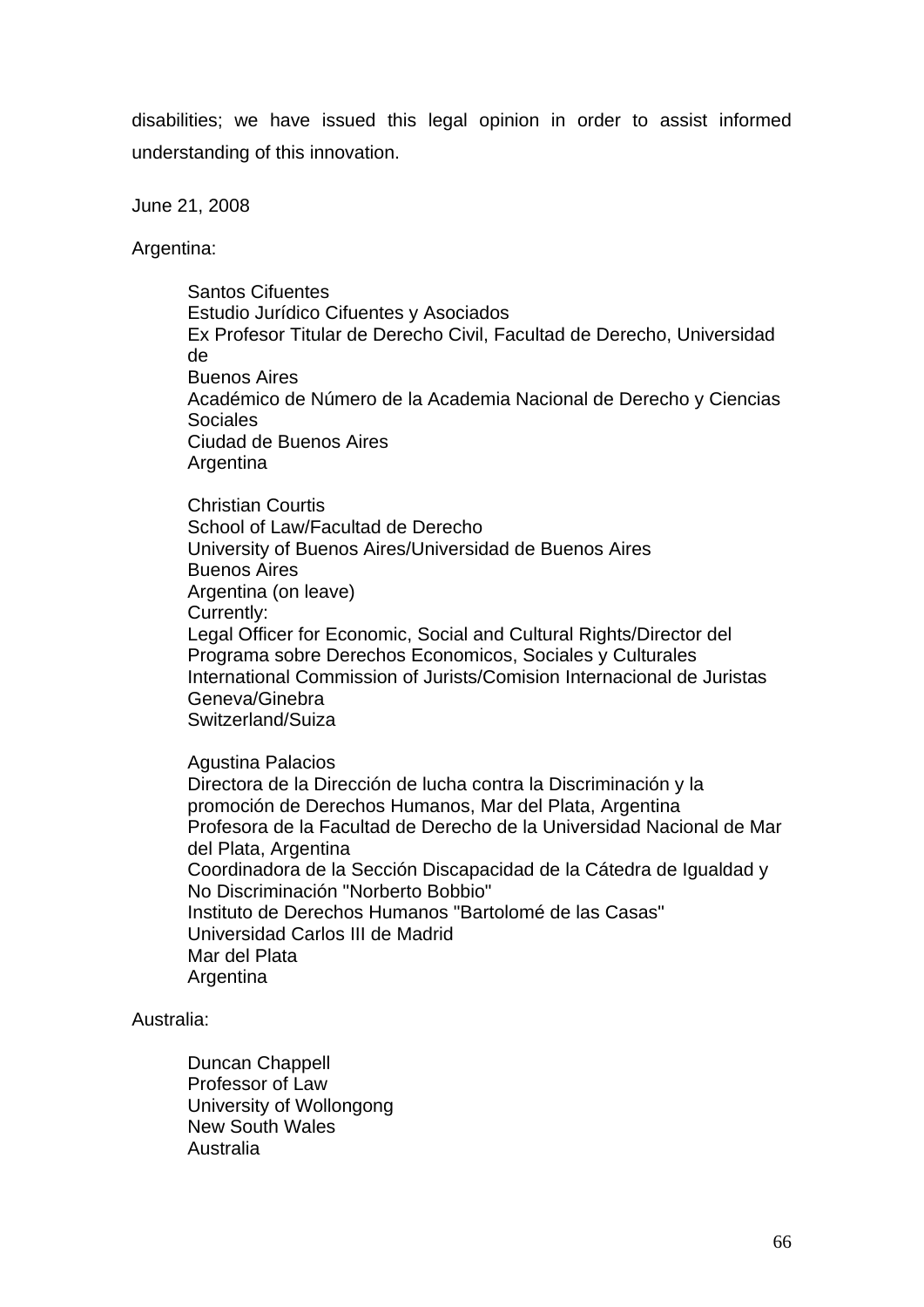Bernadette McSherry Australian Research Council Federation Fellow Rethinking Mental Health Laws Project Faculty of Law Monash University **Clayton** Australia

#### Brazil:

Ana Paula Crosara de Resende CVI-BRASIL Conselho Nacional dos Centros de Vida Independente APARU - Associação dos Paraplégicos de Uberlândia Instituto dos Advogados de Minas Gerais Seção Uberlândia Advocacia Catani e Crosara Uberlândia - MG Brasil

Patrícia Garcia Coelho Catani Advocacia Catani e Crosara Uberlândia - MG Brasil

#### Chile:

María Soledad Cisternas Reyes Directora del Programa Jurídico sobre Discapacidad Facultad de Derecho Universidad Diego Portales Santiago Chile

#### Costa Rica:

Rodrigo Jiménez Professor University of Costa Rica Master Degree in Disabilities Studies San Jose Costa Rica

#### Denmark:

Holger Kallehauge Ex High Court Judge and Deputy Parliamentary Ombudsman Fhv. Landsdommer Frederiksberg **Denmark** 

#### India: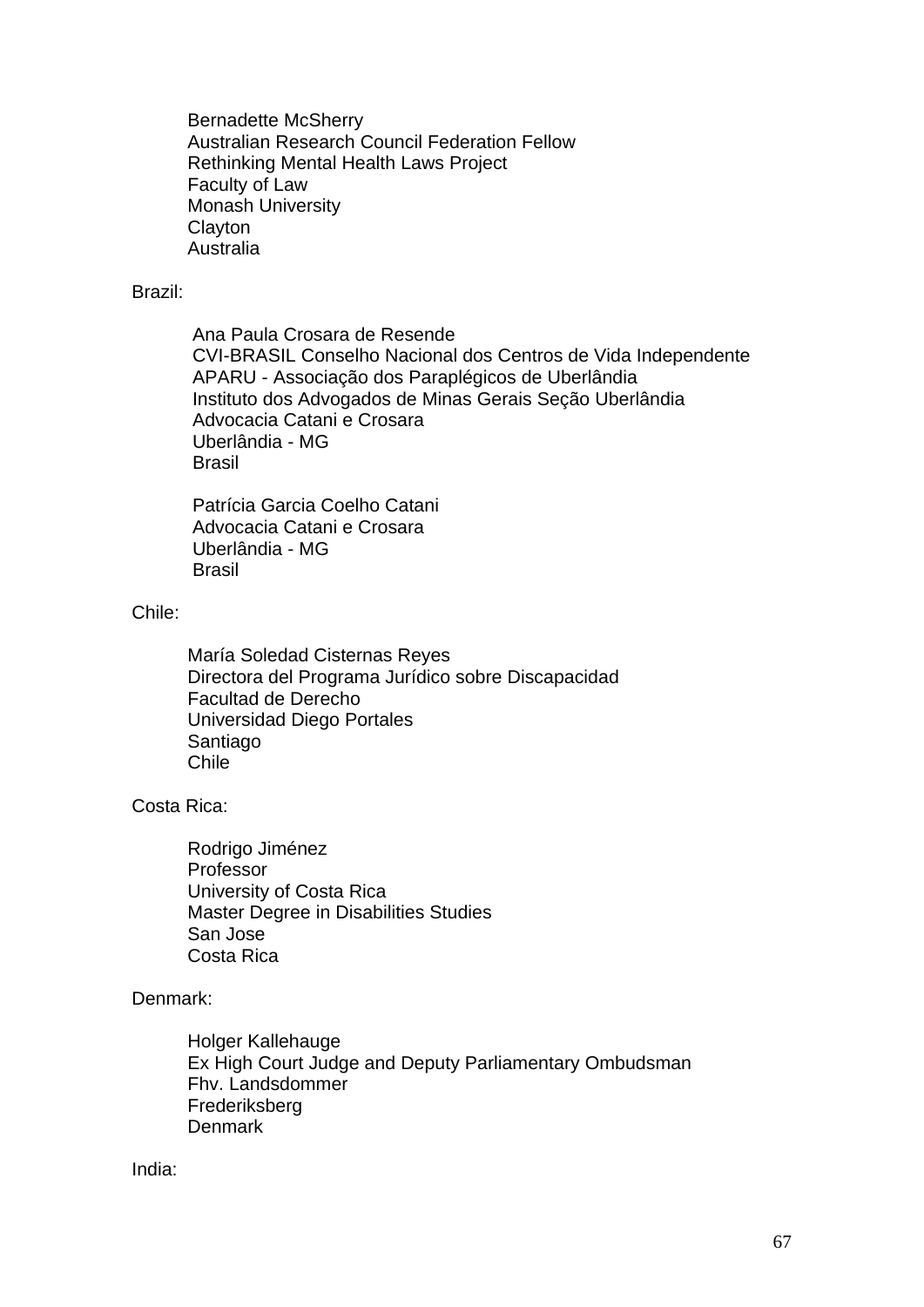Amita Dhanda Professor of Law NALSAR University of Law Hyderabad India

#### Ireland:

Gerard Quinn Main Statutory Chair in Law National University of Ireland **Galway** Ireland

Japan:

Yoshikazu Ikehara Tokyo Advocacy Law Office Hongo Bunkyo-ku Tokyo Japan

Makoto Iwai Yuri Sogo Law Office Shinbashi Minato-ku Tokyo Japan

Hirobumi Uchida Professor, Department of Private and Criminal Law Kyusyu University Hakozaki, Higashi-ku Fukuoka Japan

Mitsuhide Yahiro Nishijin Kyodo Law Office Nishijin Sawara-ku Fukuoka Japan

#### Mexico:

Santiago Corcuera Cabezut Consejero de la Comisión de Derechos Humanos del Distrito Federal Maestro (Master Degree, LLM) en Derechos Humanos Miembro del Comité de la Convención Internacional para la Protección de Todas las Personas contra Desapariciones Forzadas de Naciones Unidas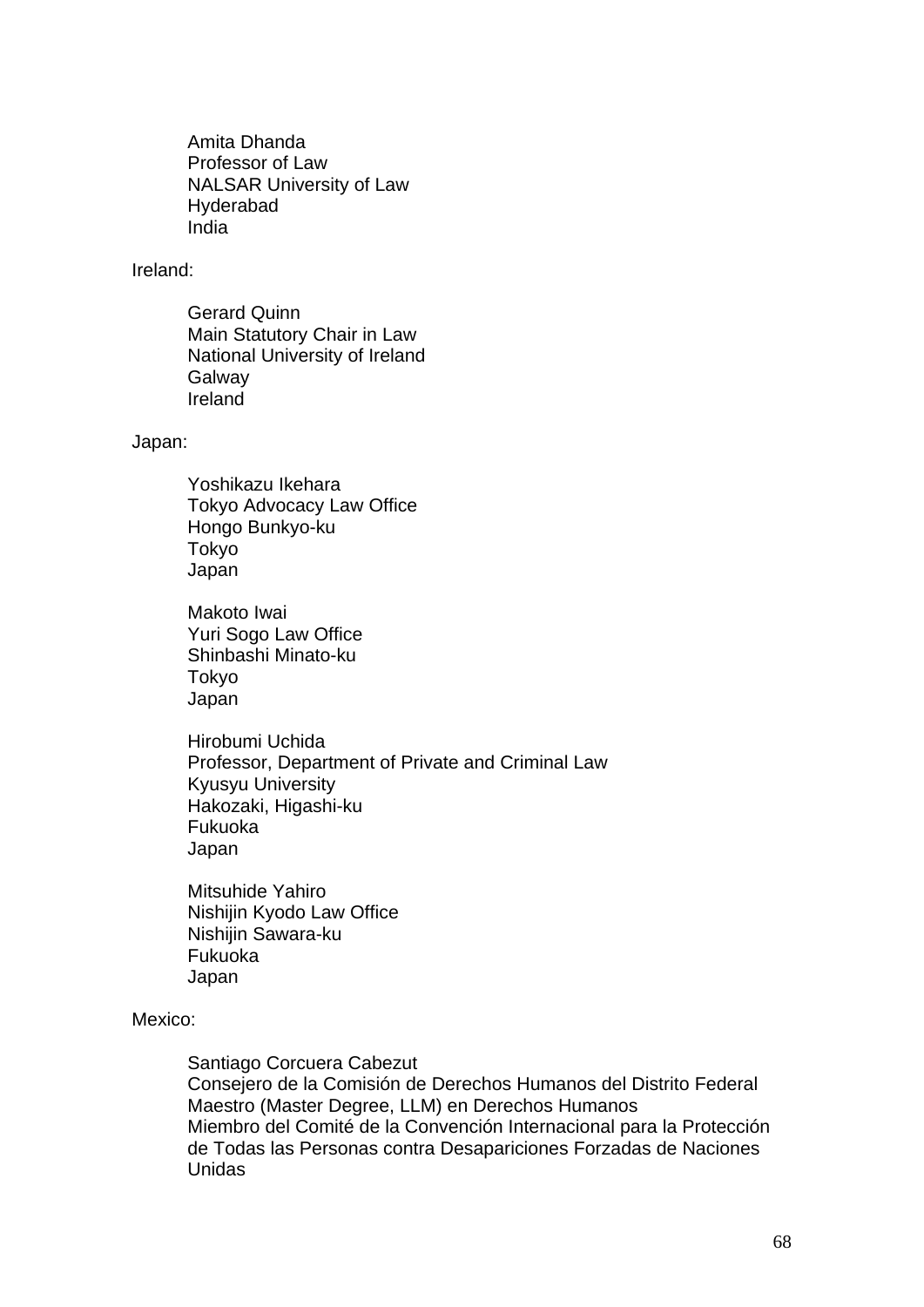México, D.F. México

Carlos Ríos Espinosa Consejero de la Comisión de Derechos Humanos del Distrito Federal Maestro (Master Degree) y Profesor del CIDE Centro de Investigación y Docencia Económica México, D.F. México

Netherlands:

Lisa Waddington Extraordinary Professor in European Disability Law Faculty of Law Maastricht University Maastricht The Netherlands

New Zealand:

Susan Jane (aka Huhana) Hickey Auckland Disability Law Mangere Community Law Centre Auckland New Zealand

Nicaragua:

Carlos Emilio Lopez Ex-Procurador de los Derechos de la Niñez Profesor Universitario en Universidades Públicas y Privadas en las facultades de sociología y derecho; Universidad Centroamericana, Univalle, Paulo Freire y Escuela Judicial de la Corte Suprema De **Justicia** Managua **Nicaragua** 

#### Peru:

Juan Vicente Ugarte del Pino Presidente de la Excelentísima Corte Suprema de Justicia de Perú (1987) Magistrado del Tribunal de Justicia de Acuerdo a Cartagena Miembro Correspondiente de la Real Academia de Ciencias Morales y Políticas – España (1988) Presidente del Curatorium de Doctores del Perú Vicepresidente del Instituto de Derecho Indiano y de Estudios Clásicos Director de la Sociedad Peruana de Historia Director del Instituto Peruano de Historia del Derecho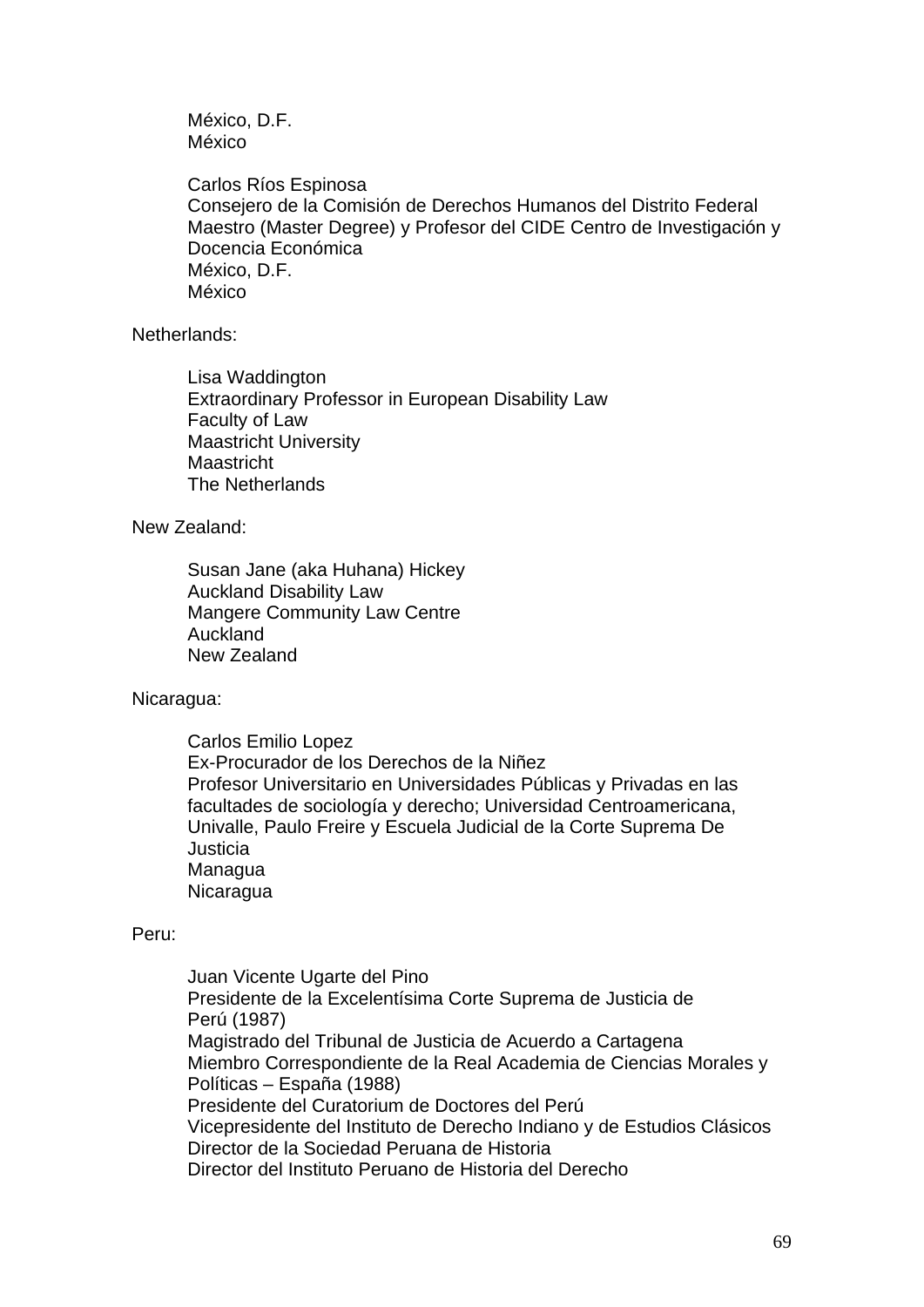Lima Perú

United Kingdom:

Peter Bartlett Nottingham Healthcare NHS Trust Professor of Mental Health Law Faculty of Social Sciences, Law and Education University Park Nottingham United Kingdom

United States of America:

Robert Dinerstein Professor of Law American University Washington College of Law Washington, D.C. USA

Arlene S. Kanter Professor of Law Meredith Professor of Teaching Excellence Director, Disability Law and Policy Program Co-Director, Center on Human Policy, Law, and Disability Studies Syracuse University Syracuse, New York USA

Tina Minkowitz **Attorney** Center for the Human Rights of Users and Survivors of Psychiatry Chestertown, New York USA

Michael L. Perlin Director, International Mental Disability Law Reform Project Director, Online Mental Disability Law Program New York Law School New York, New York USA

Stephen A. Rosenbaum Lecturer in Law, University of California, Berkeley Lecturer in Law, Stanford University Staff Attorney, Disability Rights California dba Protection & Advocacy Inc. Oakland, California USA